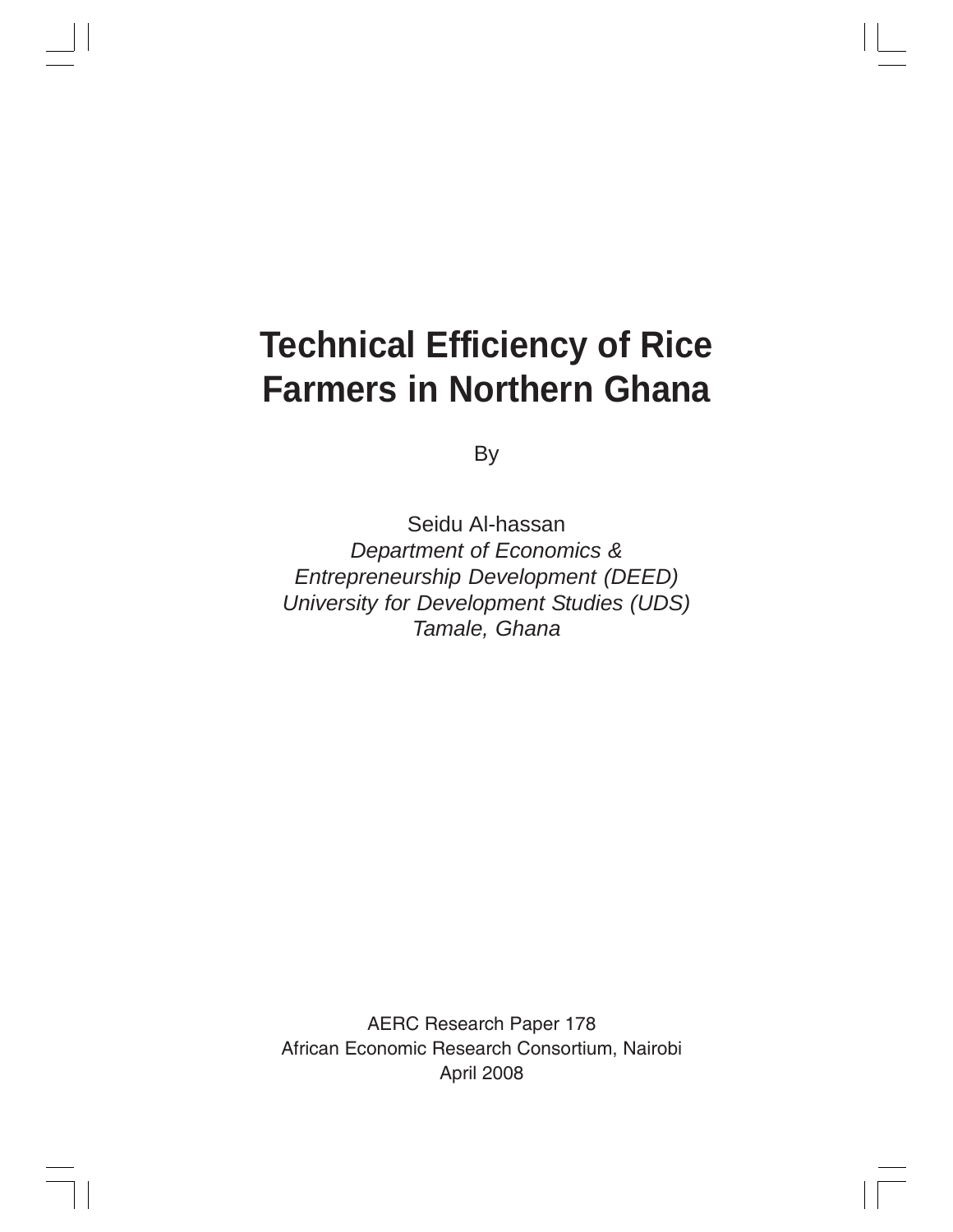**THIS RESEARCH STUDY** was supported by a grant from the African Economic Research Consortium. The findings, opinions and recommendations are those of the author, however, and do not necessarily reflect the views of the Consortium, its individual members or the AERC Secretariat.

Published by: The African Economic Research Consortium P. O. Box 62882 - City Square Nairobi 00200, Kenya

Printed by: Modern Lithographic (K) Ltd P. O. Box 52810 - City Square Nairobi 00200, Kenya

ISBN 9966-778-26-8

© 2008, African Economic Research Consortium.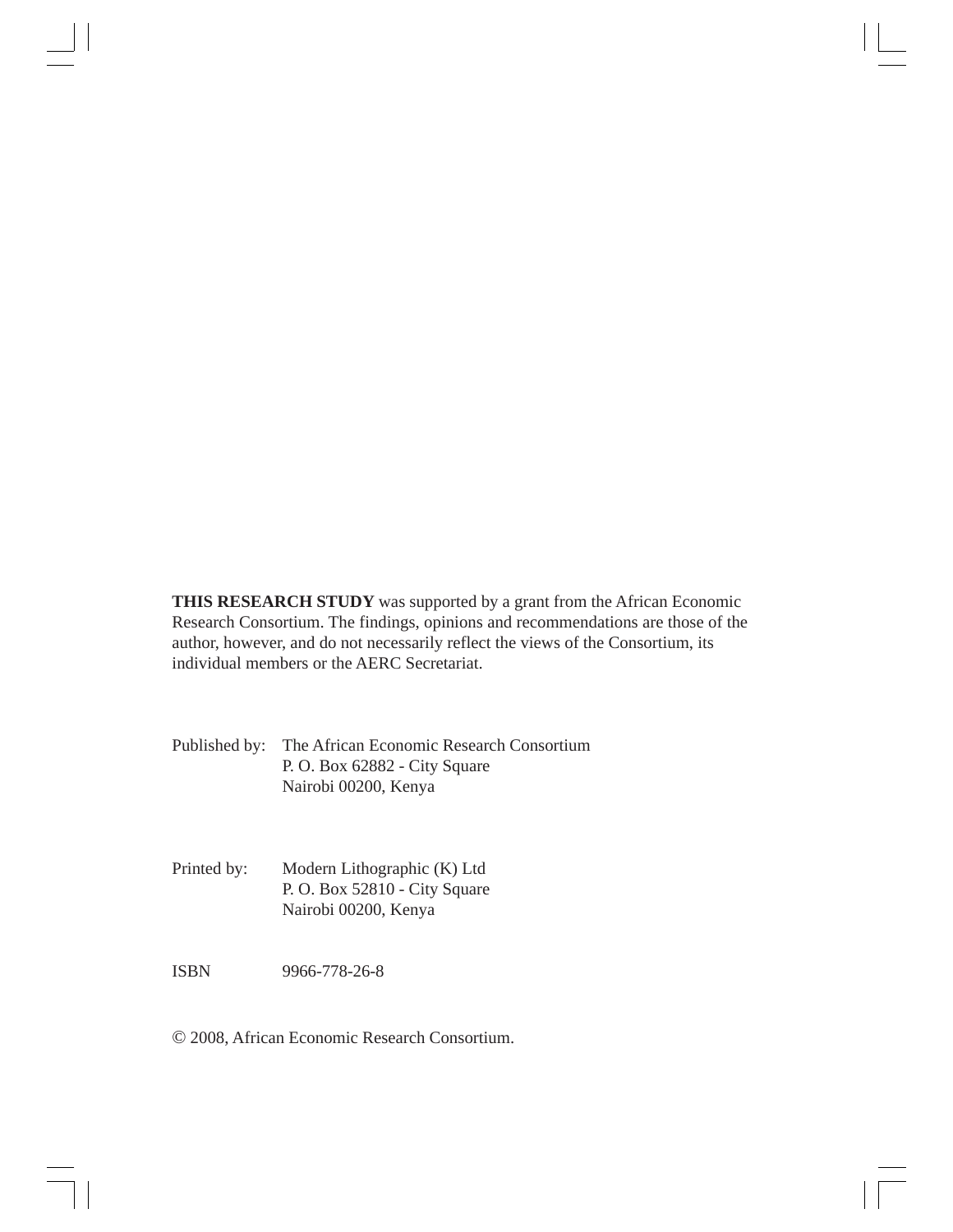# **Contents**

 $\vert \vert$ 

List of tables List of figures Abstract Acknowledgements

| 1.           | Introduction                          | 1  |
|--------------|---------------------------------------|----|
| 2.           | The research problem                  | 3  |
| 3.           | Literature review and study framework | 6  |
| 4.           | Research methodology                  | 13 |
| 5.           | Results and discussions               | 21 |
| 6.           | Conclusions                           | 28 |
| 7.           | Recommendations                       | 29 |
| <b>Notes</b> |                                       | 30 |
| References   |                                       | 31 |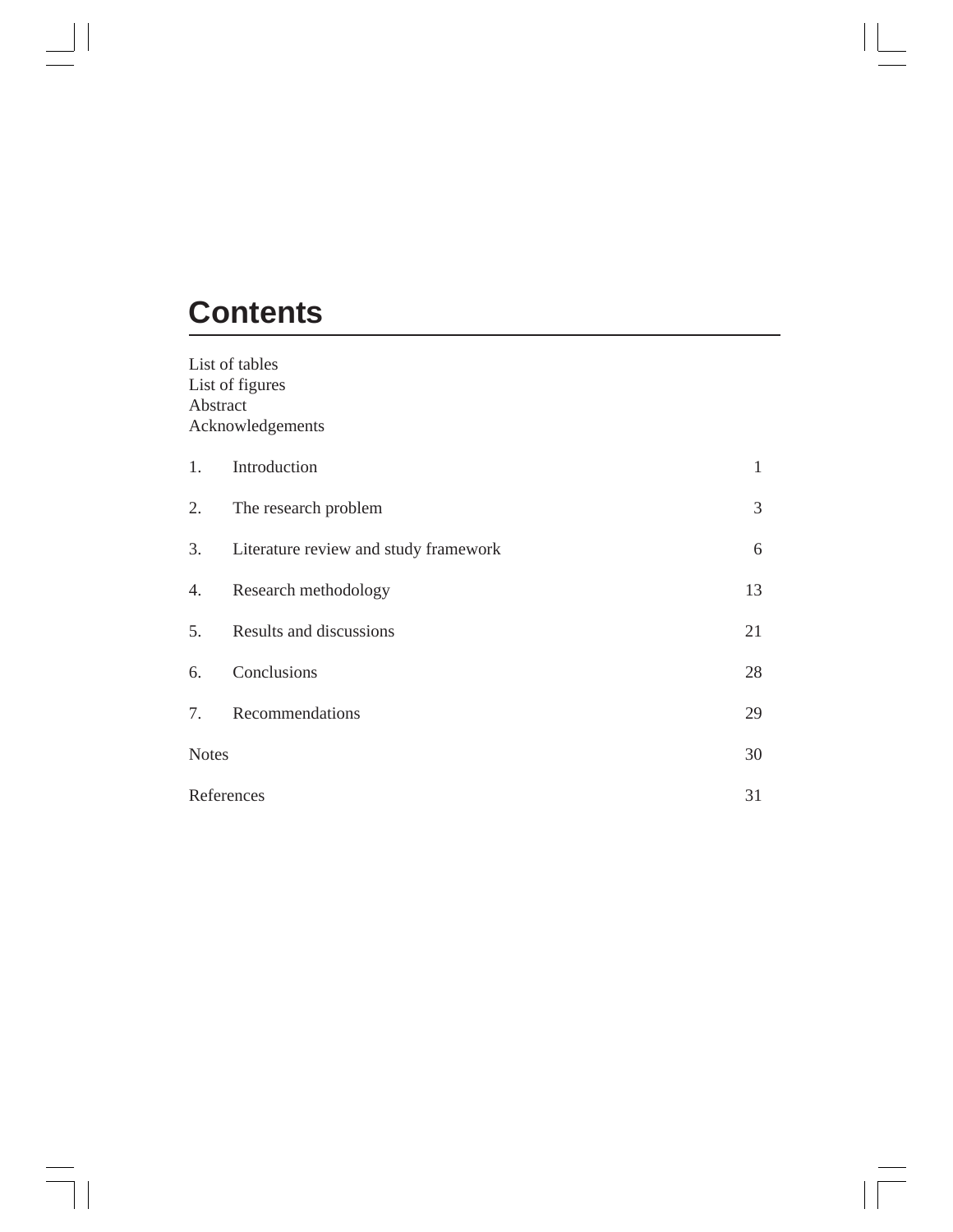# **List of tables**

| 1.  | Rice production in Ghana ('000 tonnes): 1995–2005                     |     |
|-----|-----------------------------------------------------------------------|-----|
| 2.  | Total number of holders in rice cultivation in 2004 by region         | 13  |
| 3.  | Sampling size by region and district                                  | 16  |
| 4.  | Number of communities by district                                     | 17  |
| 5.  | Means of variables used in the study by farming system                | 21  |
| 6.  | MLE for pooled sample using translog production function              | 22. |
| 7.  | MLE for irrigated rice farmers using translog production function     | 23  |
| 8.  | MLE for non-irrigated rice farmers using translog production function | 24  |
| 9.  | Mean technical efficiency by farm group                               | 24  |
| 10. | Technical efficiency and farm characteristics (OLS)                   | 26  |

# **List of figures**

|  | Technical and allocative efficiency |  |
|--|-------------------------------------|--|
|--|-------------------------------------|--|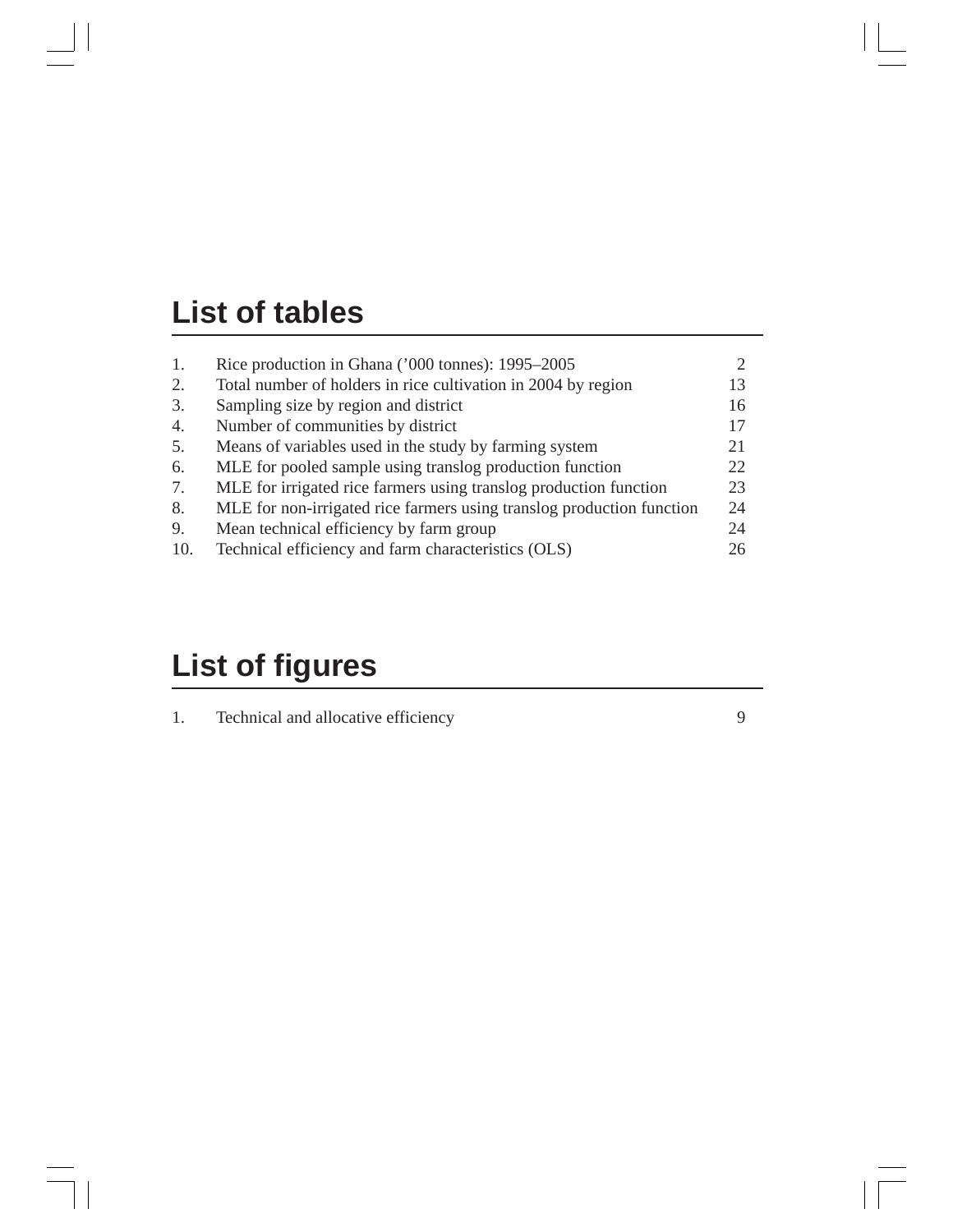# **Abstract**

Examining the level of farm-specific technical efficiency of farmers growing irrigated and non-irrigated rice in Northern Ghana, this study fitted cross-sectional data into a transcendental logarithmic (translog) production frontier. The study concludes that rice farmers are technically inefficient. There is no significant difference in mean technical efficiencies for non-irrigators (53%) and irrigators (51%). The main determinants of technical efficiency in the study area are education, extension contact, age and family size. Providing farmers with both formal and informal education will be a useful investment and a good mechanism for improving efficiency in rice farming. There is also need for training more qualified extension agents and motivating them to deliver.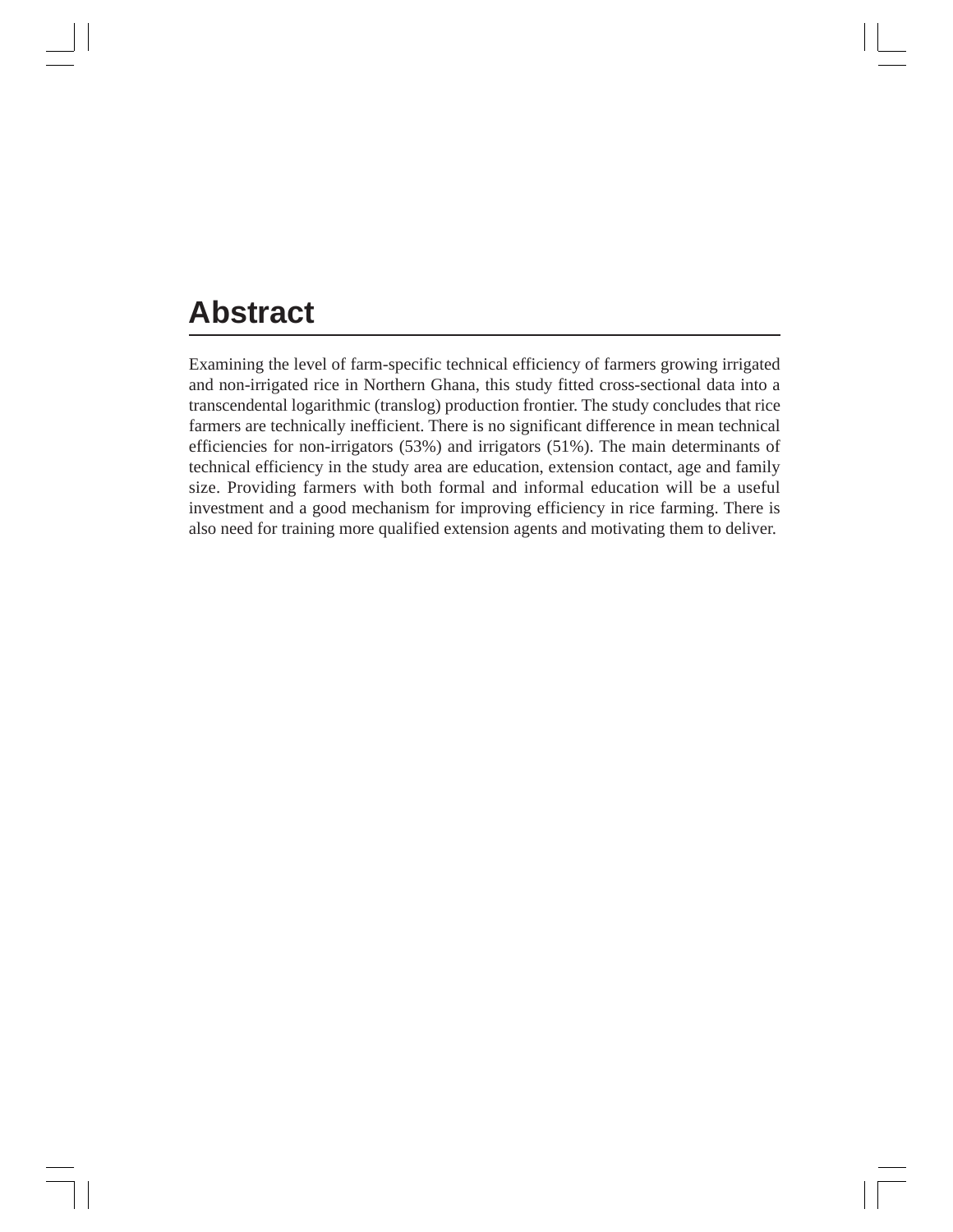### **1. Introduction**

griculture is the backbone of the Ghanaian economy. The agricultural sector contributes about 40% to the gross domestic product (GDP) and employs more than 60% of the labour force, mostly women (World Bank, 2002). The majo griculture is the backbone of the Ghanaian economy. The agricultural sector contributes about 40% to the gross domestic product (GDP) and employs more than 60% of the labour force, mostly women (World Bank, 2002). The major staples such as yams, cassava and plantain. Crop production in Ghana is for three main reasons: food production for consumption, raw materials for industry and production for export. Thus, among the various economic sectors of the Ghanaian economy agriculture is expected to lead economic growth in much of the country and especially in the northern regions.<sup>1</sup> The agricultural sector is targeted to grow at an annual rate of 5–6% in order to ensure food security and adequate nutrition for the people of the country, to supply raw materials to other sectors, and to provide producers with increasing incomes. Yet there has not been a study to estimate technical efficiency across different rice farming systems in Northern Ghana.

Trade liberalization is believed to have had a negative impact on the rice subsector despite the government's efforts to increase the output of major food crops such as rice. For example, imported white rice dominates rice consumption in Ghana. It is estimated that the country spends about US\$100 million annually to import the rice needed to meet more than half of Ghana's rice requirements. Ghana's emergence as a significant rice importer in the mid 1980s coincided with the liberalization of its economy under the programmes for economic recovery and structural adjustment of those years. Prior to and following independence in 1957, Ghana had pursued a policy of food selfsufficiency, under which high tariff barriers and import restrictions protected indigenous rice production, but over the 1995–2005 period total rice production has not been stable. From 202,000 tonnes in 1995 the rice output reduced to 142,000 tonnes after nine years (Table 1). Rice output in Ghana is also low compared with countries like Vietnam, Thailand and China. Whereas Ghana's rice output stood at only 142,000 tonnes in 2005, Vietnam produced as much as 32 million tonnes of rice in the same year. As a result of advanced technology, Vietnam's rice cultivation has been rising at an average of 700,000 tonnes per year in the past five years (FAO, 2006). Despite the downward trend in rice output, the Ministry of Food and Agriculture (MOFA, 2005) indicated that the consumption of rice over the last decade almost doubled. More so, the economic reforms in the 1980s exposed Ghanaian rice producers to competitive improved quality milled white rice that originated in the United States and Thailand or, a later innovation, Vietnam and China. Consequently, Ghanaian producers rapidly began losing their share of the expanding national rice market (EURATA, 2001).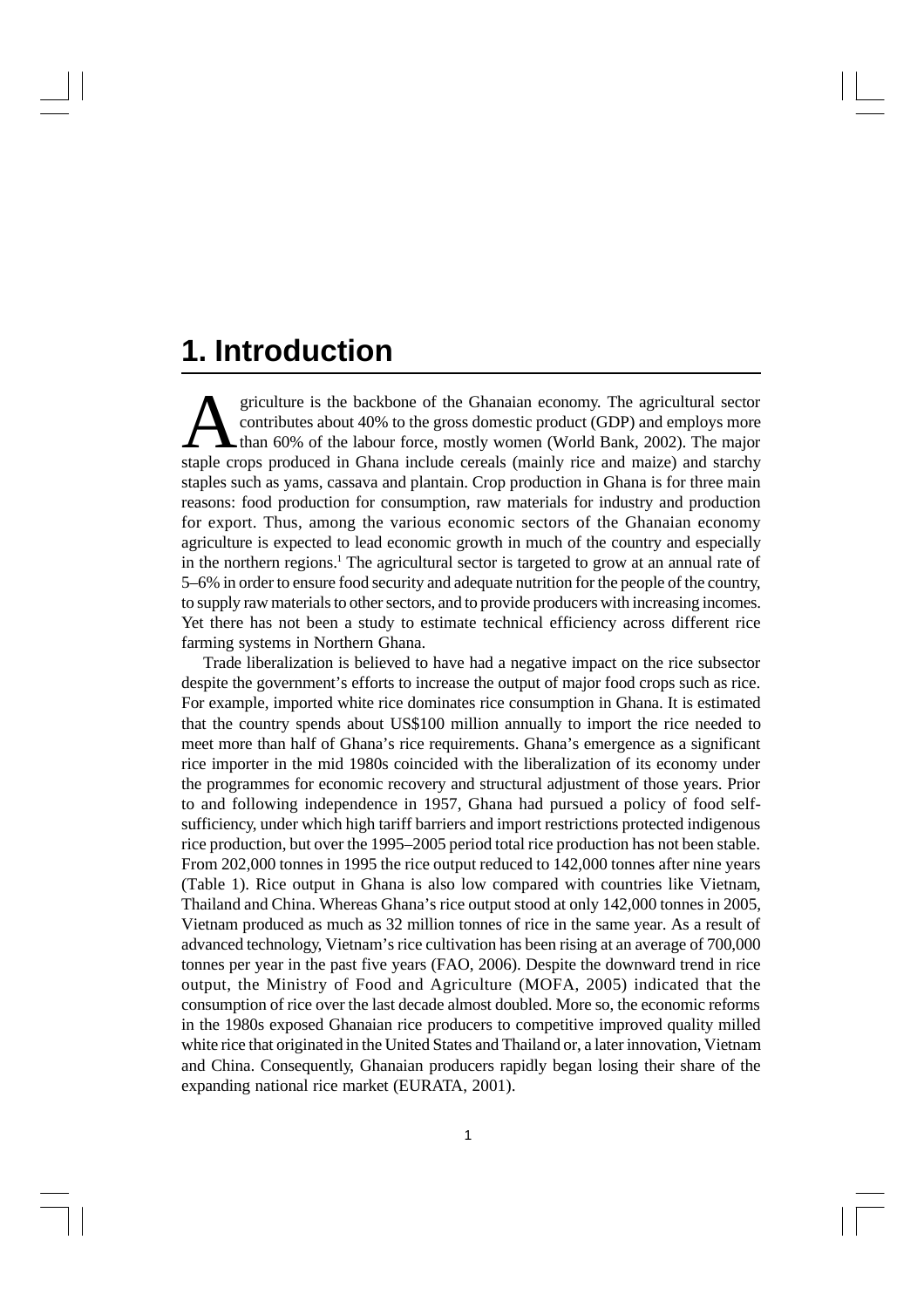| 2                                                          |      |      |      |           |     |      |      |      |      |                | RESEARCH PAPER 178 |
|------------------------------------------------------------|------|------|------|-----------|-----|------|------|------|------|----------------|--------------------|
| Table 1: Rice production in Ghana ('000 tonnes): 1995–2005 |      |      |      |           |     |      |      |      |      |                |                    |
| Year                                                       | 1995 | 1996 | 1997 | 1998 1999 |     | 2000 | 2001 | 2002 |      | 2003 2004 2005 |                    |
| Output                                                     | 202  | 203  | 197  | 194       | 168 | 247  | 273  | 168  | 143. | 145.           | 142                |
|                                                            |      |      |      |           |     |      |      |      |      |                |                    |

**Source**: Statistics, Research and Information Directory, MOFA, 2005.

Two systems of rice production can be distinguished: irrigated and non-irrigated. The former is practised by farmers who grow rice around large and small dams and the latter by farmers on up- and lowlands or who depend solely on rainfall for rice farming. Upland and lowland (non-irrigated) rice production in Ghana accounts for over 75% of total rice production, whereas irrigated paddies account for just 10% of total rice area (Seini, 2002). The introduction of irrigation facilities in the country has been used to augment rainfall, to extend the growing season, or to make farming possible in dry seasons or regions. Increased irrigation generates substantial production and income benefits (Rosegrant and Shetty, 1994). This is particularly important for Northern Ghana, which is endowed with irrigation facilities and where development economists are emphasizing the need to increase rice production in order to reduce food deficits and slow the rate of out-migration.<sup>2</sup> Thus, in terms of employment, it is envisaged that the availability or supply of irrigation facilities will create jobs for people in the country.

The two major irrigation dams in Northern Ghana are Tono in Tamale and Bontanga in and Navrongo. Other small dams are Vea, Libga and Golinga. Government support to irrigation projects in the country has almost stopped and the projects are more or less farmer owned or community managed. Apart from the removal of fertilizer subsidy in the early 1990s by the government, the Government of Ghana no longer provides farm machinery (tractors, ploughs, harrows, power tillers, seed, etc.) to irrigated farmers. Irrigation projects in the country have also witnessed retrenchment in project management staff as a result of recent government labour policy aimed at controlling government expenditure. The average farm sizes in both irrigation schemes are small, ranging between 0.2 and 0.6 ha. Nearly 80% of irrigated land is controlled by men. The demand for irrigated land in the study area far exceeds the supply and new entrants (rice farmers) can sometimes wait for one or two years before getting allocations. Like the non-irrigators, irrigating farmers rely mostly on accumulated experience rather than the usual extension services.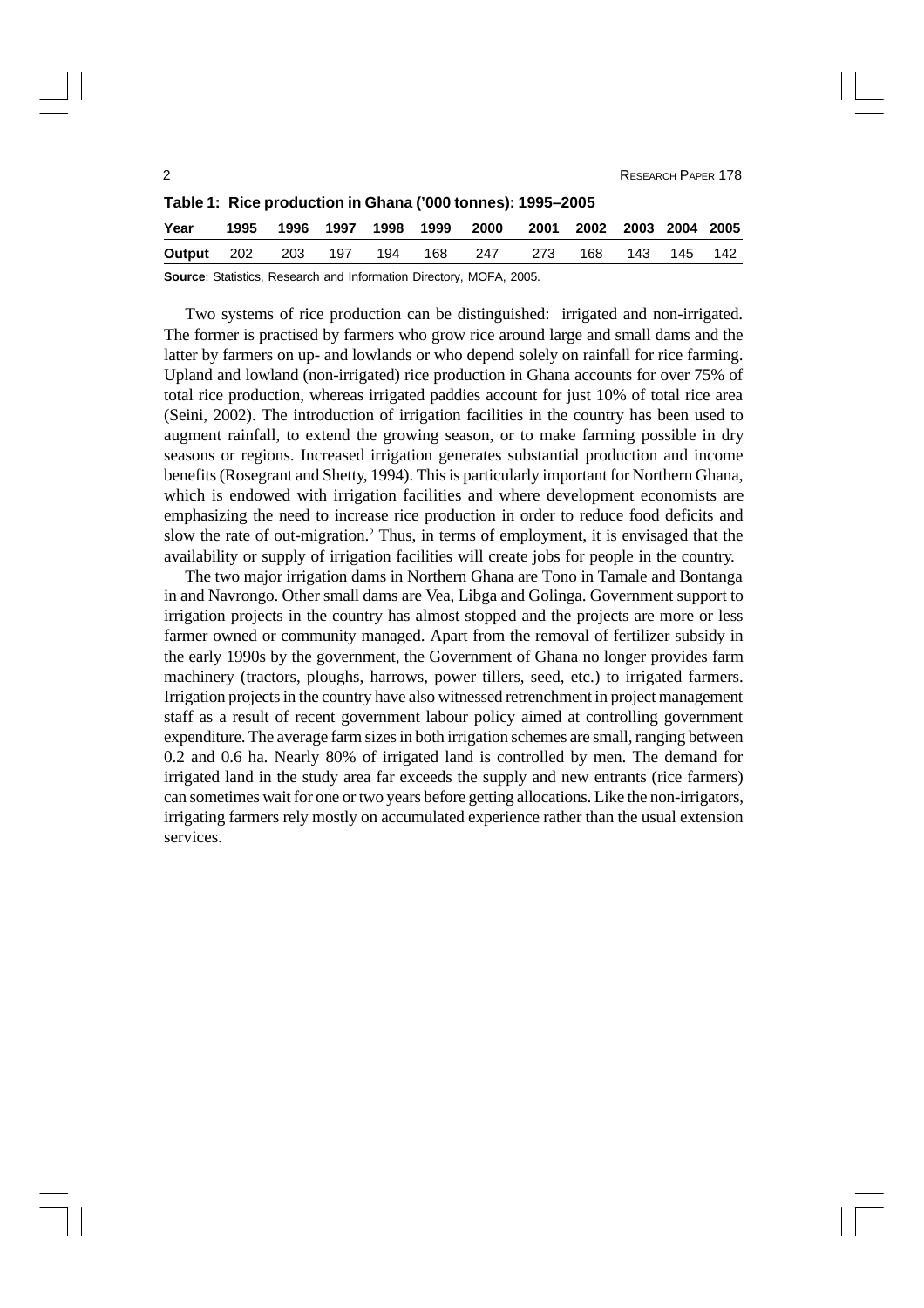# **2. The research problem**

Its contribution to agricultural GDP and employment. Therefore as Ghana struggles to this contribution to agricultural GDP and employment. Therefore as Ghana struggles to ice is an important food crop in Ghana and its consumption is growing, particularly among urban dwellers. Rice contributes 9% of the food requirements of the country. The importance of rice in the Ghanaian economy is also seen in achieve accelerated growth in food production, increasing the output of rice has become an important goal.<sup>3</sup> The strategic nature of rice has long drawn the attention of policy makers who view promoting domestic rice production as a means of reducing dependency on imports, lowering the pressure on foreign currency reserves, ensuring stable and low-priced sources of food for people, and generating employment and income for rice growers (Randolph, 1995).

However, the ability of rice farmers in Ghana to adopt new agricultural technologies is affected by farmer and farm characteristics. Examples of such characteristics include age and household size of rice farmers, level of education and total number of years of schooling, total land area used for rice production, distance of farms from farmer's residence, and farmer's managerial ability or experience in rice farming. Others are offfarm work, extension visits and benefit of credit facility. Over 70% of the rice farmers in Northern Ghana are illiterate. High illiteracy rates affect farmers' ability to adopt new agricultural practices and to effectively mobilize and apply production inputs. Rice farmers also face high input costs (fertilizer, pesticides and machine power) and they lack incentives because of the removal of input subsidies in the 1990s. About 80% of rice farmers in the country are smallholders cultivating an average farm size of 2 hectares. The extension agent–farmer ratio is also high (about 1:3,000), denying farmers regular extension visits or contacts.

Studies have shown that technical efficiency measures for Ghana's agriculture are low. Abdulai and Huffman (2000) found that average efficiency for rice farmers in Northern Ghana is 63%, with profit efficiency ranging between 16% and 96%. The authors concluded that about 27% of potential maximum profit is lost because of inefficiency. Specifically, the researchers found profit inefficiency for farmers in Gushegu, Tamale and Savelugu districts to be 30%, 25% and 27%, respectively. Seidu (2004) provided evidence to show that smallholder rice farmers in the Upper East region of Ghana produce, on average, 34% below maximum output. The author estimated technical efficiency for smallholder irrigators and non-irrigators as 48% and 45%, respectively, while that of male farmers stood at 58% compared with 34% for female farmers. Seidu et al. (2004) concluded that smallholder rice farmers in the Upper East region are allocatively inefficient in the use of farm inputs like labour, bullock power and fertilizer.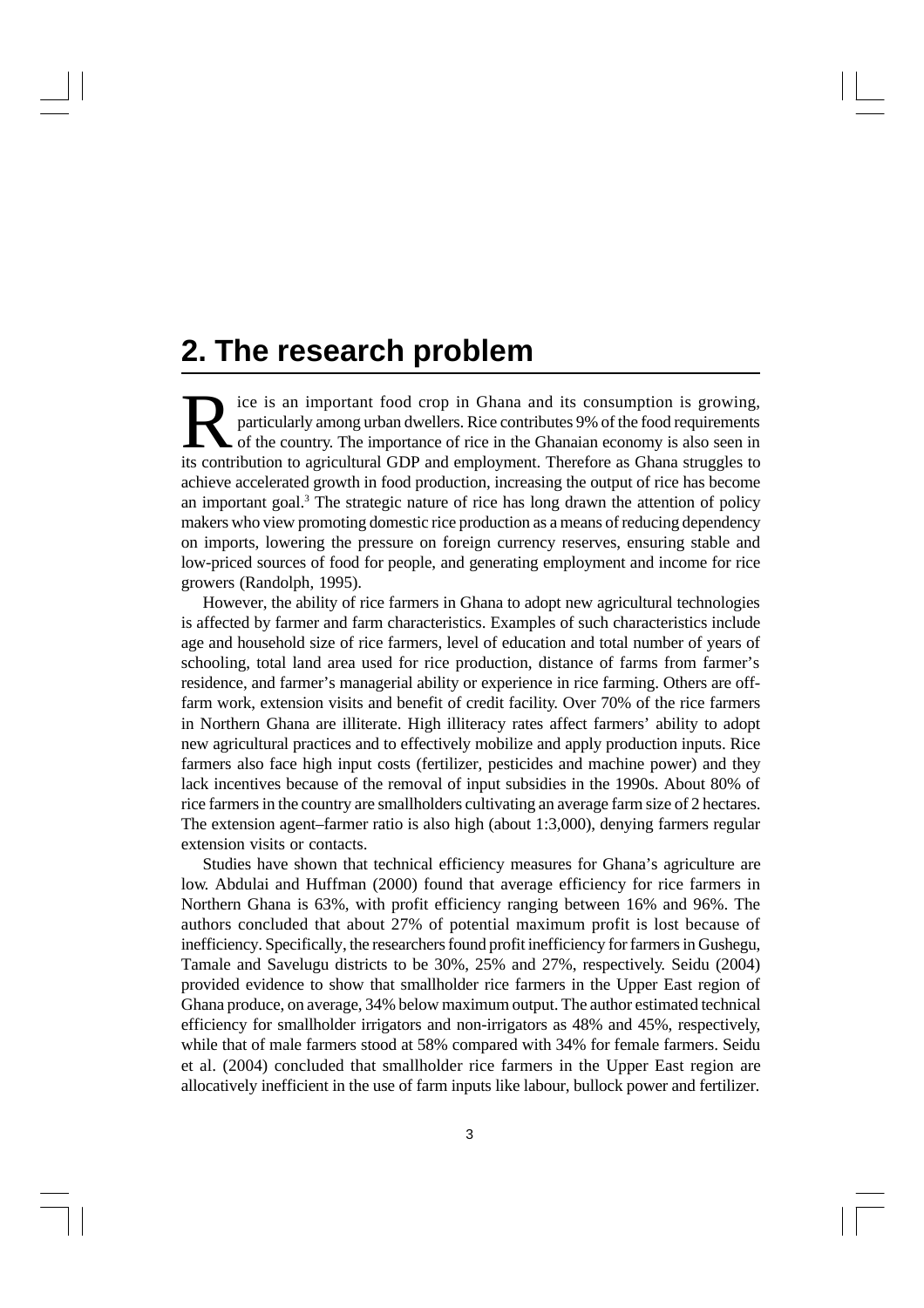Available evidence suggests that mean technical efficiency measurement for the agricultural sector is lower than that of other sectors. For example, Bhasin and Akpalu (2001) estimated mean technical efficiency for hairdressers, dressmakers and wood processors to be 76%, 83% and 89%, respectively.

The ability of rice farmers in Ghana to adopt new technology and achieve sustainable small-scale production depends on their level of technical efficiency. Efficiency measurement is very important because it is a factor for productivity growth. Efficiency studies help countries to determine the extent to which they can raise productivity by improving the neglected source, i.e., efficiency, with the existing resource base and the available technology. Such studies could also support decisions on whether to improve efficiency first or to develop a new technology in the short run. More importantly, enhanced technical efficiency will not only enable farmers to increase the use of productive resources, it will also give direction for the adjustments required in the long run to achieve food sustainability.

To do this there is need to assess the current levels of technical efficiency of rice farmers and to identify the factors that affect the levels. More importantly, there is need to determine whether irrigation improves efficiency, whether there are differences between irrigators and non-irrigators in their production efficiencies, and why. However, no study has been done to estimate technical efficiency across different rice farming systems in Northern Ghana. In fact, it is unlikely that the Ghana government's objectives of increasing food supply and income as stated in the Growth and Poverty Reduction Strategy (GPRS) can be fully achieved unless positive steps are taken to adequately improve farmers' technical efficiency. The critical questions to be answered are: What is the level of technical efficiency across irrigated and non-irrigated rice farmers in Northern Ghana? How do farmers' social, economic and demographic features relate to technical inefficiency?

### **Objectives of the study**

The priority of the research therefore is to measure developed technical efficiency<br>between irrigated and non-irrigated rice farmers in Northern Ghana with the aim of **L** between irrigated and non-irrigated rice farmers in Northern Ghana with the aim of providing recommendations on how to increase rice production. The specific objectives are to:

- Examine the level of technical efficiency between irrigated and non-irrigated rice farmers in Northern Ghana.
- Derive farm-specific technical efficiency associated with input use and to relate the derived measure to farmers' social, economic and demographic characteristics; and
- Provide policy recommendations for improving rice production.

The study uses quantitative techniques to investigate the levels of technical efficiency between irrigated and non-irrigated rice farmers. The derived technical inefficiencies for the farm groups are then related to farmer social, economic and demographic features as well as farm characteristics in order to measure the determinants of technical efficiency in paddy farms in Northern Ghana.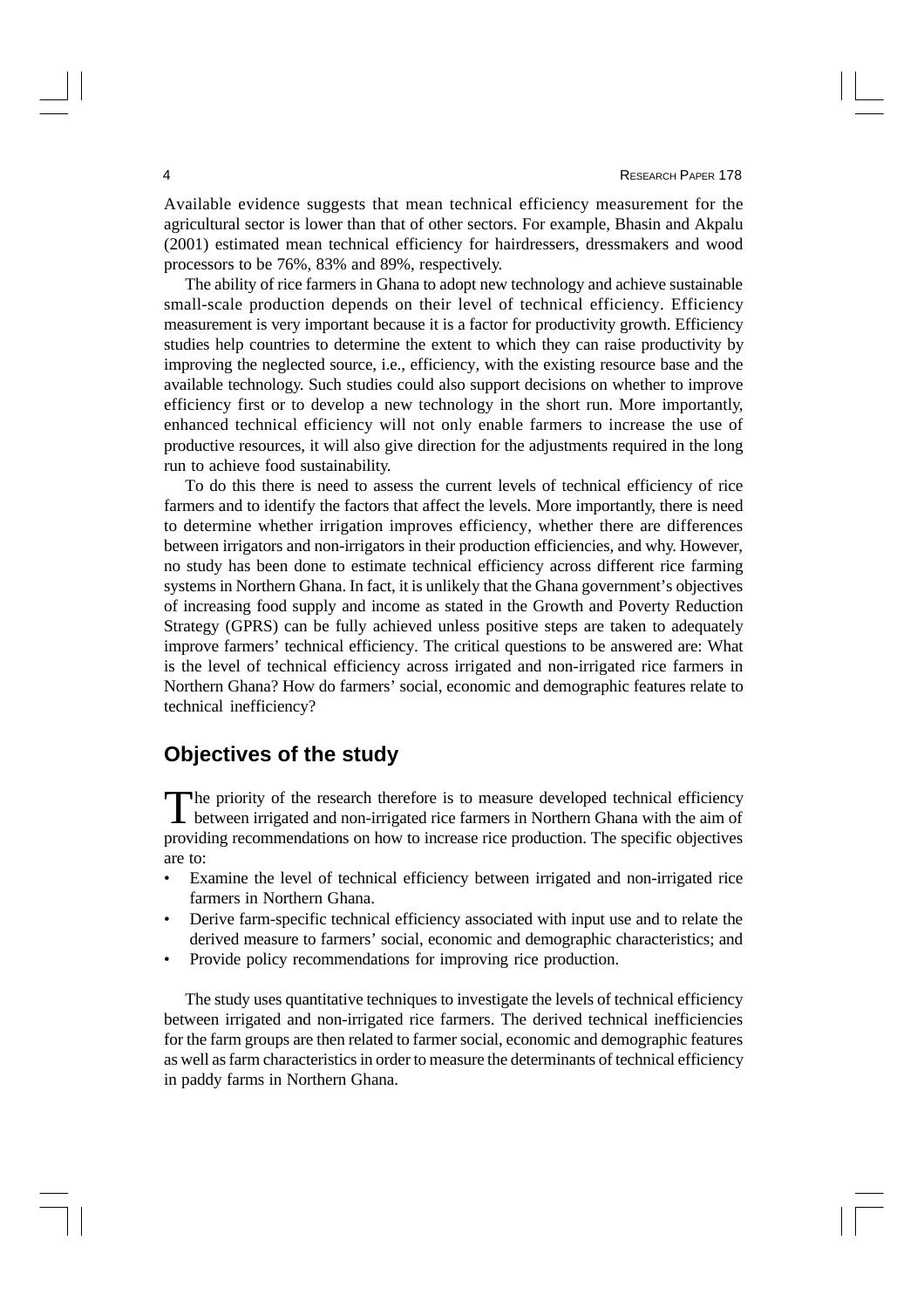### **Study hypotheses**

Two hypotheses are tested in this study. The first hypothesis tested is the fitness and the correctness of the specified distributional assumption, that is, the existence of a the correctness of the specified distributional assumption, that is, the existence of a stochastic frontier. The t-test is employed to test the null hypothesis of no stochastic distribution as against the alternative of the existence of stochasticity. That is,

$$
H_o\colon l=0
$$

 $H_A$ :  $l \neq 0$ 

The second hypothesis involved testing for differences in technical efficiency between irrigated and non-irrigated farmers. The t-test is used to test the difference in means for the respective farms. That is,

 $H<sub>o</sub>$ : Technical efficiency is the same for both irrigators and non-irrigators.

 $H_A$ : Technical efficiency is not the same for both irrigators and non-irrigators.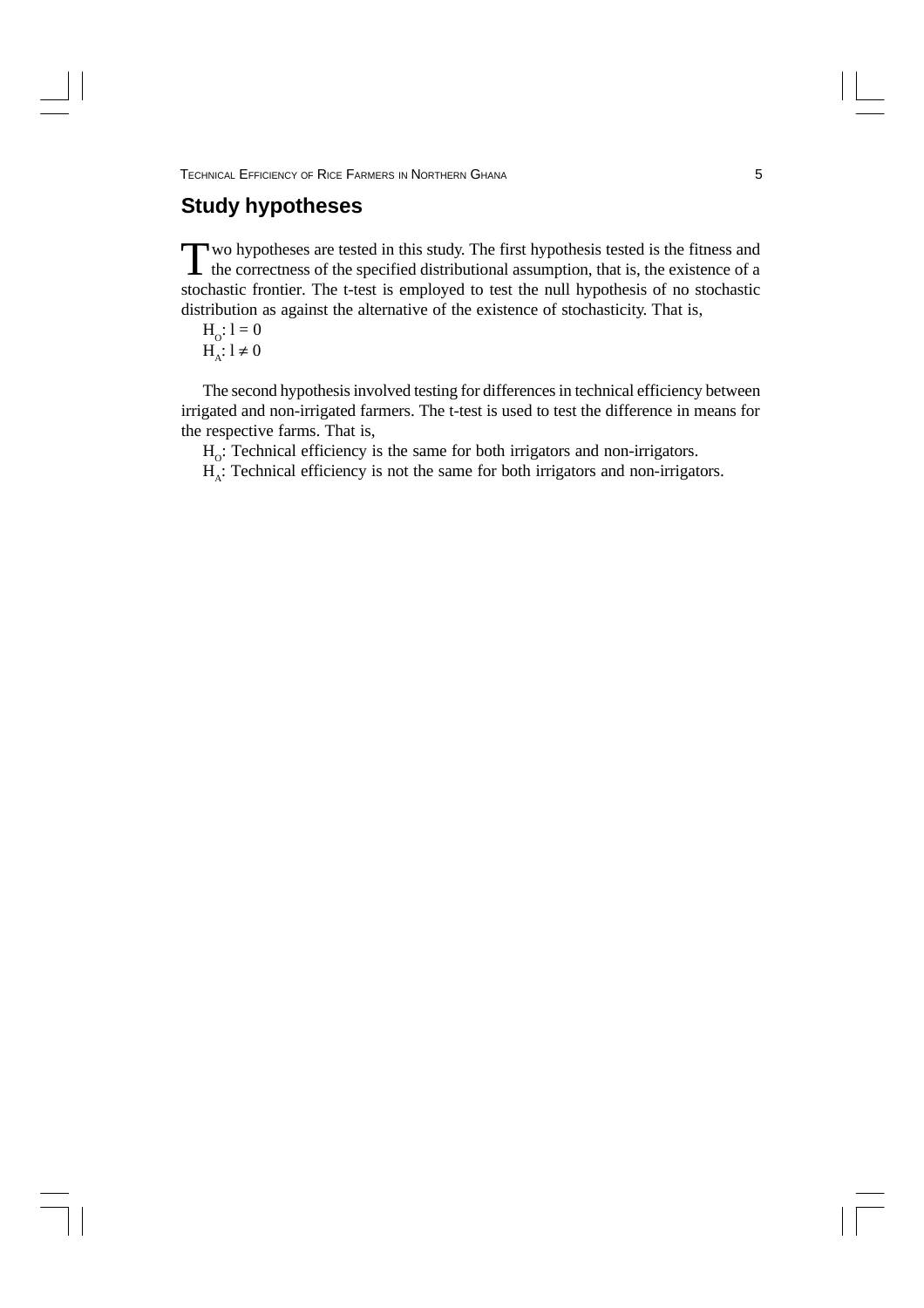## **3. Literature review and study framework**

F actors that explain technical and allocative inefficiency in a developing country's agriculture are many. An important characteristic is the prevalence of subsistence needs. Inefficiency can also result from socioeconomic, demographic or environmental factors, however. Farm-specific efficiency or inefficiency can be related to farmer characteristics. These variables may measure information status and managerial skills, such as education, technical knowledge and extension contacts, as well as system effects exogenous to the farm, such as credit, input markets or tenancy (Ali and Byerlee, 1991). Thus, individual farmer variability (technical inefficiency) and not random variability is the major cause for yield variability (Kalirajan, 1981a). Byiringiro and Reardon (1996) investigated the effects of farm size, soil erosion and soil conservation investments on land and labour productivity and allocative efficiency in Rwanda. The authors concluded that there is a strong inverse relationship between farm size and land productivity. Furthermore, for small farms, there was evidence of inefficiency in the use of land and labour, the cause being attributed to factor market access constraints.

Ecological issues also appear to have paramount implications for sustainable agricultural production. Tadesse and Krishnamoorthy (1997) found that 90% of the variation in output among paddy (IR-20) farms in Tamil Nadu, India, was due to differences in technical efficiency. The mean technical efficiency was calculated as 83%. Tadesse and Krishnamoorthy recommended that for small paddy farmers to follow the efficient resource use pattern, there is the need to provide them with more land and extension services.

Most studies dealing with agricultural production argue that schooling or the level of education of a farmer helps the farmer in the use of production information leading to increased yield. Pudasaini (1983) documented that education contributed to agricultural production in Nepal through both worker and allocative effects. The author also found that even though education enhances agricultural production mainly by improving farmers' decision making ability, the way in which it is done differs from environment to environment. Thus, in a technologically dynamic agricultural system, education improves farmers' allocative ability, enabling them to select improved inputs and optimally allocate existing and new inputs among competing uses. On the other hand, in traditional agriculture, it enhances their decision making ability mainly by increasing their ability to better allocate existing farm resources.

Kumbhakar et al. (1991) investigated the determinants of technical and allocative inefficiency in US dairy farms. The stochastic frontier approach was used involving a single-step maximum likelihood procedure. The findings were two. First, that levels of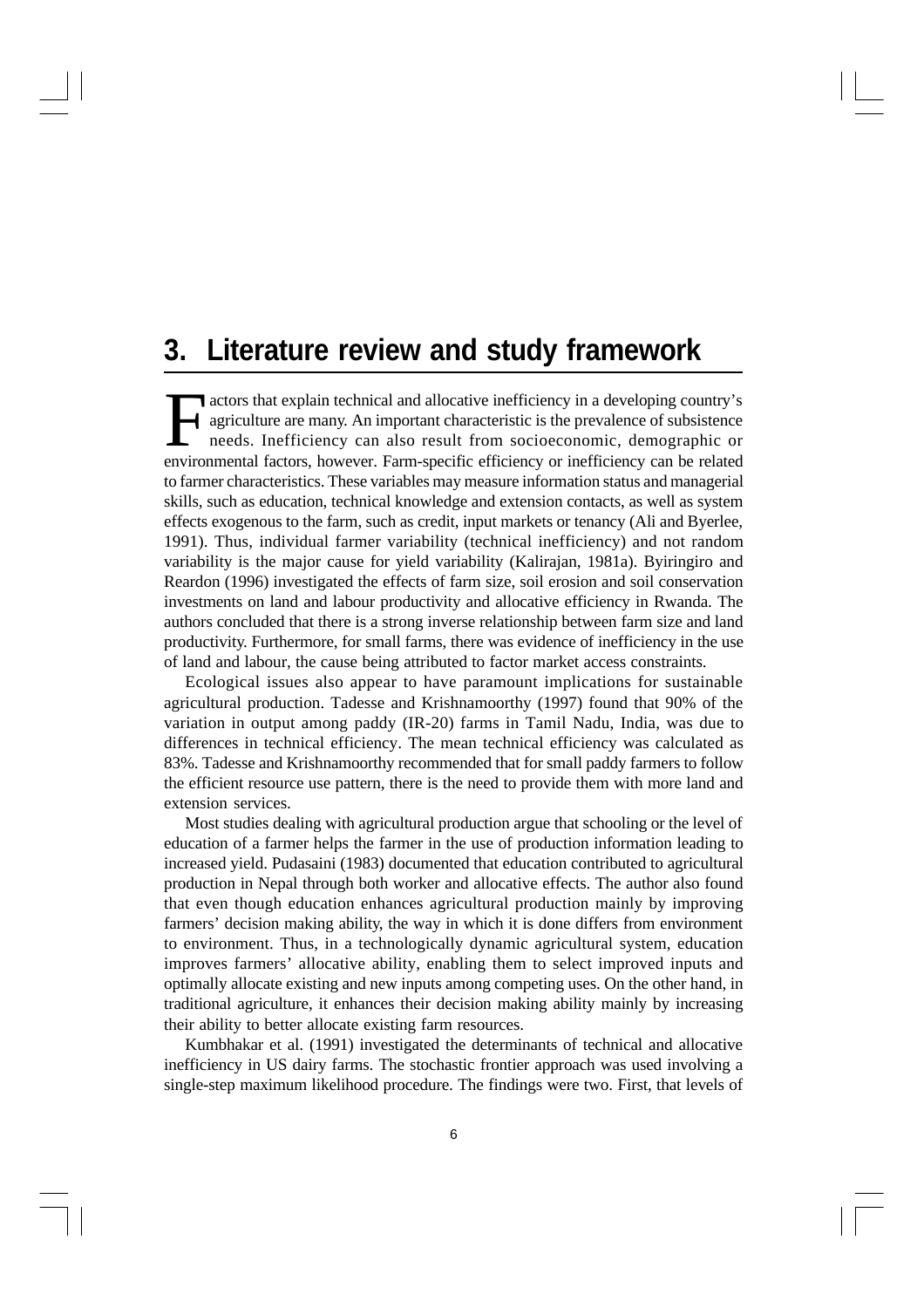education of the farmer are important factors determining technical inefficiency. Second, that large farms are more efficient (technically) than small and medium-sized farms. The conclusion was that both technical and allocative inefficiencies decrease with an increase in the level of education of the farmer. This is similar to the conclusion reached by Ajibefun and Daramola (2003), that education is an important policy variable and could be used by policy makers to improve both technical and allocative efficiency.

However, Kalirajan and Shand (1985) argue that although schooling is a productive factor, farmers' education is not necessarily related significantly to their yield achievement. Illiterate farmers, without the training to read and write, can understand a modern production technology as well as their educated counterparts, provided the technology is communicated properly. Using Tamil Nadu rice farmers as a case study, Kalirajan and Shand (1985) conducted a quantitative analysis of various types of education in relation to productivity in order to determine whether schooling of farmers had a greater influence on yield than non-formal education (defined as a farmer's understanding of the technology). The findings revealed that schooling (education) of farmers had an independent effect on yield, but it was not significant. On the other hand, a farmer's non-formal education was found to have a significant and greater influence on yield. Kalirajan and Shand concluded that farmers' schooling and productive capacity need not be significantly related under all circumstances.

Further, Adesina and Djato (1996) investigated the extent to which education affects inefficiency in agriculture using a sample of 410 rice farmers in northern Côte d'Ivoire. The objective was to examine the relative differences in technical, allocative and economic efficiency between educated and non-educated rice farmers. The analysis was based on a duality method, using the normalized restricted profit function approach with factor share equations. The authors found that there is no difference in either relative technical, allocative or economic efficiencies between educated (defined as those who had at least one year of formal schooling) and non-educated farmers. The analysis was repeated for an education threshold of six years of formal schooling, but this did not alter the results (considered as the minimum for literacy in Côte d'Ivoire). The conclusion was that educated farmers are not more efficient than non-educated farmers because the latter may have an empirical knowledge obtained from cumulative farming experience. Adesina and Djato recommended that rural development efforts should not be biased towards "educated" farmers as "non-educated" farmers are just as efficient. For Weirs (1999), at least four years of primary schooling are required to have a significant effect upon farm productivity.

The impact of agricultural extension on farm production has received considerable attention in the farm efficiency literature. Agricultural extension represents a mechanism by which information on new technologies, better farming practices and better management can be transmitted to farmers. Kalirajan (1981b) explained that extension workers' limited contact with the farmers and farmers' misunderstandings of the technology were responsible for the difference between the actual and maximum yields among the farmers. The researcher stressed the need for policy makers in a South Indian state to focus on extension work in order to increase rice production and reduce inefficiency.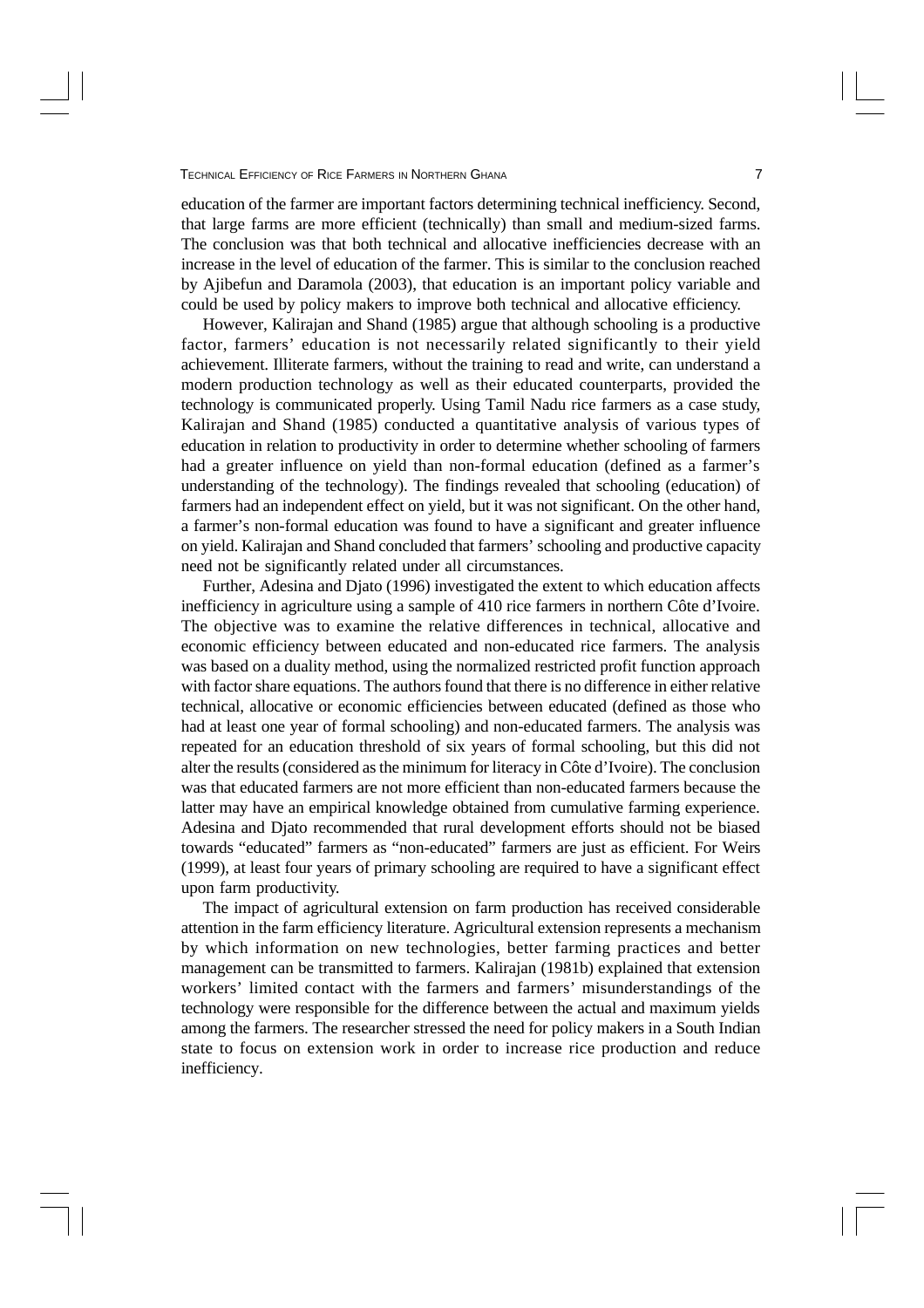#### 8 **8** RESEARCH PAPER 178

Parikh and Shah (1995) also measured technical efficiency, in the North-West Frontier province of Pakistan. The study involved the use of a translog frontier production function on cross-sectional data from 397 farms during the 1988/89 cropping season. The average technical efficiency level was found to be 96.2%. The estimated farm level technical efficiency was found to depend on levels of credit and education, farmers' ages, and the extent of land fragmentation. That is, lack of education, restricted credit and fragmented holdings were found to be causes of inefficiency. Parikh and Shah (1995) concluded that policies to consolidate holdings, provide credit or educate farmers will tend to improve efficiency in agriculture.

Owens et al. (2001) investigated the impact of farmer contact with agricultural extension services on farm productivity using panel data obtained during the period 1993–1997 in Zimbabwe. The data were drawn from a sample of households resettled in three regions in Zimbabwe. The results showed that access to agricultural extension services, defined as receiving one or two visits per agricultural year, raises the value of crop production by about 15%. The results also show that the impact of agricultural extension services differed across individual crop years, with the impact being markedly different in drought and non-drought years. The findings of a frontier analysis by Ogundele and Okoruwa (2004) show that farm size significantly determines levels of technical efficiency in Nigeria. Other determinants included labour, herbicides, seeds, education and farming experience. In overall terms, Ogundele and Okoruwa computed the average technical efficiency for each rice farm group at 90%.

### **Analytical framework**

Relative technical efficiency between different production practices in developing<br>Countries is one of the most widely discussed and controversial issues in elative technical efficiency between different production practices in developing development literature. It has been four decades since Schultz (1964) advanced the celebrated hypothesis that farm families in developing countries were "efficient but poor". His hypothesis, which has had a lasting influence on researchers about smallholders' decision making, has been interpreted to mean that there are comparatively few significant inefficiencies in the allocation of the factors of production in traditional agriculture. Indeed, the analysis of economic efficiency has been broadened from the earlier emphasis by Schultz (1964) and others on allocative efficiency, to consider also technical efficiency, that is, the productivity of a given mix of inputs. Furthermore, efficiency is now viewed more in terms of system performance, including farmers and farm support systems, rather than focusing narrowly on farmer rationality (Ali and Byerlee, 1991).

An important assumption that guides production efficiency is that farms operate on, rather than within, the production possibility frontier (PPF) available to them. In other words, it is generally accepted that production takes place in the rational zone of production stages because that is the zone where maximum profit (output) can be obtained. Profit maximization is generally governed by three rules. First, that the marginal value product (MVP) of each factor must be equal to its price. Second, that factors must be combined in the least cost factor combination, and third, that products must be combined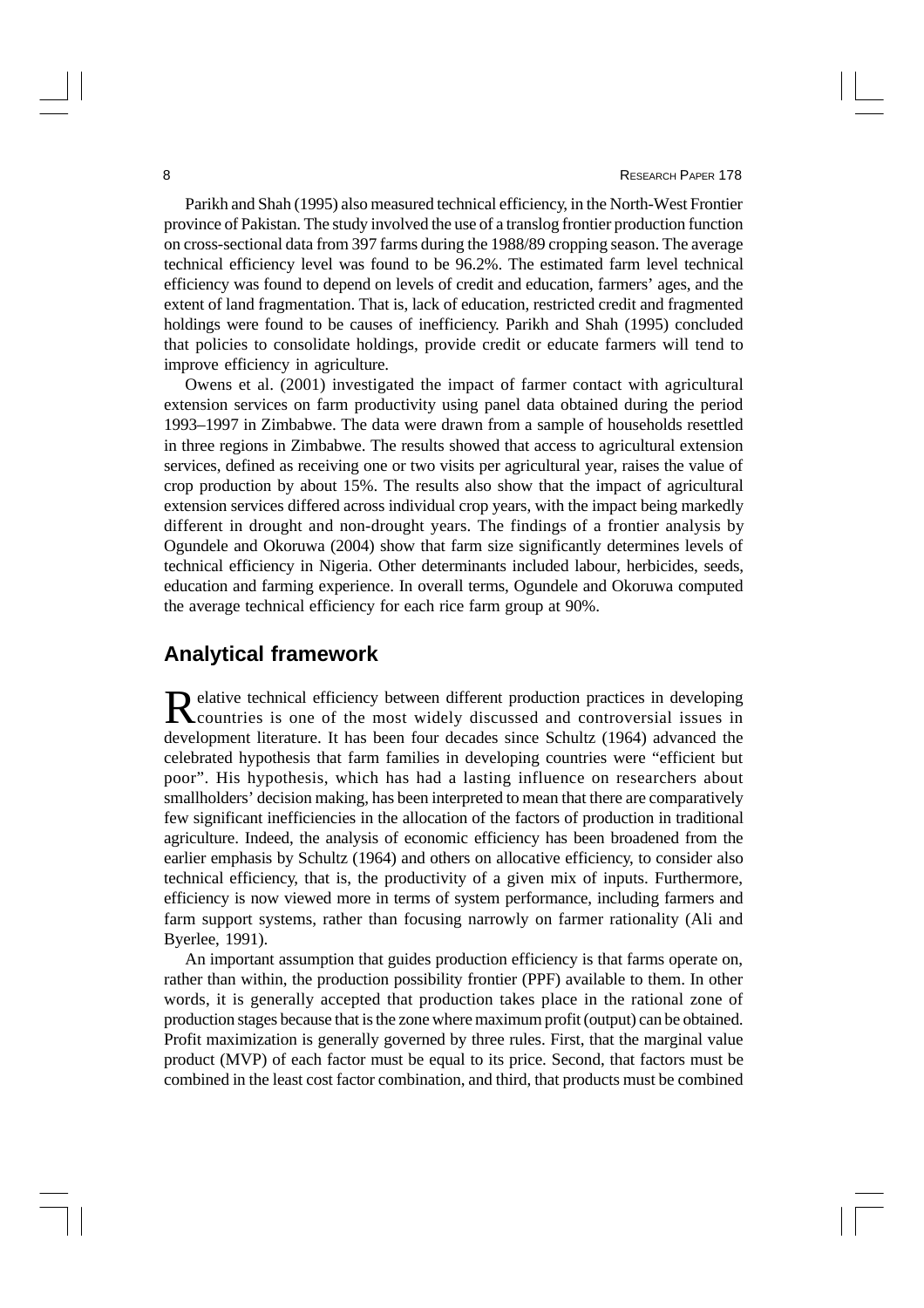in the highest profit product combination. All these explain technical efficiency, which can also be defined as the ability of farmers to practise good skills or knowledge in the manner in which inputs can be combined. Figure 1 describes two possible relationships between a single variable input and a single output.

### **Figure 1: Technical and allocative efficiency**



Source: Ellis (1993).

Total physical product one, TPP<sub>1</sub> in Figure 1, displays higher output for all levels of input use than TPP<sub>2</sub>. TPP<sub>1</sub> is said to be technically superior to TPP<sub>2</sub>. A farm operating at any point on  $TPP_1$ , say at point B, is more efficient technically than a farm operating at any point on  $TPP_2$ . The reason is that any point on  $TPP_1$  represents a higher level of output for a given level of the variable input. This relationship defines technical efficiency. Thus, technical efficiency is the maximum attainable level of output for a given level of production input, given the best technologies available to the farmer. Allocative efficiency describes the adjustment of inputs and outputs to reflect relative prices, the technology of production already having been chosen. These adjustments are the marginal conditions for profit maximization, which states that MVP should equal marginal factor cost (MFC) for any single variable input, and that MVP per unit of an input should be equal across different outputs (the principle of equi-marginal returns). Economic efficiency is the situation of both technical and allocative efficiency.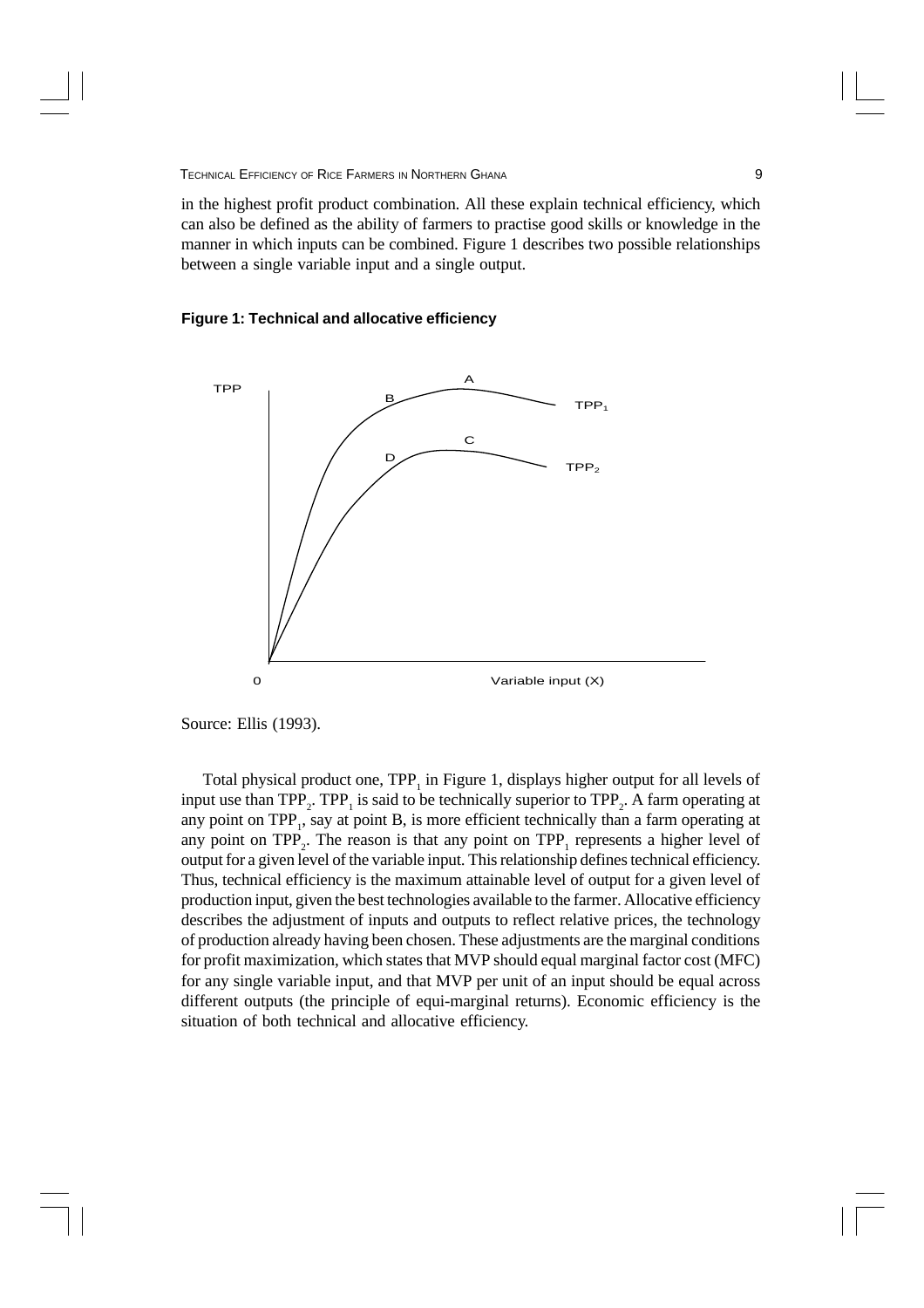### **Stochastic frontier production function**

The available literature provides evidence to show that both the primal (production function) approach and dual approaches (the use of profit and cost functions) are The available literature provides evidence to show that both the primal (production used to analyse farm efficiency. However, recent studies of technical efficiency have used the stochastic frontier approach (involving the use of stochastic production frontier, stochastic profit frontier and stochastic cost frontier models) or panel data approach. Interestingly, the application of either primal or dual approaches has produced varying results and conclusions, partly because of differences in study location, sample size, production practices and model specifications.

The stochastic frontier approach has gained popularity in farm-specific efficiency studies. In the frontier approach, the production function is estimated as the most efficient set of points in input-output space so that deviations from this frontier are used as the measure of technical inefficiency. An economically efficient input-output combination would be on both the frontier function and the expansion path (Xu and Jeffrey, 1998).

Although several functional forms can be used to specify the stochastic frontier, desirable forms are those linear in parameters because they easily facilitate the calculation of technical efficiency (TE) or technical inefficiency (TI). Nevertheless, forms that are multiplicative in inputs and error terms are excellent candidates for the stochastic frontier (Kirkley et al., 1995). For example, let the stochastic frontier production model be specified as follows:

$$
Y = f\left(X_{a} \mathbf{b}\right)e\tag{1}
$$

where *Y* is output (kg/ha),  $X_a$  denotes the actual input vector (i.e., input use/ha),  $\boldsymbol{b}$  is the vector of production parameters, and *e* is the disturbance term. The frontier production function is represented by  $f(X_a, b)$ , and is a measure of maximum potential output for any particular input vector *X<sup>a</sup>* .

Statistical estimation of production frontiers can be stochastic or deterministic. The deterministic frontier takes the following general form:

$$
Y = f\left(X\right)e^{\alpha} \tag{2}
$$

where *Y* and *X* are defined as above and  $u$  is a non-negative error term representing technical inefficiency. The deterministic frontier is estimated without consideration of the possibility of measurement error, statistical noise or random exogenous variations. This method permits ready calculation of the degree of inefficiency for each farm in terms of the divergence of output from the production frontier. It is unsatisfactory from an econometric point of view, however, because random variations in output across farms, and even measurement error, will be wrongly attributed to inefficiency within the farm's control (Ali and Byerlee, 1991). Deterministic frontiers are also criticized on the grounds of imposing a particular functional form on the technology (Coelli, 1995).

Following the inadequacies of deterministic frontier estimation, three teams of researchers (Aigner et al., 1977; Meeusen and van den Broeck, 1977; Battese and Corra,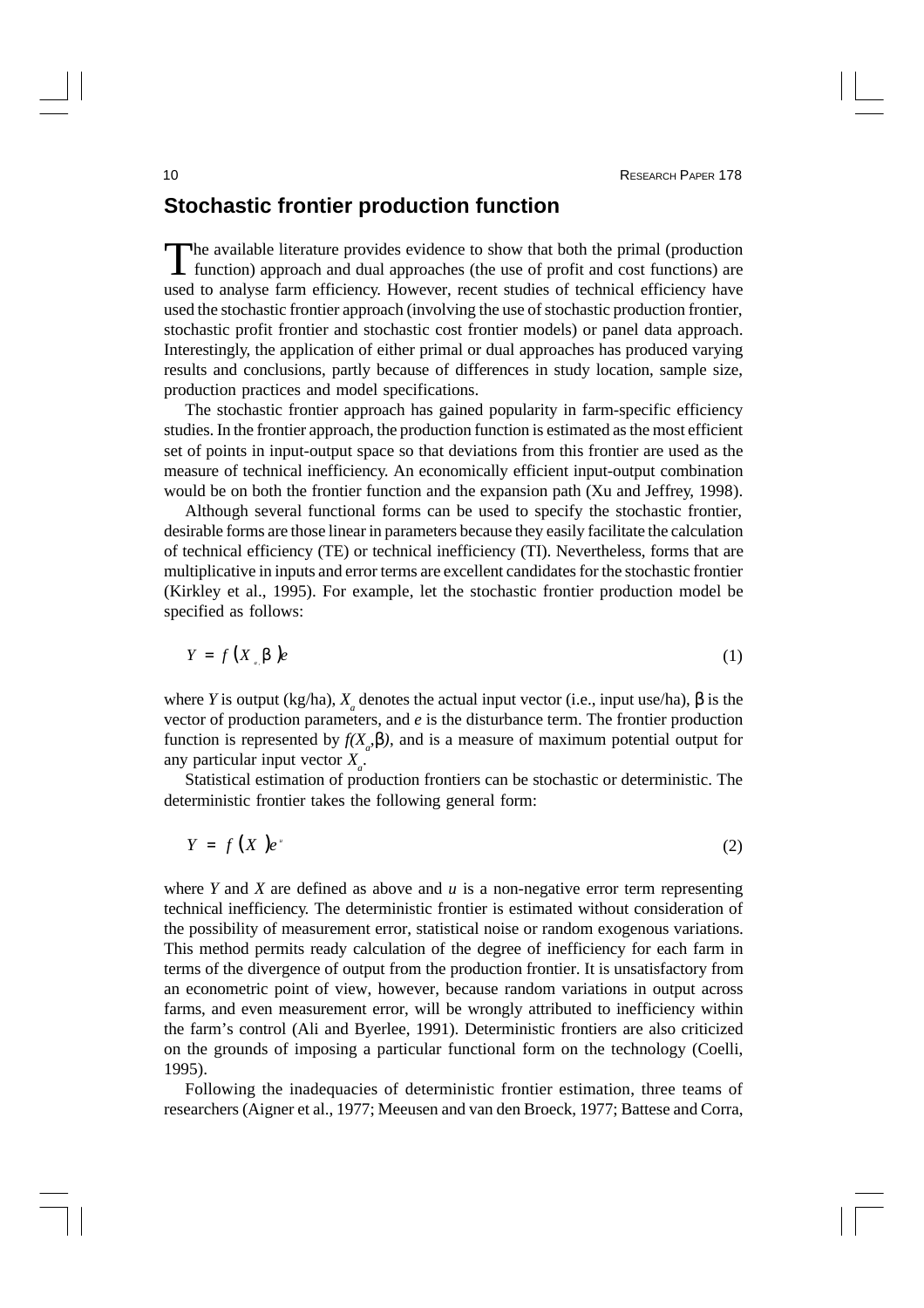1977) simultaneously and independently developed the stochastic production frontier methodology. The stochastic frontier estimation involves the specification of the disturbance term that causes actual production to deviate from this frontier by decomposing it into two parts as follows:

$$
Y = f\left(X_{a} \mathbf{b}\right)e^{x-a} \tag{3}
$$

where *v* is a symmetric, normally distributed (*v* ~*N*(*0*,  $S_v^2$ )) component representing the random effect of measurement error and stochastic events or exogenous shocks beyond the control of the producing unit (for example, environmental factors such as bush fire, temperature and moisture), and  $u$  is a one-sided component representing technical inefficiency *(TI)*. If  $u = 0$ , production lies on the stochastic frontier and production is technically efficient; if  $u > 0$ , production lies below the frontier and is inefficient. The general form is:

$$
\ln \text{ Output} = \mathbf{b}_{\circ} + \sum_{i} \mathbf{b}_{i} \ln X_{i} + \sum_{j} \mathbf{b}_{j} Z_{j} + \frac{1}{2} \sum_{i} \sum_{i} \mathbf{b}_{i} (\ln X_{i})^{2} + \frac{1}{2} \sum_{i} \sum_{j} \mathbf{b}_{j} (\ln Z_{j})^{2} + \sum_{i} \sum_{j} \mathbf{b}_{j} \ln X_{i} Z_{j} + \mathbf{b}_{i} D_{i} + e
$$
\n(4)

where *ln* is the natural logarithm;  $X_i$ 's are inputs;  $Z_j$ 's are conditioning factors; *D* is a dummy variable representing farmer and farm characteristics;  $\mathbf{b}_i$ 's are the parameters for the conventional inputs;  $\bm{b}_j$ 's are the parameters for the conditioning factors;  $\bm{b}_{ii}$ 's are the parameters for the interactive terms of the conventional inputs;  $\mathbf{b}_i$ 's are the parameters for the interactive terms between the conventional inputs and the conditioning factors;  $\mathbf{b}_k$ 's are the parameters for the dummies; and *e* is the error term defined as *e* = *v + u*.

Jondrow et al. (1982) specified a decomposition method from the conditional distribution of  $u$  given  $e$ . Given the normal distribution of  $v$ , and the half-normal distribution of *u*, the conditional mean of *u* given *e* is shown to be

$$
E(u/e) = \mathbf{s} *^{2} \{ f * (e\mathbf{I}/\mathbf{s}) / [1 - F * (e\mathbf{I}/\mathbf{s})] - e\mathbf{I}/\mathbf{s} \}
$$
(5)

where  $f^*$  and  $F^*$  represent the standard normal density and distribution functions, respectively, and  $\mathbf{s}^2 = \mathbf{s}^2 \cdot \mathbf{s}^2 / \mathbf{s}^2$ , where  $\mathbf{s}^2$  and  $\mathbf{s}^2$  represent the variances of the parameters one-sided (*u*) and systematic (*v*), respectively. Therefore, total variance of output,  $s^2$ , can be expressed as  $s^2 = s^2 + s^2$  or  $s^2 = (s^2 + s^2)^{1/2}$ . The ratio of the two standard errors as used by Jondrow et al. (1982) is expressed as

$$
I = \mathbf{S}_{\mu} / \mathbf{S}_{\nu} \tag{6}
$$

which measures total variation of output from the frontier that can be attributed to technical efficiency. The specification also enables the estimation of γ, the ratio of the variance of *u* to the total variances,  $g = s \frac{2}{v} / s \frac{3}{v}$ , so as to determine, on the basis of the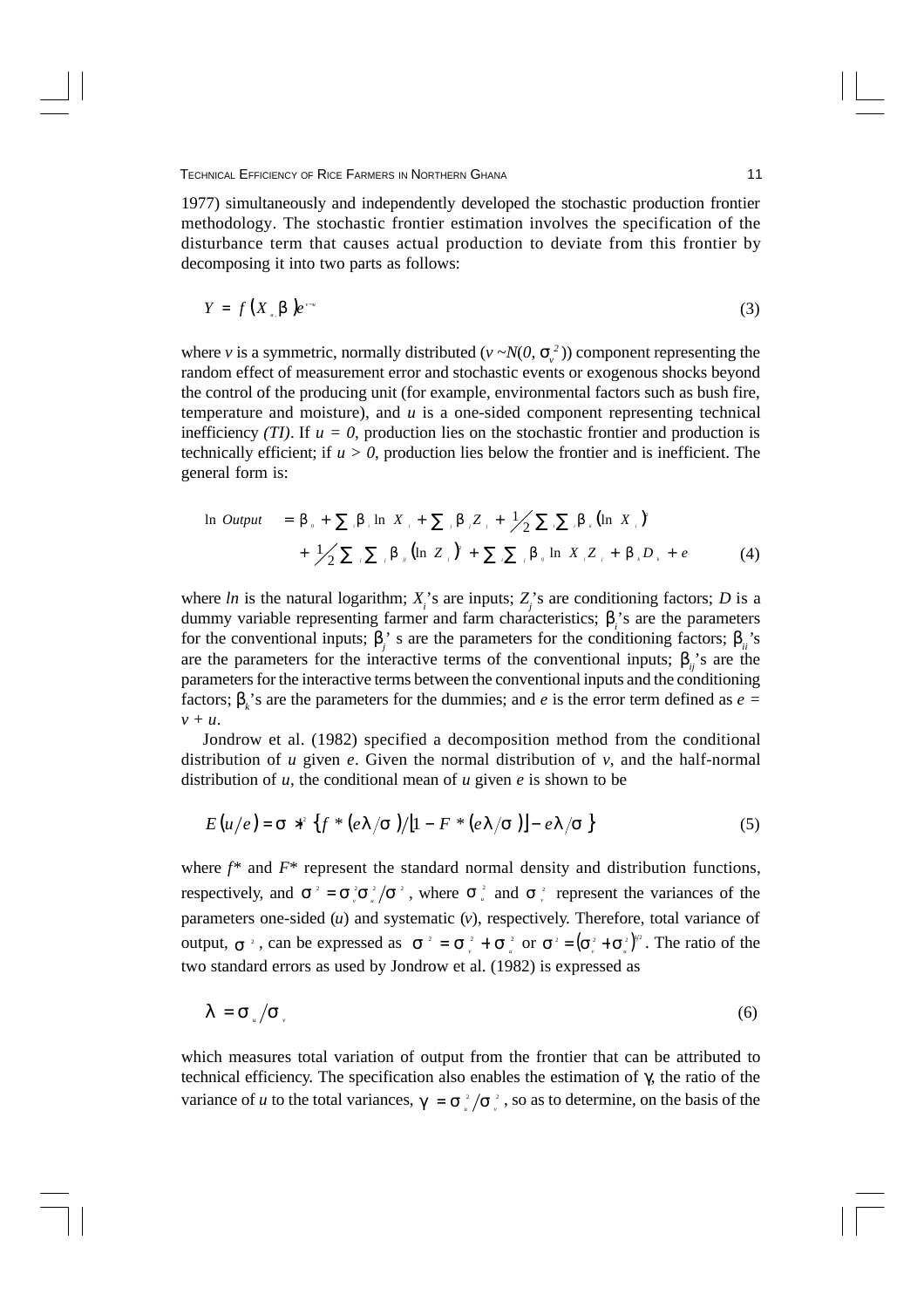#### **12** RESEARCH PAPER 178

size of *g*, whether the differences between the best and actual practices were actual or accidental (Kalirajan and Shand, 1985). The smaller the ratio, the higher is the probability that the differences are accidental. The production function is chosen because the use of the profit function for agriculture in less developed countries is inappropriate on theoretical grounds since most of the economic applications do not support the model (Junankar, 1989).

After deriving farm-specific estimates of technical inefficiency the derived measures can be related to the characteristics of farmers and their environment specified as:

$$
TI = \kappa(X) + w_i \tag{7}
$$

where *X* is a vector of farmer and farm attributes and  $w_i$  is the unexplained component of inefficiency. Kumbhakar et al. (1991) have criticized this approach on the grounds that technical inefficiency may be correlated with the inputs, causing inconsistent estimates of the parameters and technical inefficiency. Following Lovell (1993), we include variables under the control of farmers in the first stage (estimation of efficiency scores) and then variables not under the control of farmers in the second stage (explanation of the inefficiency scores).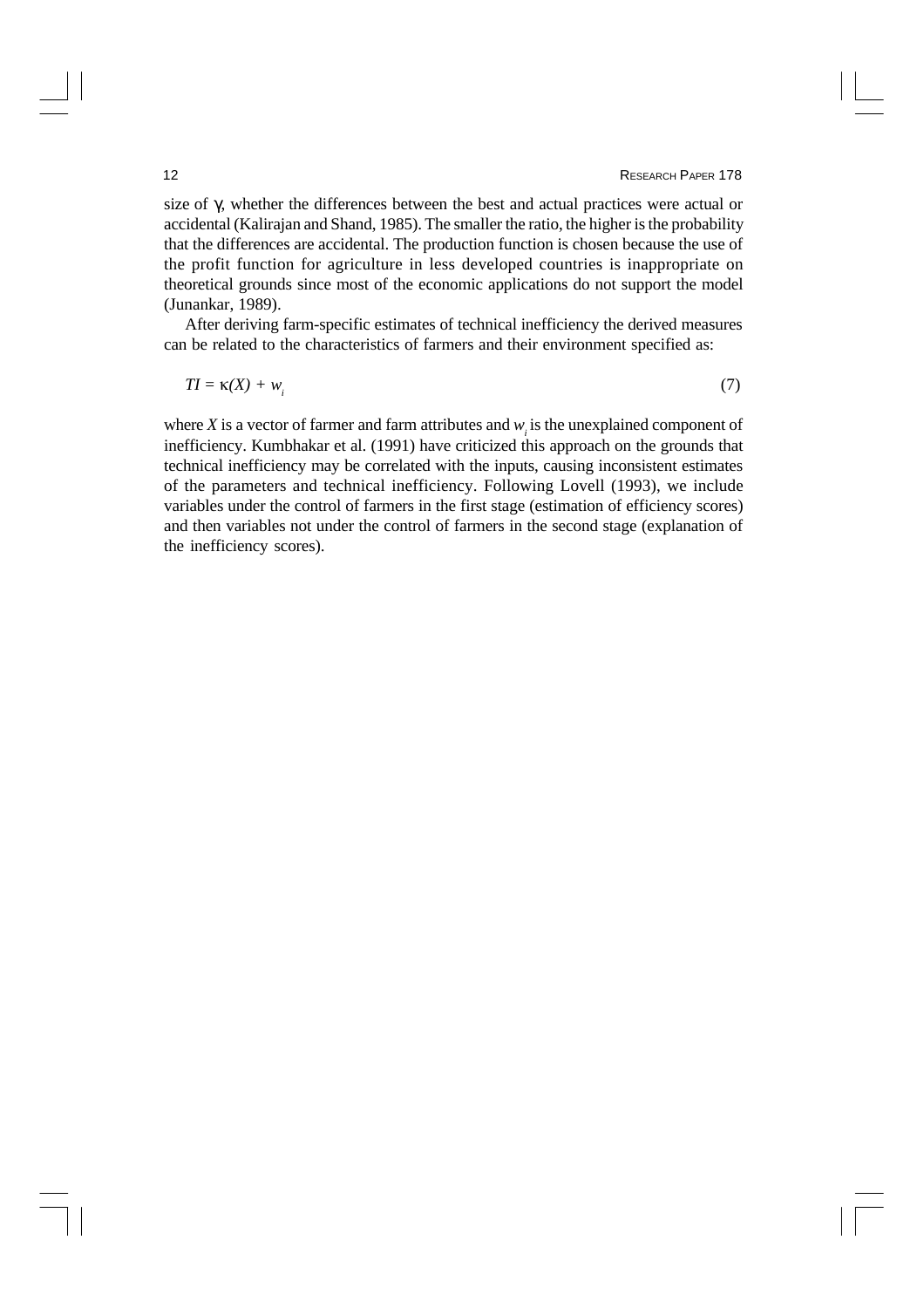# **4. Research methodology**

quantitative techniques are used to investigate the levels of technical efficiencies<br>between irrigated and non-irrigated rice farmers in Northern Ghana. The derived<br>technical inefficiencies for the farm groups are then rel uantitative techniques are used to investigate the levels of technical efficiencies between irrigated and non-irrigated rice farmers in Northern Ghana. The derived technical inefficiencies for the farm groups are then related to the farmer's measure the determinants of technical efficiency in paddy farms. Two separate groups of paddy farmers, irrigators and non-irrigators, are distinguished and the levels of technical efficiency for these farm groups and the extent to which farm and farmer characteristics affect technical inefficiency are compared and analysed.

### **Study area**

N orthern Ghana comprises three regions (Northern Region, Upper East Region and Upper West Region) with 34 districts (24 old and 10 new districts). The rainfall Upper West Region) with 34 districts (24 old and 10 new districts). The rainfall pattern is mono-modal. The rainy season permits a growing season of 150–160 days in the Upper East Region and 180–200 days in the two other regions. Mean total annual rainfall varies from 1,000 mm in the Upper East Region to 1,200 in the southeastern part of the Northern Region. The total area of Northern Ghana is 98,000 km<sup>2</sup>, of which 16,000 km<sup>2</sup> are intensely farmed and about 8,000 km2 are less intensely farmed. With 41% of the total land area, rice growers in Northern, Upper East and Upper West regions together supply more than half of national production (MOFA, 2005). Table 2 summarizes rice holdings for Ghana as a whole as of 2004; the dominance of Northern, Upper East and Upper West is clear in the table.

| Region             | No. of holders | Percentage |
|--------------------|----------------|------------|
| Western            | 6,379          | 2.2        |
| Central            | 8,135          | 2.8        |
| Eastern            | 3,271          | 1.1        |
| Greater Accra      | 2,613          | 1.0        |
| Volta              | 19,203         | 6.6        |
| Ashanti            | 28,133         | 9.7        |
| <b>Brong Ahafo</b> | 10,306         | 3.6        |
| Northern           | 64,854         | 22.7       |
| Upper East         | 112,962        | 39.2       |
| <b>Upper West</b>  | 32,093         | 11.1       |
| <b>National</b>    | 287,949        | 100        |

| Table 2: Total number of holders in rice cultivation in 2004 by region |  |  |  |  |  |  |
|------------------------------------------------------------------------|--|--|--|--|--|--|
|------------------------------------------------------------------------|--|--|--|--|--|--|

Percentages are author's own calculation. Source: SRID, MOFA (2005).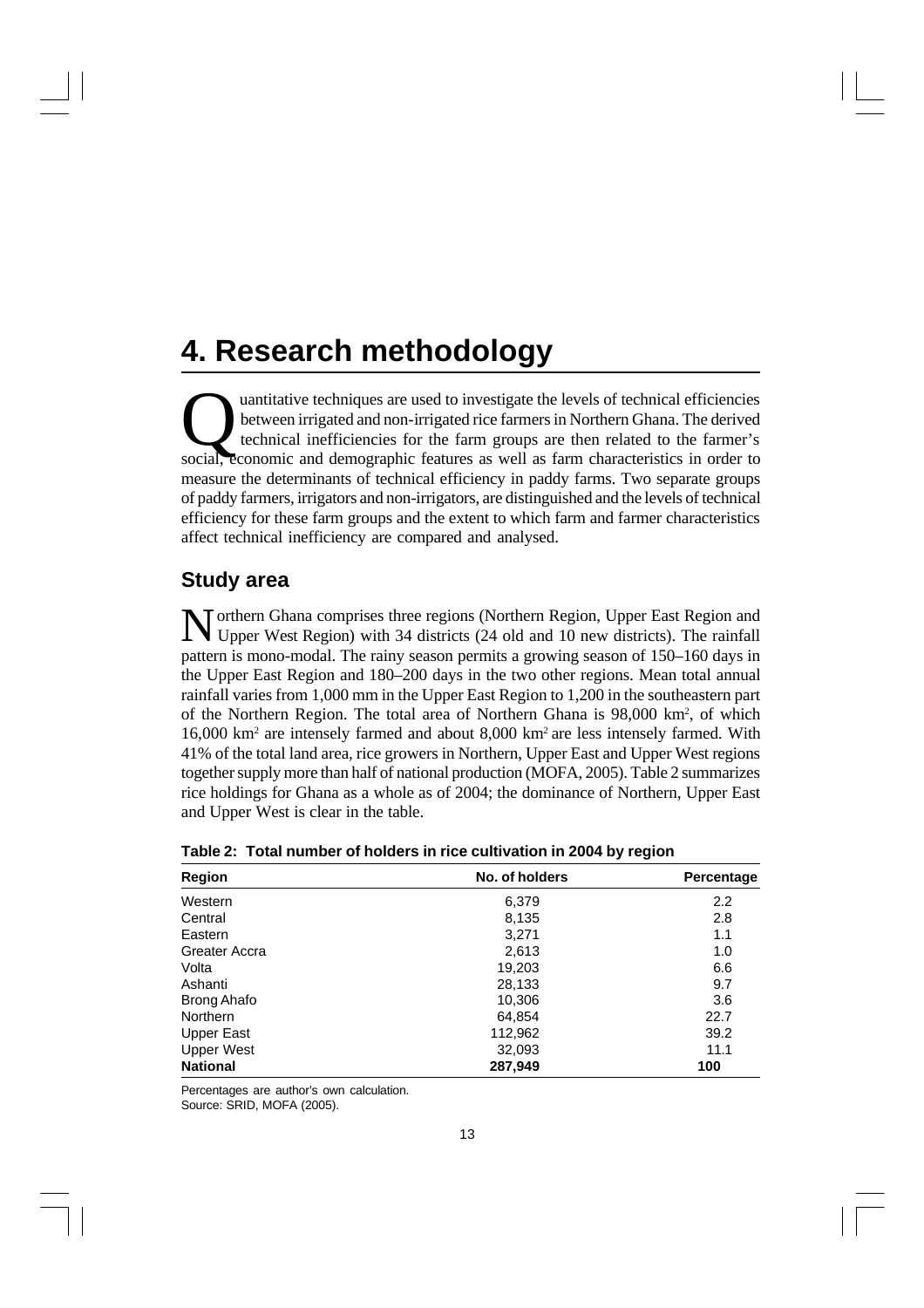Since 1960 the government has placed great empasis on rice production in the North of the country. The European Union Rural and Agricultural Temporary Association (EURATA, 2001) reported that 28% of the total land area is suitable for agriculture, with 5–10% having potential for lowland rice development. Land availability for agriculture differs across regions. The Ministry of Food and Agriculture (MOFA) indicates that there is still sufficient area available for agricultural development of Northern Region in both uplands and lowlands, whereas in Upper West Region, most suitable and marginal uplands are already cultivated but sufficient area is available in lowlands. In Upper East Region, most suitable and marginal soils in both upland and lowland areas are already cultivated intensively.

### **Irrigation management in Northern Ghana**

Tono and Bontanga are the two major irrigation projects in Northern Ghana.<br>Both operate gravity systems. The Bontanga irrigation scheme was established in Tono and Bontanga are the two major irrigation projects in Northern Ghana. 1984 and the Tono project in 1985. Since then the two major projects have not witnessed any significant maintenance. Government support to irrigation projects in the country has almost stopped and the projects are more or less farmer owned. For example, the Bontanga irrigation project is managed by a team of three project staff and the executive committee members of the Bontanga Irrigation Farmers Association (BIFA). The project management team at Tono comprises a few staff appointed by the government, farmer organizations (FOs) and village committees. The FOs serve as a link between the management team and the farmers. The Irrigated Company of Upper Region (ICOUR) explains that apart from the high cost involved in providing irrigation infrastructure, the schemes are expensive to run. Farmers participating in and benefiting from the projects are therefore made to pay an irrigation levy each dry season representing the cost of services and the maintenance of the structures. The rate ranges between 0.2 million cedis in the northern part of Ghana and 2 million cedis in southern Ghana.

To serve a farmer population of about 600, the Bontanga irrigation project has one extension agent and one water bailiff. The dam has two main canals, each with 14 laterals that supply water to inlets or the farms. The left and right canals are 6 km and 5 km long, respectively. Tono irrigation scheme has a farmer population of 3,000 served by three extension agents. The length of the main canals in Tono is 42 km. The long distances make the work of the extension officers particularly difficult. Thus, an important feature of the irrigation projects is that they are mostly community managed. The limited number of extension agents negatively affects farmers' technical efficiency. To enhance the extension work some of the farmers have been trained as lateral leaders and their role is to ensure even distribution of water. The distribution of water at Bontanga is based on zones because the available water cannot serve every farmer at the same time. The average farm sizes in both irrigation schemes are small, ranging between 0.2 and 0.6 ha.

Traditionally, access to land for farming purposes in Northern Ghana is done regardless of ethnicity. For irrigated farming, land allocation is not based on minority or majority tribe, but gender is an issue because nearly 80% of irrigated land is controlled by men. The experience of Tono shows that farmers' groups obtain land through the village committee executives. Each village committee is elected and is made up of two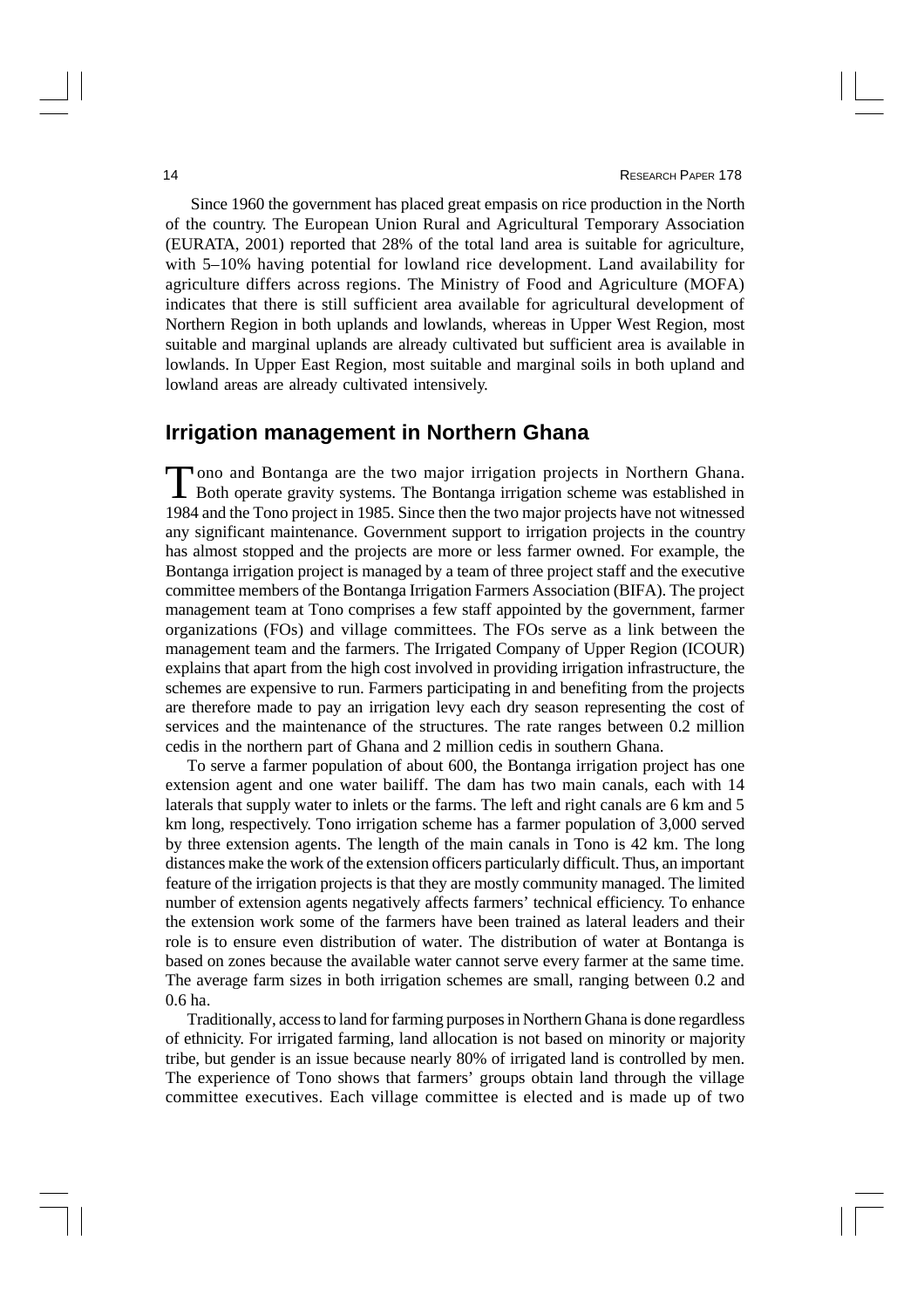representatives from each of nine villages in a land tenure committee. The land tenure committee is headed by the District Chief Executive who is the political head for the district. Allocation of land to villages is determined by the farmer population in each village. Although the findings provide evidence to show that land allocation is devoid of ethnicity, the allocation procedure can be undermined by the District Chief Executive, traditional authorities or the leaders of FOs. Friends, political party supporters and mostly relatives are often favoured in the allocation of farm plots to rice farmers. When this happens, it affects farmers' technical efficiency because land may not be allocated on the basis of farmers' capability. The demand for irrigated land far exceeds the supply and new entrants (rice farmers) can sometimes wait for one or two years before getting allocations.

The projects face lots of challenges that reduce farm yield and productivity. For example, apart from the removal of fertilizer subsidy in the early 1990s, the Government of Ghana no longer provides farm machinery (tractors, ploughs, harrows, power tillers, seed, etc.) to irrigated farmers. Irrigation projects in the country have also witnessed retrenchment in project management staff as a result of recent government labour policy aimed at controlling government expenditure. Particularly, most of the irrigation schemes were run on high costs because of large numbers of employees and general operation costs. The recent government irrigation policy change is attributed to the need to reduce such operation costs.<sup>4</sup> The consequences of the policy shift are many. For example, irrigated farmers are compelled to rely on outsiders (non-irrigators, a majority of whom own tractors) for tractor services. These tractors are said to be in poor condition at the time of demand because of intensive and extensive use by the non-irrigators. Experience shows that non-irrigated farmers maintain their tractors in April every year, which is usually after the dry season farming.

Like the non-irrigators, irrigated farmers rely mostly on accumulated experience rather than the usual extension services. The lack of farm machinery (for example tractors) makes it difficult for farm planning. Farmers are therefore unable to crop early. When the tractors are hired from outside, the farmers often face the problem of bad ploughing, which is not conducive for growing rice. Bad ploughing is attributed to the unprofessional nature of the tractor operators. The argument is that land preparation in a bonded area like the irrigation project is difficult and therefore needs well-trained tractor operators. Thus, one of the determinants of rice yield from an irrigated farm is land preparation. A level field is highly recommended and this is hardly attained through the use of untrained tractor operators. Farmers also complained of lack of levellers and irregular supply of irrigation water. Farmers have to water their crops according to a water distribution timetable (for example two times a week at Bontanga). Also, in instances where there is too much water there are no mechanisms to check excess supply.

The inadequacy of irrigation facilities is also partly due to farmers' inability to pay their irrigation levies. This, coupled with government reluctance to support the project, makes irrigated farming almost unattractive to most farmers. Finally, because of continuous cropping the schemes are suffering from a build up of pests and diseases.

This study is particularly relevant for a country such as Ghana because although Northern Ghana is characterized by low literacy standard, large dependent families and subsistence farming (EURATA, 2001), it possesses great potential in rice production because of its rich soils and abundant labour. Also, rice farming in the region has the potential of increasing productivity of food crop farming, providing employment to the youth and therefore contributing to poverty reduction.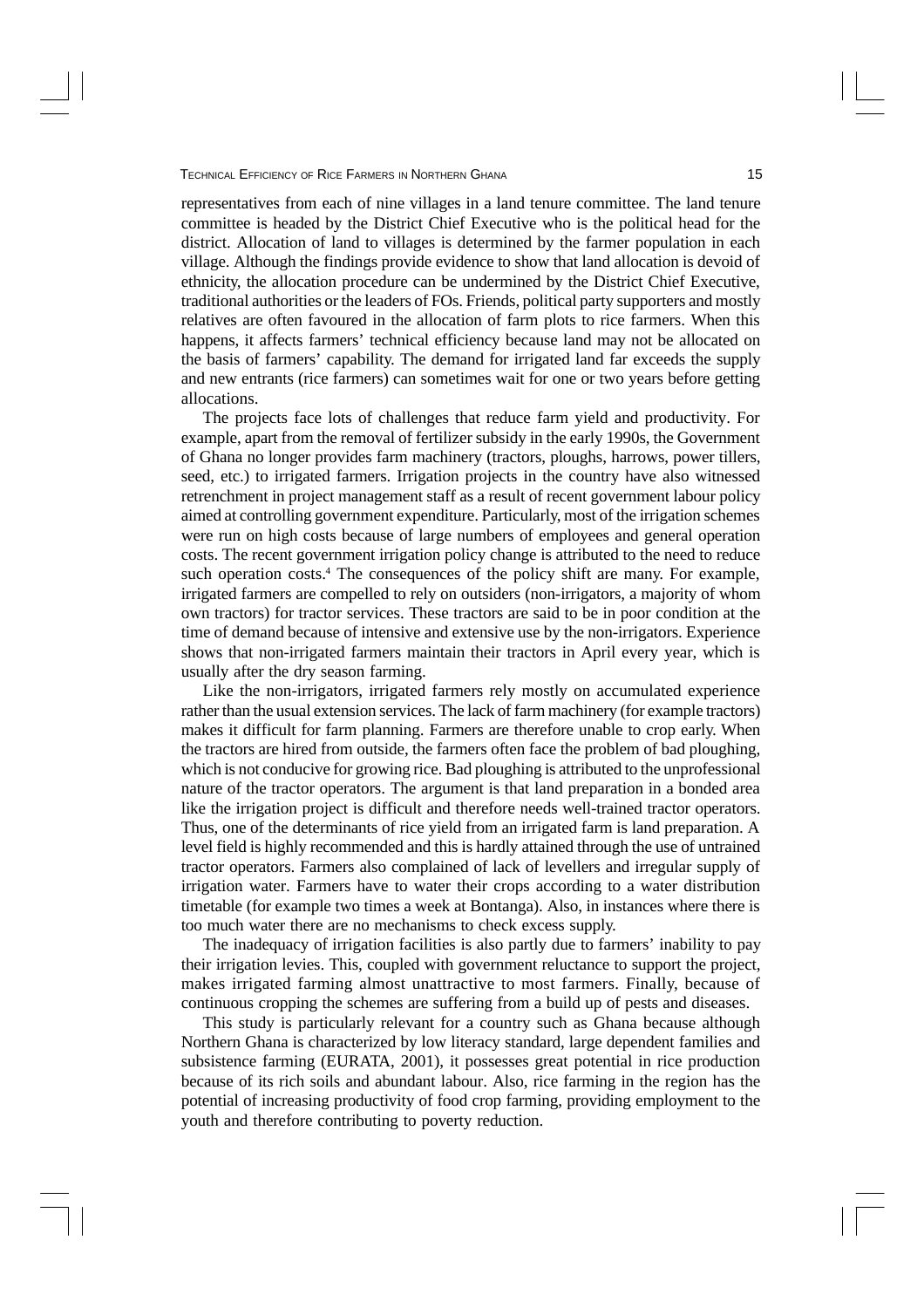### **Sampling procedure**

Farm-level data were collected through a survey of rice farmers in Northern, Upper East and Upper West regions of Ghana for the 2005/06 cropping season.<sup>5</sup> The arm-level data were collected through a survey of rice farmers in Northern, Upper dispersed nature of rice farmers in Northern Ghana and the lack of any comprehensive sampling frame or systematic numbering of rice farmers precludes the use of a strictly stratified or cluster sampling technique. Farmers were selected on the basis of probability and non-probability sampling procedures. The initial sampling frame consisted of 732 rice farmers from 11 districts across the three regions.<sup>6</sup> Random sampling was then used to select 252 irrigators and 480 non-irrigators from farm communities within each district.

Sampling at the district level was purposive based on major rice producing districts. Irrigated farmers were sampled from Northern and Upper East regions because the three main irrigated dams (Bontanga, Tono and Vea) are located in these regions. Out of the 252 irrigators, 92 (40%) were interviewed in Northern Region whereas 160 (60%) were interviewed in Upper East Region (Table 3). The allocation of the sample size between the two regions was determined by the contributions of the regions to zonal rice output during the 2004/05 cropping season. Twelve communities, four in each irrigated district (Tolon-Kumbungu, Kassena-Nankana and Bolgatanga) were visited. Thus, at least, 21 irrigated farmers were interviewed in each community. For non-irrigated farmers, 480 were also drawn randomly from 24 communities in 11 districts across the three regions. Sample sizes for each district are presented in Table 3, with represented communities shown in Table 4. The selection of non-irrigators was determined by the number of holders in each district (Table 2).

| Region     | No. of<br>districts | <b>Districts</b>    | No. of irrigated<br>farmers | No. of non-<br>irrigated farmers | Total |
|------------|---------------------|---------------------|-----------------------------|----------------------------------|-------|
| Northern   | 5                   | Tamale Metropolitan |                             | 65                               | 65    |
|            |                     | Tolon-Kumbungu      | 92                          | 25                               | 117   |
|            |                     | Savelugu-Nanton     |                             | 34                               | 34    |
|            |                     | Gushegu             |                             | 29                               | 29    |
|            |                     | East Gonja          |                             | 16                               | 16    |
|            |                     | Total               | 92                          | 149                              | 241   |
| Upper East | 4                   | Bolgatanga          | 93                          | 46                               | 139   |
|            |                     | Kassena-Nankana     | 67                          | 62                               | 129   |
|            |                     | Builsa              |                             | 85                               | 85    |
|            |                     | Bawku West          |                             | 65                               | 65    |
|            |                     | Total               | 160                         | 258                              | 418   |
| Upper West | 2                   | Wa municipal        |                             | 36                               | 36    |
|            |                     | Nadowli             |                             | 17                               | 17    |
|            |                     | Total               | 0                           | 53                               | 53    |
| Total      | 11                  |                     | 252                         | 480                              | 732   |

#### **Table 3: Sampling size by region and district**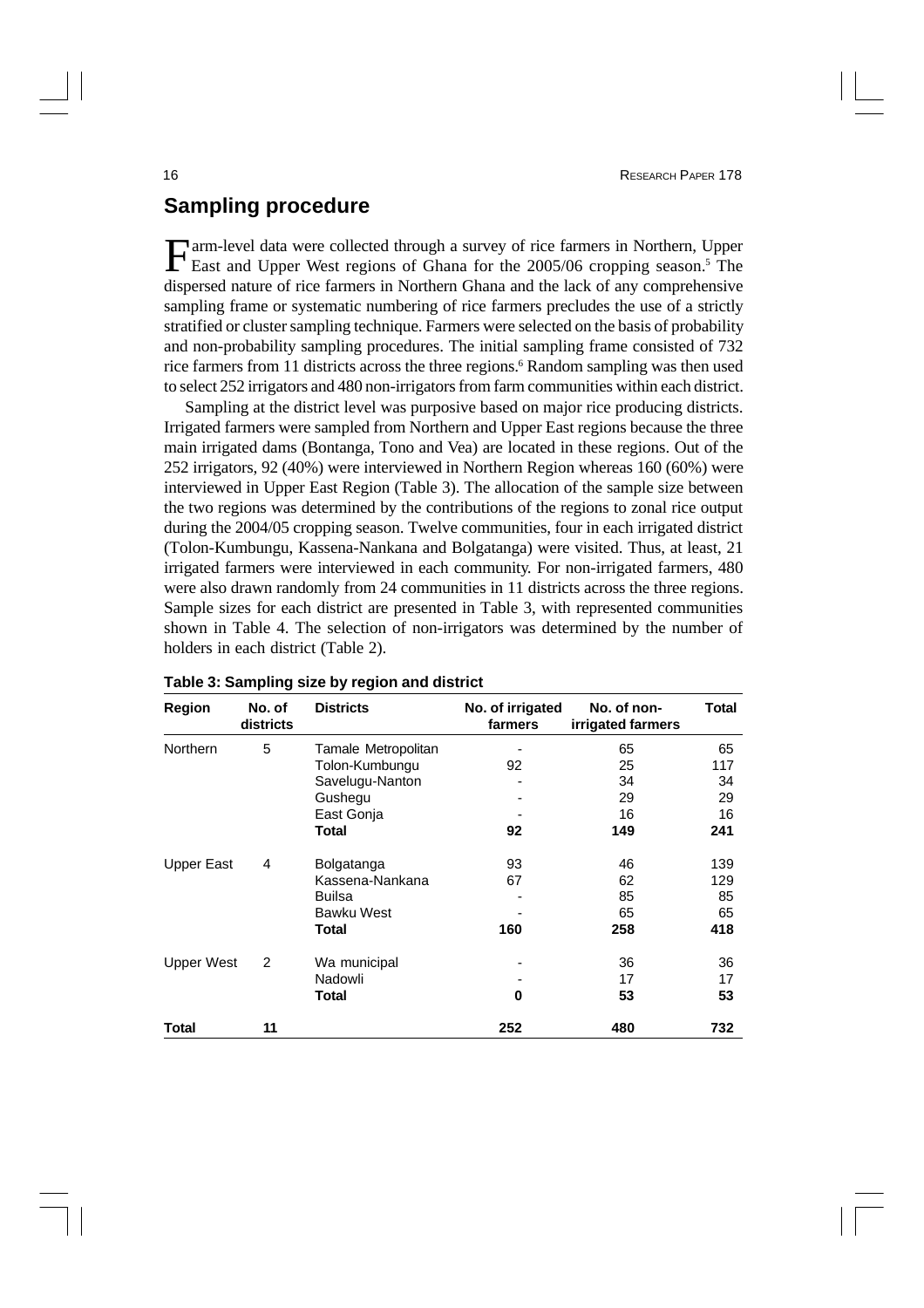| No. of irrigated communities | No. of non-irrigated communities |
|------------------------------|----------------------------------|
|                              | 3                                |
| 4                            |                                  |
|                              |                                  |
|                              |                                  |
|                              |                                  |
| 4                            |                                  |
| 4                            | 3                                |
|                              |                                  |
|                              | 3                                |
|                              |                                  |
|                              |                                  |
| 12                           | 24                               |
|                              |                                  |

#### **Table 4: Number of communities by district**

### **Analytical models**

The variable inputs used for irrigated and non-irrigated agriculture in Northern Ghana include labour, seed, chemical fertilizer, pesticides, animal power (bullock),<sup>7</sup> machine he variable inputs used for irrigated and non-irrigated agriculture in Northern Ghana power (tractor), manure and irrigation expenses. However, variable inputs like seed, pesticides, bullock plough and manure are excluded from the analysis for various reasons. Seed is not included in the model because the amount of seed used per hectare is technically fixed, and it might not be reasonable to use seed as an argument of a production function. Pesticides and manure are also excluded because a large number of farmers do not use them. The experience of Northern Ghana indicates that where farmers use pesticides and manure it is difficult to quantify them. And because bullock ploughs are not used in all parts of Northern Ghana, it might not be reasonable to include them in the specification either.

Heckman (1976, 1979) discussed sample selection bias as a specification error and has proposed a simple practical solution for such situations that treats the selection problem as an omitted variable. The emphasis was on the bias that results from using non randomly selected samples to estimate behavioural relationships as an ordinary specification bias that arises because of a missing data problem. The author wrote that sample selection bias may arise in practice for two reasons. First, there may be selfselection by the individuals or data units being investigated and, second, sample selection decisions by analysts or data processors operate in much the same fashion as selfselection. He developed a simple estimator (two-step estimator) that can be used in a variety of statistical models for truncation, sample selection and limited dependent variables, as well as in simultaneous equation models with dummy endogenous variables. This approach, known as the two-step or limited information maximum likelihood method, is widely applied in economics and other social sciences (Hill et al., 2003) and has become the standard estimation procedure for empirical wage equations (Puhani, 2000). Nevertheless, the two-step estimator has been criticized recently. For example, the conclusions of several Monte Carlo studies on the usefulness of Heckman's twostep estimator, as well as theoretical considerations on this process, cast doubt on the omnipotence implicitly ascribed by many applied researchers to Heckman's (1976, 1979) two-step estimator.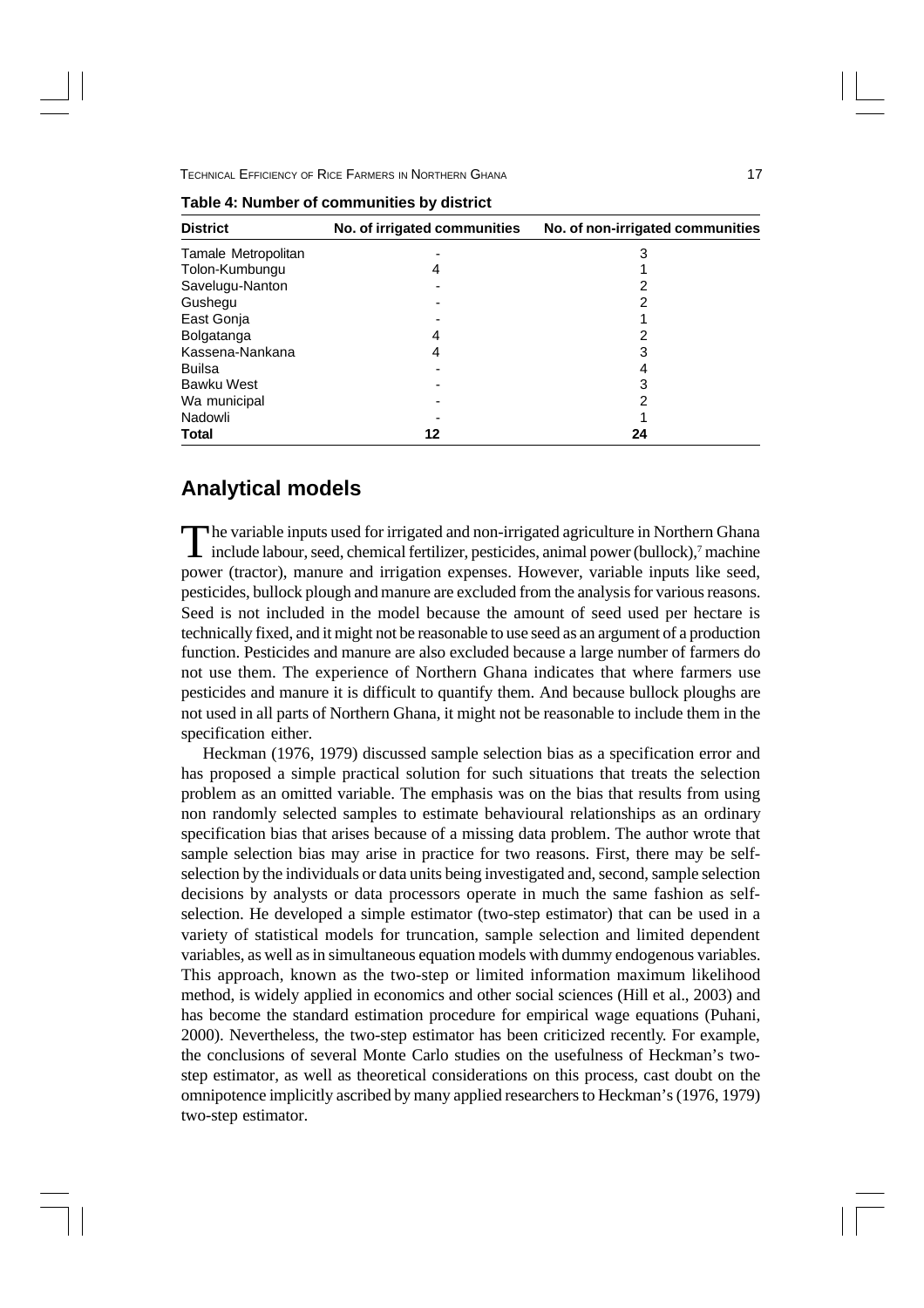It is against this background that Puhani (2000) advises that before deciding on which estimator to apply the first step should be to investigate whether there are collinearity problems in the data. If collinearity problems are present, the two-step model may be the most robust and simple to calculate. In the absence of collinearity problems, the full information maximum likelihood estimator is preferable to the limited information maximum likelihood two-step method of Heckman (Puhani, 2000: 65). The inverse Mills ratio is a concept in statistics. It is the ratio of the probability density function (PDF) over the cumulative density function (CDF) of a distribution. Following Puhani's advice, we investigated the collinearity problem by calculating  $\mathbb{R}^2$  of the regression of the inverse Mills ratio on the regressors of the outcome equation.<sup>8</sup> Specifically, this involved first using a scale of 1 for irrigated rice farmers and 0 for non-irrigators in the selectivity model to determine whether a farmer cultivates rice on irrigated plots. The next step dealt with the estimation of our equation of interest, which involved explanatory variables in the probit model together with the inverse Mills ratio. The low  $\mathbb{R}^2$  of the regression of the inverse Mills ratio obtained was low (0.17). The results are interpreted to mean that there is no sample selection bias in the sample selection model. This may be attributed to the fact that selectivity bias occurs more frequently in empirical work involving the estimation of wage equations or consumer expenditures (Puhani, 2000), and is less likely in an analysis of independently measurable variable. More so, the purpose of Heckman's estimator was only to "provide good starting values for maximum likelihood estimation routines in the sense that it provides estimates quite close to the maximum likelihood estimates" (Heckman, 1979: 160). In the absence of collinearity (measured by low  $\mathbb{R}^2$  of the regression of the inverse Mills ratio) this present study estimates the parameters of the sample selection model by using the maximum likelihood estimator. The rice output function to be estimated is specified as follows:

$$
\ln Y = \mathbf{b}_0 + \mathbf{b}_1 \ln LD + \mathbf{b}_2 \ln LB + \mathbf{b}_3 \ln C + \mathbf{b}_4 \ln F + \mathbf{d}_1 (0.5 \ln LD)^2 + \mathbf{d}_2 (0.5 \ln LB)^2
$$
  
+ $\mathbf{d}_3 (0.5 \ln C)^2 + \mathbf{d}_4 (0.5 \ln F)^2 + \mathbf{f}_1 \ln LD * \ln LB + \mathbf{f}_2 \ln LD * \ln C$   
+ $\mathbf{f}_3 \ln LD * \ln F + \mathbf{f}_4 \ln LB * \ln C + \mathbf{f}_5 \ln LB * \ln F + \mathbf{f}_6 \ln C * \ln F + e$  (8)

where,  $ln =$  natural logarithm;  $Y =$  rice output per hectare (kg/ha);  $LD =$  land (farm size) in hectares;  $LB =$  amount of labour (person-days/ha);  $C =$  capital input expressed in machine (tractor, rice puddlers/rotavators) hours per hectare; and  $F =$  fertilizer input (kg/ha). b*'s* are parameters of the linear terms, *d's* are parameters of the quadratic terms, *f's* are parameters of the cross-product or interactive terms, and *e* is a disturbance term, defined as

*e = v - u*

The a priori signs of the parameters are as follows: $\beta$ ,  $>0$ ;  $d > 0$ ; and  $f<sub>m</sub> > 0$ , where  $i =$ *1, 2,...,4; j = 1,2,...,4;* and m = *1,2,...,6*.

*V* is a symmetric, normally distributed ( $\nu \sim N(0, s<sub>v</sub><sup>2</sup>)$ ) component representing the random effect of measurement error and stochastic events or exogenous shocks beyond the control of the producing unit (for example, environmental factors such as bush fire,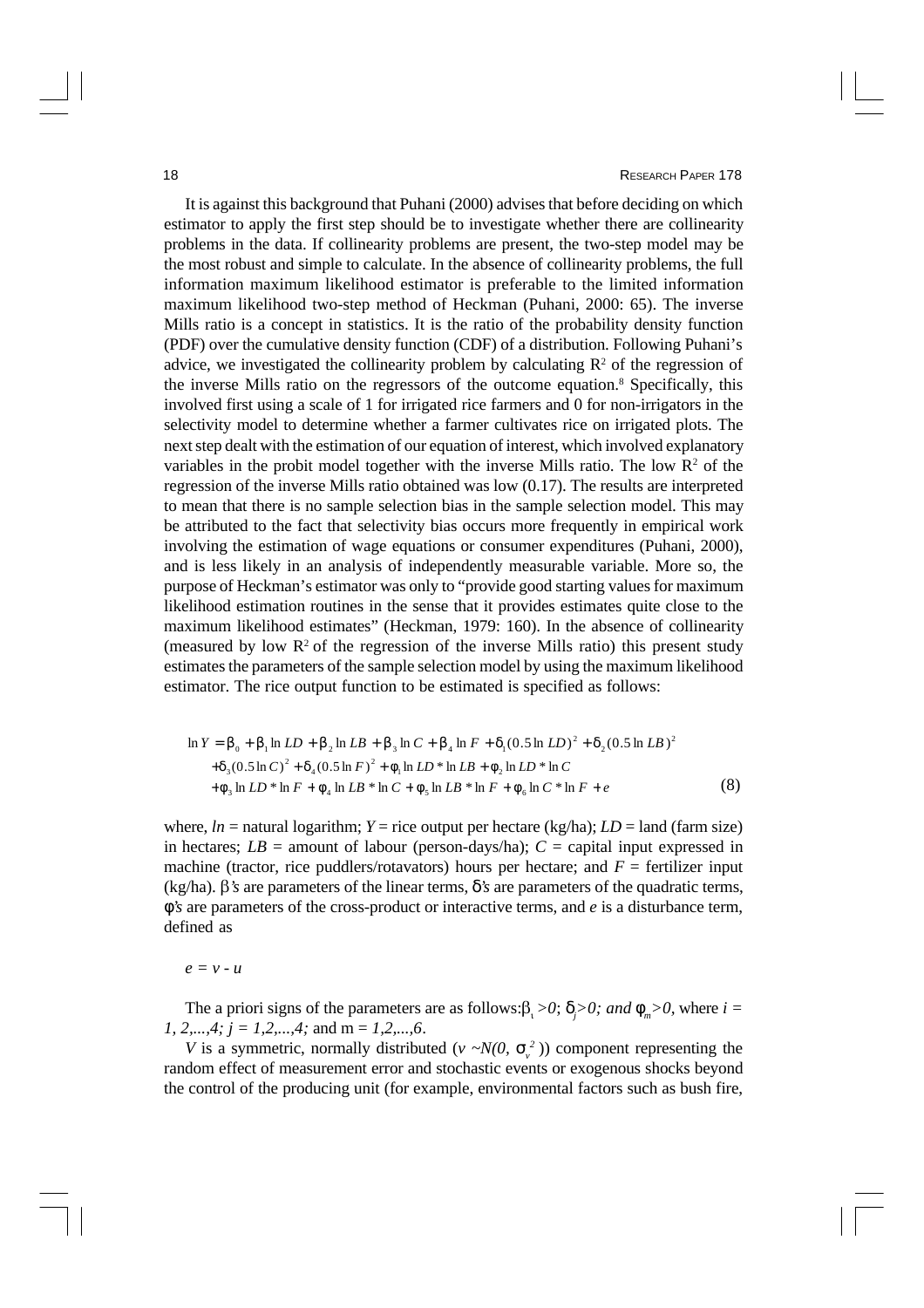temperature and moisture), and *u* is a one-sided component representing technical inefficiency (TI). If  $u = 0$ , production lies on the stochastic frontier and production is technically efficient; if  $u > 0$ , production lies below the frontier and is inefficient.

The parameters of the translog production frontier as specified above were estimated separately for each farm group using maximum likelihood method in the LIMDEP econometric software. The maximum likelihood estimation (MLE) produces better results than ordinary least squares (OLS) and corrected ordinary least squares (COLS) in larger samples (Olson et al., 1980). Given the distributional assumptions for *v* and *u*, that is  $v_i$ 

 $\sim N(0, s_y^2)$  and  $u_i \sim |N(0, s_y^2)|$ , the maximum likelihood estimation also provides sufficient information to calculate a conditional mean for *u* (Jondrow et al., 1982). Further, since output is stochastic because of erratic events such as weather in the case of Ghana, firms are expected to select inputs to maximize expected profits. Input choices based on maximization of expected profits are subject to human errors, which are not necessarily correlated with the error term in a production function. When not correlated, estimation of the production function by maximum likelihood yields unbiased, consistent and asymptotically efficient parameters (Kirkley et al., 1995). Moreover, the translog production function is general and flexible and allows analysis of interactions among variables, as well as the measurement of farm-specific technical efficiency (Antle, 1984). Finally, the implementation and interpretation of the technical inefficiency measures derived from the stochastic approach are straightforward.

### **Determinants of technical efficiency**

Once the frontier has been estimated and reasonable estimates of technical efficiency<br>or inefficiency have been obtained, it is possible to examine the determinants of nce the frontier has been estimated and reasonable estimates of technical efficiency efficiency in production. Lovell (1993), however, advises that the first stage (estimation of efficiency scores) should include variables under the control of the farmer, while the second stage (explanation of the efficiency scores) should include variables not under the control of the farmer, such as site variables, demographic variables, socioeconomic variables, environmental variables and quasi-fixed factors. In fitting the relationship between technical efficiency (TE) and farmer and farm attributes, the following specification will be used:

$$
ln TE = \alpha_{0+} \alpha_{1} EDUC + \alpha_{2} EXTCON + \alpha_{3} FAMILY + \alpha_{4} SOLQ + \alpha_{5} CREDIT
$$

$$
+ \alpha_{6} GENDER + \alpha_{7} EXPENDU + \varepsilon
$$
(9)

where, *EDUC* = farmer's years of education; *EXTCON* = contact with extension personnel (number of extension contacts); *FAMILY* = household size (number of dependents); *SOILQ* = number of years land has been used for rice farming; *CREDIT* = amount of farm credit received during the cropping season (cedis); *GENDER*  $(1 = male, 0 =$ otherwise); *EXPENDU* is an interactive term between age and education;  $a_i$  = parameters; and  $\mathbf{e} = \text{error term}$ .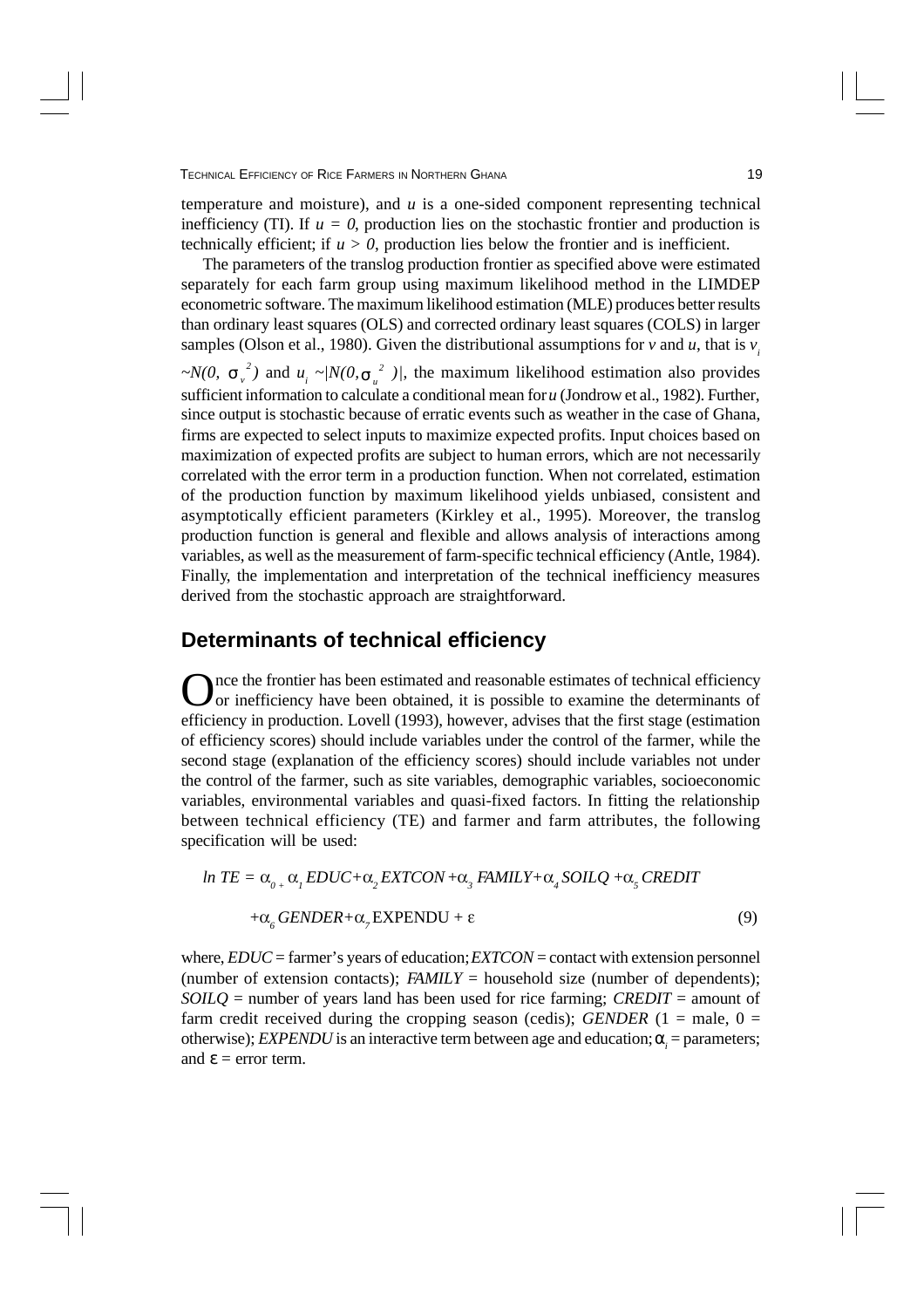### **Data and data sources**

Farm-level data were obtained from 732 rice farms (252 irrigators and 480 non-<br>irrigators) across the three regions of Northern Ghana. The data covered the social, irrigators) across the three regions of Northern Ghana. The data covered the social, economic and demographic characteristics of the survey sample. These include the gender and age of the farmer, family size, total number of years of schooling, soil quality, offfarm work, extension service contract, access to credit and distance of farm from farmer's residence. Data on farm features including farm size, location, input and output totals, farming method, farming system, yield and use of agro-chemicals were collected.

Other important areas covered include irrigation development related microeconomic policies of Ghana, national rice specific policies and projects, production costs of farmers (nature, magnitude and type), input and output prices, and availability and accessibility of farm resources. The rest are rainfall and irrigation management and water distribution. Finally, data were obtained by interviewing farmers on employment (family and hired labour), gender of labour, labour use and wage rate.

Secondary data were gathered from the annual reports of the Irrigation Development Authority (IDA) national office and regional offices, and the Ministry of Food and Agriculture. Other sources included the Institute of Statistical, Social and Economic Research (ISSER) annual publications on the State of the Ghanaian Economy and reports by the Ghana Statistical Service.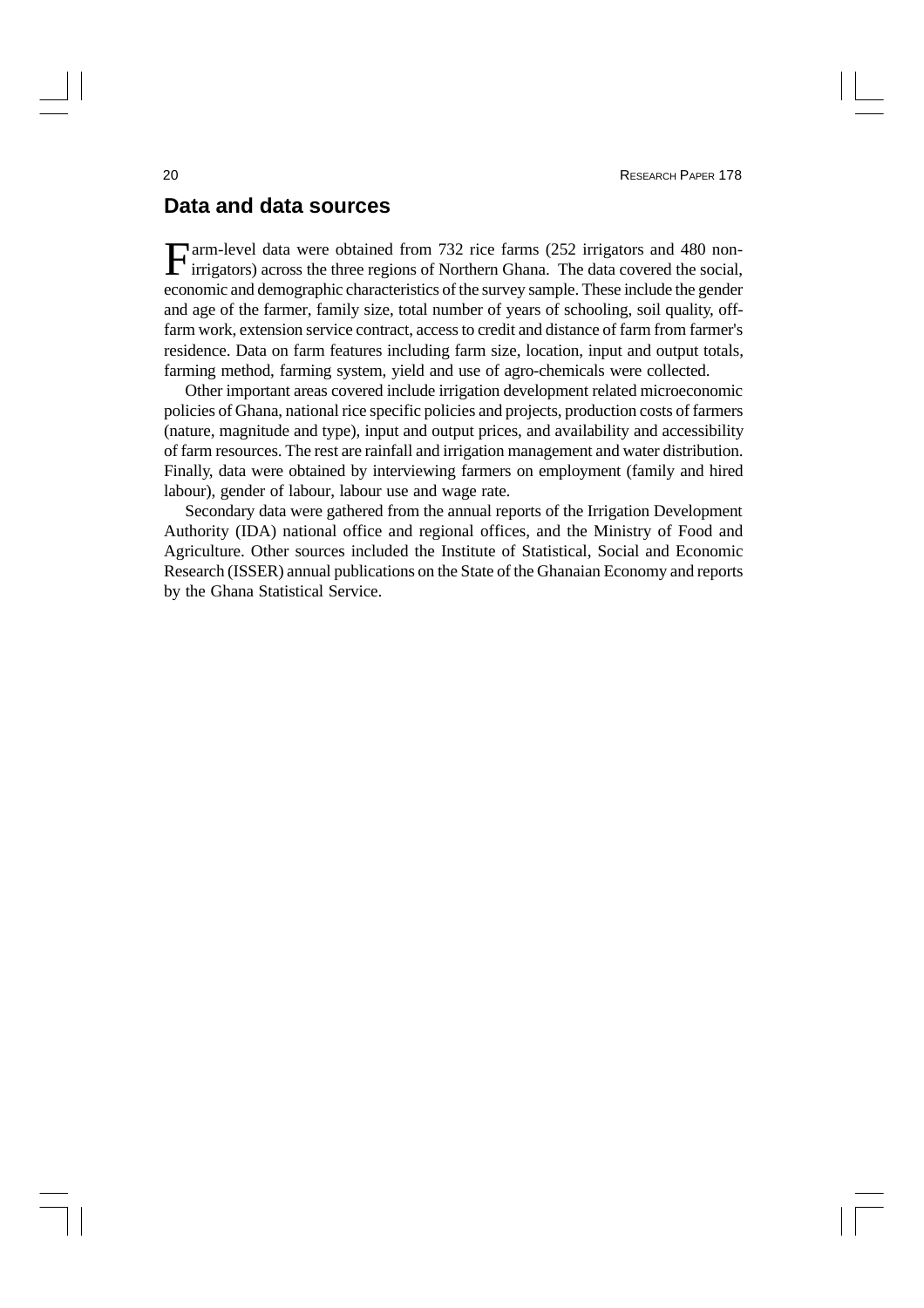# **5. Results and discussions**

The mean age of sampled farmers is 42. There is a four-year difference between the mean ages of irrigators (39) and non-irrigators (43). The mean ages of rice farmers suggest that rice farming is dominated by the youth. Av able 5 presents summaries of the data means of variables used in the analysis. The mean age of sampled farmers is 42. There is a four-year difference between the mean ages of irrigators (39) and non-irrigators (43). The mean ages of rice (eight) are the same for both farm groups but are low compared with national average of ten. These results suggest high illiteracy rates among rice farmers, confirming EURATA (2001) conclusions that literacy standards are low in Northern Ghana. The mean years of education shows that on average the highest level of education attained by a farmer is primary school. Average household size is high for the sampled farms. The results revealed that the main reason for maintaining large household sizes is to ensure adequate supply of family labour for rice production activities. Larger families also enable household members to earn additional income from non-farm activities.

| Variable                                              |     | Non-irrigators = $482$ |              |                | Irrigators = $250$ |       |                | Sample = 732 |       |
|-------------------------------------------------------|-----|------------------------|--------------|----------------|--------------------|-------|----------------|--------------|-------|
|                                                       | Min | Max                    | Mean         | Min            | Max                | Mean  | Min            | Max          | Mean  |
| Age of farmer (Years)<br>Household size<br>(Number of | 16  | 70                     | 43           | 20             | 82                 | 39    | 16             | 82           | 42    |
| dependents)                                           | 0   | 50                     | 10           | 0              | 69                 | 9     | 9              | 69           | 9     |
| Education (Years)                                     | 2   | 20                     | 8            | 2              | 20                 | 8     | $\overline{2}$ | 20           | 8     |
| Farm size (Land) (ha)                                 | 0.2 | 7.4                    | $\mathbf{2}$ | 0.1            | 80                 | 1.3   | 0.1            | 80           | 1.8   |
| Experience (Years)                                    | 1   | 18                     | 14           | 1              | 35                 | 10    | 1              | 35           | 14    |
| <b>Extension contact</b>                              |     |                        |              |                |                    |       |                |              |       |
| (Number)                                              | 0   | 22                     | 4            | 1              | 18                 | 3     | $\Omega$       | 22           | 4     |
| Credit (Cedis)                                        | 0.1 | 50                     | 1.5          | 0.6            | 10                 | 1.7   | 0.1            | 1.7          | 1.6   |
| Rice output (Kg/ha)                                   | 40  | 3,080                  | 2,115        | 37             | 1,234              | 1,742 | 37             | 1,234        | 1,986 |
| Fertilizer (Kg/ha)                                    | 9   | 750                    | 321          | 1              | 350                | 227   | 1              | 750          | 271   |
| Soil quality (Years)                                  | 3   | 7                      | 5            | $\mathfrak{p}$ | 10                 | 6     | $\overline{2}$ | 10           | 5     |
| Capital (Machine                                      |     |                        |              |                |                    |       |                |              |       |
| hrs/ha)                                               | 0.4 | 954                    | 31           | 0.5            | 126                | 11    | 0.4            | 954          | 24    |

#### **Table 5: Means of variables used in the study by farming system**

Note: Credit is calculated in millions.

Source: Field survey, 2006.

Average farm size also differs between irrigators (1.3 ha) and non-irrigators (2 ha). Thus, non-irrigators own bigger plots. They also received greater number of extension contacts (four times) as compared with irrigators (three times). The results show that there is limited supply of irrigated land in the study area as against demand. This might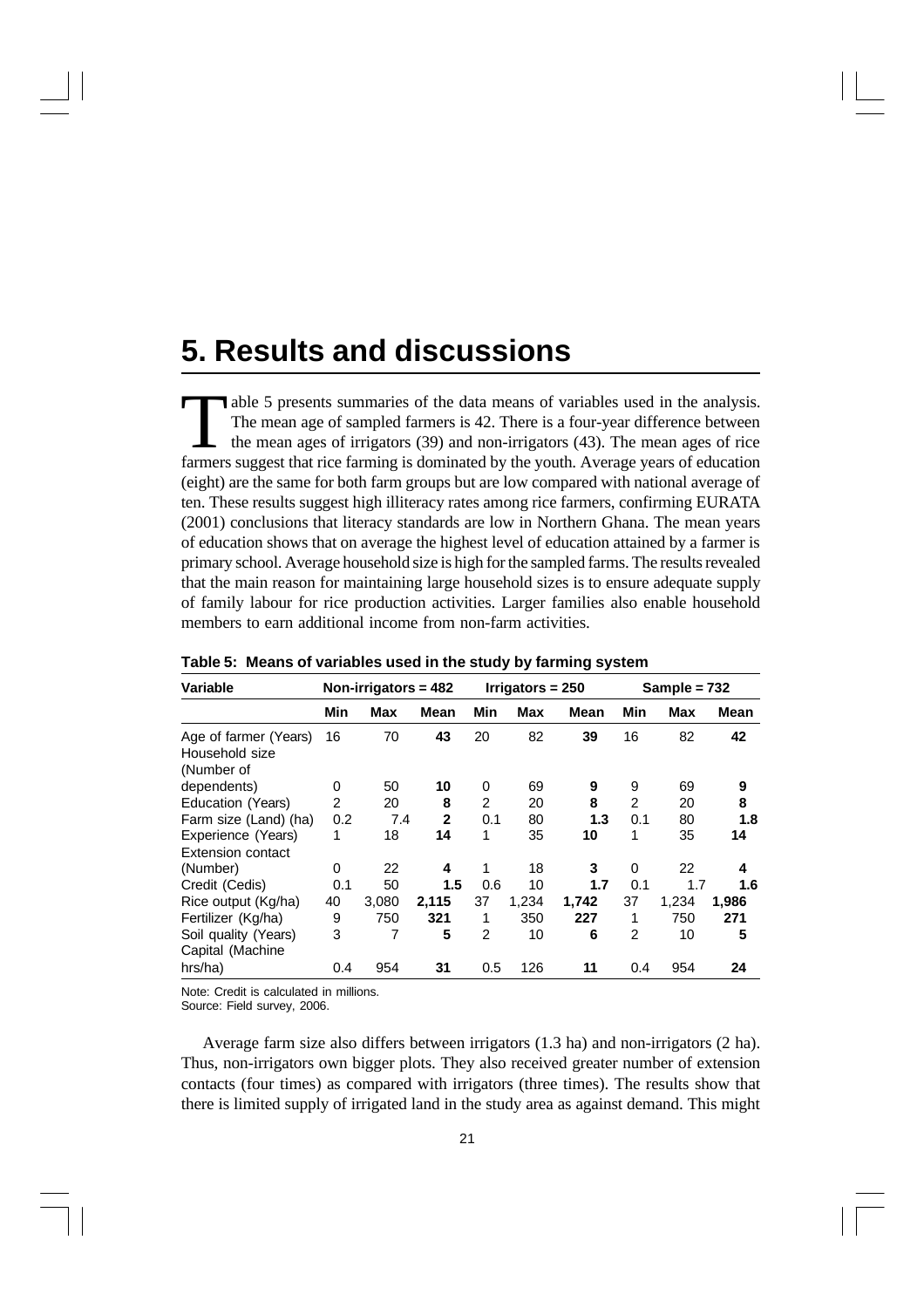be the reason why organizations managing the facilities are compelled to allocate small plots to farmers in order to encourage irrigated rice farming. Thus, land fragmentation characterizes the irrigation system of farming in the study area. In terms of experience in rice cultivation, the findings show that non-irrigators have an average of 14 years of accumulated rice farming as compared to ten years for irrigators. Results of field discussions show that non-irrigated rice farmers use their accumulated farming experience to guide them in planting and in the application of fertilizers and weeding.

Table 5 also indicates that average credit availability to rice farmers appeared to be inadequate compared with the input requirements of rice farming. The mean yield for sampled farmers was 1,984 kg/ha. It is high for non-irrigators (2,115 kg/ha). Thus, the yield difference between irrigators and non-irrigators is surprising. However, this finding suggests a difference in the quantities of inputs used. For example, average use of fertilizer is 321 kg/ha and 227 kg/ha, respectively, for non-irrigators and irrigators. The difference could also be attributed to the longer rice farming experience of the non-irrigators as well as the possession of large family sizes that offers them various forms of labour (children and adults, both men and women) for rice activities.

### **Technical efficiency**

Extimates of the stochastic frontier for the pooled sample of irrigators and non-<br>irrigators,<sup>9</sup> which show the best practice performance (that is, efficient use of the I stimates of the stochastic frontier for the pooled sample of irrigators and nonavailable technology), are presented in tables 6, 7 and 8.

|                                                | ייו ש                                                |                     |             |  |  |  |  |  |
|------------------------------------------------|------------------------------------------------------|---------------------|-------------|--|--|--|--|--|
| <b>Variables</b>                               | <b>Parameters</b>                                    | <b>Coefficients</b> | t-statistic |  |  |  |  |  |
| Constant                                       | $\beta_{0}$                                          | 2.324               | 1.699*      |  |  |  |  |  |
| Log of land (LD)                               | $\beta_1$                                            | 0.742               | 1.130       |  |  |  |  |  |
| Log of labour (LB)                             | $\beta_{2}$                                          | 2.072               | 2.465**     |  |  |  |  |  |
| Log of capital $(C)$                           | $\beta_3^-$                                          | 0.119E-03           | 0.001       |  |  |  |  |  |
| Log of fertilizer (F)                          | $\beta_{4}$                                          | 0.1710E-02          | 2.687***    |  |  |  |  |  |
| Log LD * Log LD                                |                                                      | $-0.309$            | $-0.641$    |  |  |  |  |  |
| Log LB * Log LB                                |                                                      | $-1.100$            | $-1.829*$   |  |  |  |  |  |
| Log C * Log C                                  |                                                      | 0.114               | 0.579       |  |  |  |  |  |
| Log F * Log F                                  | $\delta_1$<br>$\delta_2$<br>$\delta_3$<br>$\delta_4$ | 0.399               | 4.784***    |  |  |  |  |  |
| $Log LD * Log LB$                              | $\phi$ <sub>1</sub>                                  | 0.104               | 0.542       |  |  |  |  |  |
| Log LD * Log C                                 | $\phi_{2}$                                           | $-0.110$            | $-0.535$    |  |  |  |  |  |
| Log LD * Log F                                 | $\phi$ <sub>3</sub>                                  | $-0.175$            | $-2.140**$  |  |  |  |  |  |
| $Log LB$ *Log $C$                              | $\phi$ <sub>4</sub>                                  | $-0.105$            | $-1.107$    |  |  |  |  |  |
| Log LB *Log F                                  | $\phi_{5}$                                           | $-0.651E-01$        | $-1.069$    |  |  |  |  |  |
| Log C * Log F                                  | $\phi_{6}$                                           | 0.707E-01           | 1.248       |  |  |  |  |  |
| $\lambda = \sigma_v / \sigma_v$                |                                                      | 2.746**             | 2.448       |  |  |  |  |  |
| $\gamma = \sigma_{\rm u}^2/\sigma^2$           |                                                      | 0.860               |             |  |  |  |  |  |
| $\sigma = (\sigma^{2} + \sigma^{2})^{\dot{y}}$ |                                                      | 0.975***            | 9.393       |  |  |  |  |  |
| Log likelihood                                 |                                                      | $-122.4166$         |             |  |  |  |  |  |
| $R^2$                                          |                                                      | 55                  |             |  |  |  |  |  |
| N                                              |                                                      | 732                 |             |  |  |  |  |  |

**Table 6: MLE for pooled sample using translog production function**

Note:  $\sigma_{\sf u}^{\it 2}$  = 0.83939 and  $\sigma_{\sf v}^{\it 2}$  = 0.11130; \*\*\*, \*\* and \* represent 1%, 5% and 10% level of significance, respectively. Source: Field survey, 2006.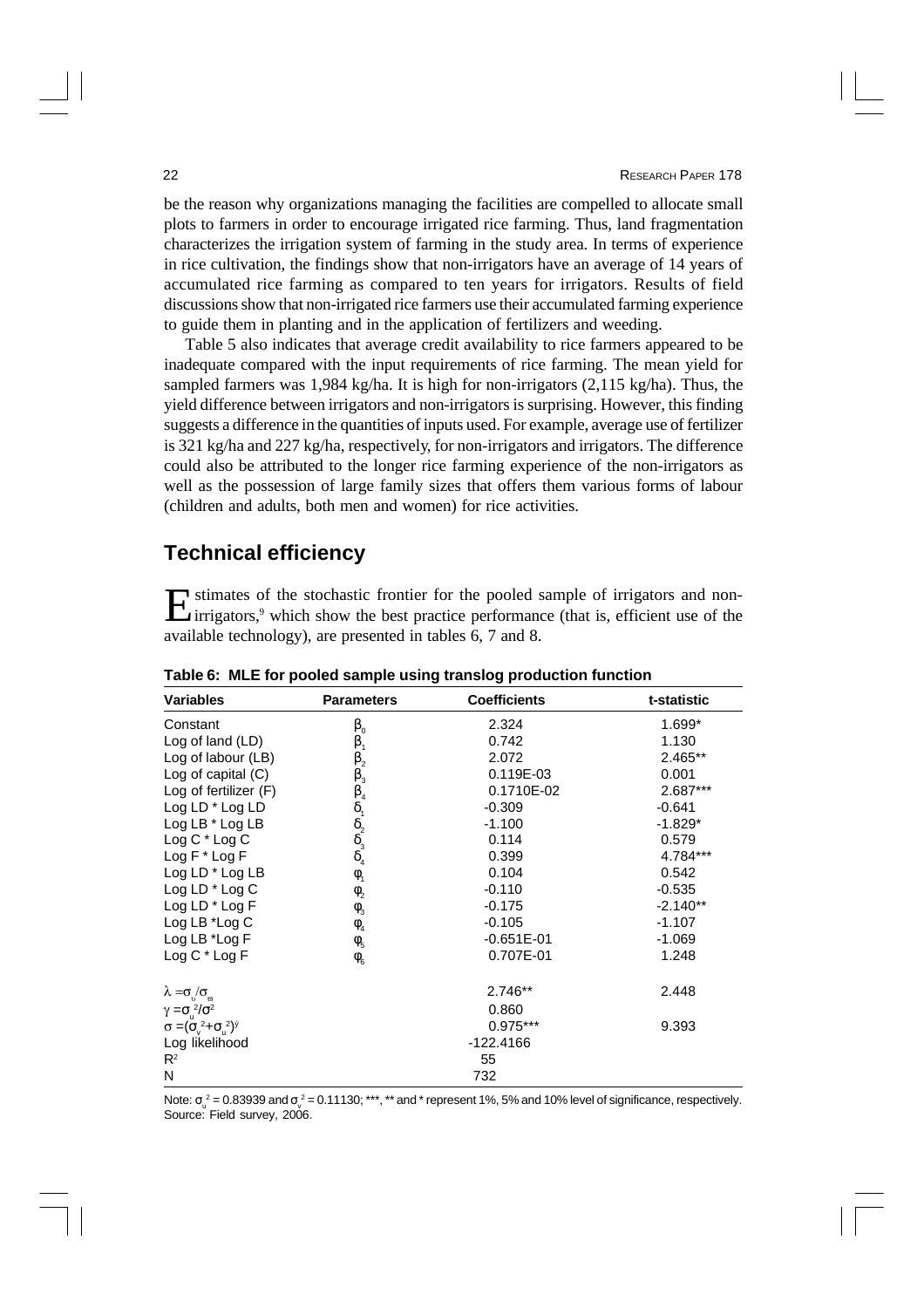The ratios of the standard error of *u* to that of *v*,  $\bf{l}$ , for pooled sample (2.746), irrigators (2.363) and non-irrigators (2.847) exceeded one in value and are statistically different from zero at the 5% level of significance. The values of *l* and the fact that they are significantly different from zero, imply good fit and the correctness of the specified distributional assumption. The null hypothesis,  $H_0$ :  $\lambda = 0$ , is rejected in favour of the alternative.

| <b>Variables</b>                               | <b>Parameters</b>                                    | <b>Coefficients</b> | t-statistic |
|------------------------------------------------|------------------------------------------------------|---------------------|-------------|
| Constant                                       | $\beta_{o}$                                          | 4.382               | 4.779***    |
| Log of land (LD)                               | $\beta_{1}$                                          | 0.349               | 1.056       |
| Log of labour (LB)                             | $\beta_{2}$                                          | 1.327               | 3.866**     |
| Log of capital $(C)$                           | $\beta_3$                                            | 0.456E-01           | 0.354       |
| Log of fertilizer $(F)$                        | $\beta_4$                                            | 0.657E-03           | 1.445       |
| Log LD * Log LD                                |                                                      | $-0.341$            | $-1.161$    |
| Log LB * Log LB                                | $\delta_1$<br>$\delta_2$<br>$\delta_3$<br>$\delta_4$ | $-1.396$            | $-1.000**$  |
| $Log C * Log C$                                |                                                      | 0.135               | 0.970       |
| $Log F * Log F$                                |                                                      | 0.265               | 2.594***    |
| $Log LD * Log LB$                              | $\phi$ <sub>1</sub>                                  | $-0.103E - 01$      | $-0.114$    |
| Log LD * Log C                                 | $\phi$ <sub>2</sub>                                  | $-0.252$            | $-2.551**$  |
| $Log LD * Log F$                               | $\phi$ <sub>3</sub>                                  | 0.425E-01           | 0.857       |
| Log LB * Log C                                 | $\Phi_4$                                             | $-9.959E - 01$      | $-1.255$    |
| $Log LB * Log F$                               | $\phi_{5}$                                           | $-8.826E-01$        | $-1.382$    |
| $Log C * Log F$                                | $\phi_{6}$                                           | 0.165               | 0.312       |
| $\lambda = \sigma_{\rm u} / \sigma_{\rm v}$    |                                                      | 2.363**             | 7.778       |
| $\gamma = \sigma_{\rm u}^2 / \sigma^2$         |                                                      | 0.848               |             |
| $\sigma = (\sigma_v^2 + \sigma_u^2)^{\dot{y}}$ |                                                      | $0.847***$          | 26.88       |
| Log likelihood                                 |                                                      | -306.2379           |             |
| $R^2$                                          |                                                      | 0.97                |             |
| N                                              |                                                      | 250                 |             |

**Table 7: MLE for irrigated rice farmers using translog production function**

Note:  $\sigma_u^2$  = 0.60913 and  $\sigma_v^2$  = 0.10913; \*\*\*, \*\* and \* represent 1%, 5% and 10% level of significance, respectively. Source: Field survey, 2006.

Moreover, the estimate of *g*, which is the ratio of the variance of farm-specific technical efficiency, *u*, to the total variance of output,  $s^2$ , is 0.860 for the pooled sample, 0.848 for irrigators and 0.448 for non-irrigators. This can be interpreted to mean that the differences between actual (observed) and frontier output are dominated by technical inefficiency. The results suggest that about 86% of the variation in output among the farms (both irrigators and non-irrigators) is due to the differences in technical efficiency and that 14% of the variation in rice output among rice farms (irrigated and non-irrigated) is due to random shocks outside the farmers' control (Dawson and Lingard, 1989; Dawson et al., 1991; Apezteguia and Garate, 1997). Inefficiency in rice farming results from factors beyond the control of farmers. Examples of such random shocks include weather (poor rainfall), floods, bushfires and diseases. The mean, maximum and minimum technical efficiencies for irrigators and non-irrigators are presented in Table 9.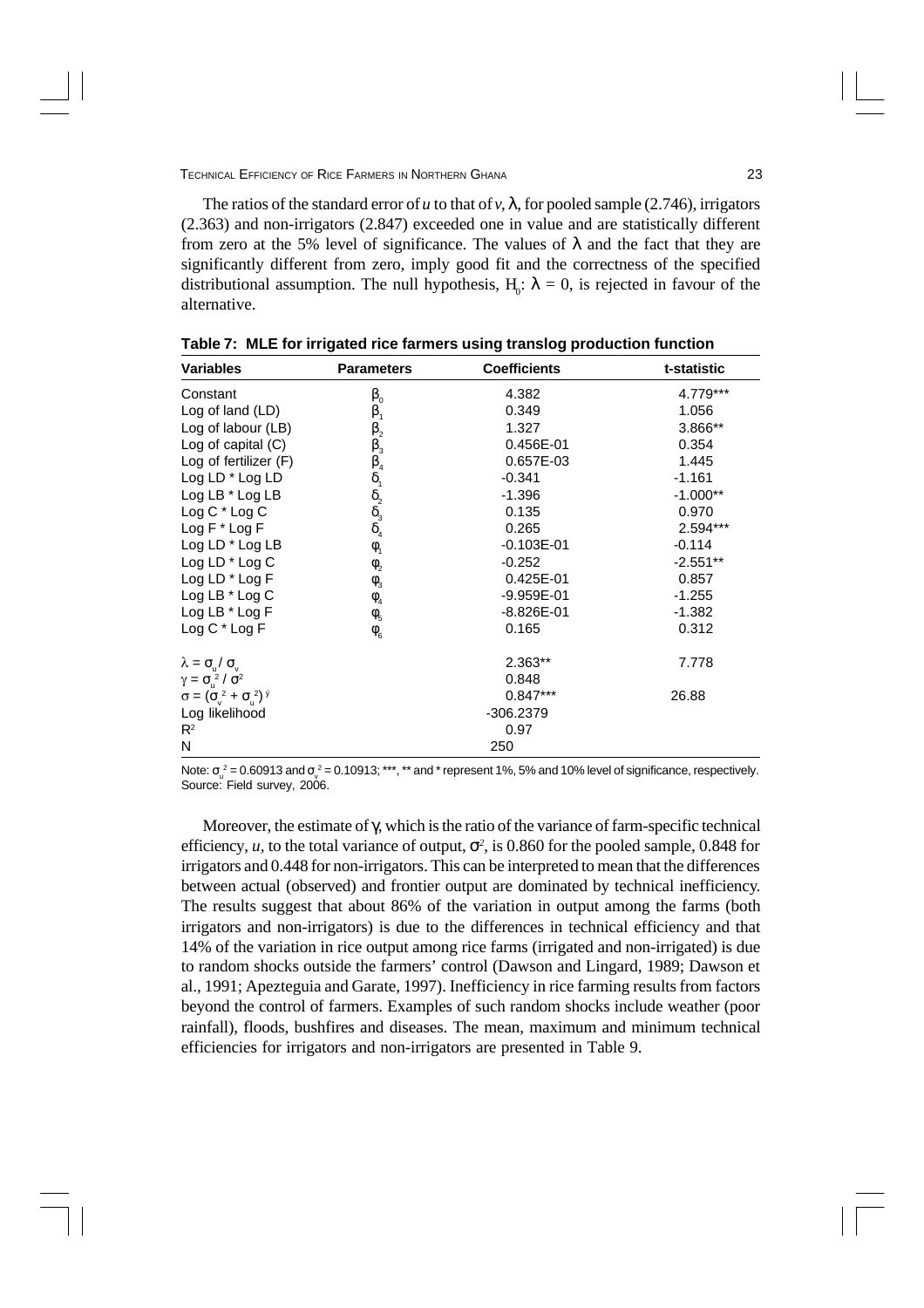| , able of meetion non-impared not rainled doing transleg production randtron |                                               |                     |             |  |  |  |  |
|------------------------------------------------------------------------------|-----------------------------------------------|---------------------|-------------|--|--|--|--|
| <b>Variables</b>                                                             | <b>Parameters</b>                             | <b>Coefficients</b> | t-statistic |  |  |  |  |
| Constant                                                                     | $\beta_{\rm o}$                               | 4.370               | 5.439***    |  |  |  |  |
| Log of land $(LD)$                                                           | $\beta_1$                                     | 0.426               | 1.527       |  |  |  |  |
| Log of labour (LB)                                                           | $\beta_{2}$                                   | 1.304               | 2.729***    |  |  |  |  |
| Log of capital $(C)$                                                         | $\beta_{3}$                                   | 0.179               | 1.614       |  |  |  |  |
| Log of fertilizer (F)                                                        | $\beta_{4}$                                   | 0.692E-03           | 1.923*      |  |  |  |  |
| Log LD * Log LD                                                              |                                               | $-0.288$            | $-1.144$    |  |  |  |  |
| Log LB * Log LB                                                              | $\delta_{1} \delta_{2} \delta_{3} \delta_{4}$ | $-0.360$            | $-1.150$    |  |  |  |  |
| Log C * Log C                                                                |                                               | $-0.287$            | $-0.233$    |  |  |  |  |
| $Log F * Log F$                                                              |                                               | 0.201               | 2.452**     |  |  |  |  |
| $Log LD * Log LB$                                                            | $\phi$ <sub>1</sub>                           | $-0.343E-01$        | $-0.423$    |  |  |  |  |
| Log LD * Log C                                                               | $\phi$ <sub>2</sub>                           | $-0.301$            | $-3.491***$ |  |  |  |  |
| Log LD * Log F                                                               | $\phi$ <sub>3</sub>                           | 0.557E-01           | 1.336       |  |  |  |  |
| Log LB * Log C                                                               | $\phi$ <sub>4</sub>                           | $-0.111E-01$        | $-1.784*$   |  |  |  |  |
| Log LB $*$ Log F                                                             | $\phi_{5}$                                    | $-0.544E-01$        | $-1.139$    |  |  |  |  |
| $Log C * Log F$                                                              | $\phi_{6}$                                    | 0.156E-01           | 0.357       |  |  |  |  |
| $\lambda = \sigma_{\rm u} / \sigma_{\rm v}$                                  |                                               | 2.847***            | 8.482       |  |  |  |  |
| $\gamma = \sigma_{\rm u}^2 / \sigma^2$                                       |                                               | 0.448               |             |  |  |  |  |
| $\sigma = (\sigma_{y}^{2} + \sigma_{y}^{2})^{\dot{y}}$                       |                                               | $0.749***$          | 33.720      |  |  |  |  |
| Log likelihood                                                               |                                               | -243.3225           |             |  |  |  |  |
| $R^2$                                                                        |                                               | 0.86                |             |  |  |  |  |
| N                                                                            |                                               | 482                 |             |  |  |  |  |

**Table 8: MLE for non-irrigated rice farmers using translog production function**

Note:  $\sigma_u^2$  = 0.49889 and  $\sigma_v^2$  = 0.06154; \*\*\*, \*\* and \* represent 1%, 5% and 10% level of significance, respectively. Source: Field survey, 2006.

| Farm group                              | <b>Technical efficiency</b> |                |                |  |
|-----------------------------------------|-----------------------------|----------------|----------------|--|
|                                         | Mean                        | <b>Maximum</b> | <b>Minimum</b> |  |
| Irrigators<br>Non-irrigators<br>t-ratio | 51.2<br>53.4<br>(0.036)     | 75.8<br>88.0   | 15.0<br>12.1   |  |
| All sample                              | 52.8                        | 88.3           | 12.4           |  |

### **Table 9: Mean technical efficiency by farm group**

Note: Technical efficiency index is obtained from the OLS residuals. Source: Computed from field survey data, 2006.

The lowest level of technical efficiency is about 12% and the best farm achieved an 88% level of technical efficiency. The mean technical efficiency for pooled sampled farmers is 53%, indicating that rice farmers (both irrigators and non-irrigators) in Northern Ghana produce below the frontier. The mode is within the 44% to 46% efficiency level. The mean for pooled sampled farms is low compared with 83%, 96%, 75% and 89%, which were found by Huang and Bagi (1984), Parikh and Shah (1995), Kumbhakar (1994), and Tadesse and Krishnamoorthy (1997), respectively.

The low levels of technical efficiency among rice farmers suggest the presence of random shocks (production risks) and managerial inefficiency. Figures in Table 9 show that non-irrigated rice farmers had a 53% mean level of technical efficiency compared with 51% for irrigators. Technical efficiency ranges between 15% and 75% for irrigators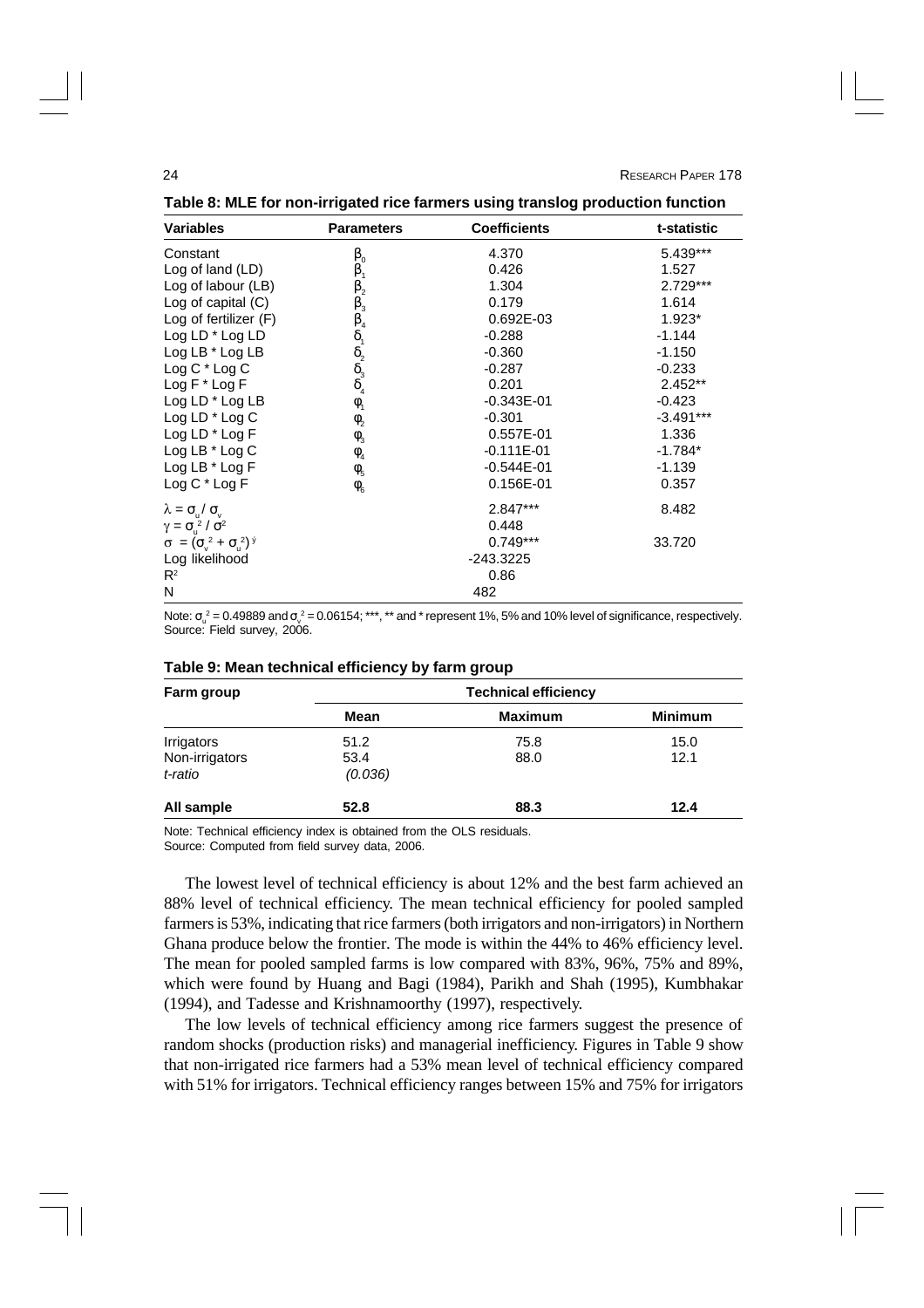and 12% to 88% for non-irrigators. The low technical efficiency measures, however, contradicts Abdulai and Huffman (2000) who found the mean level of profit efficiency to be relatively high for farmers drawn from four districts in Northern Region of Ghana. The contradiction can be attributed to differences in methodologies. Whereas Abdulai and Huffman (2000) utilized the profit function approach to analyse rice farmers drawn from only Northern Region, the present study examined technical efficiency of farmers drawn from the three northern regions based on a production function analysis.

Difference-of-mean tests show that at the 5% level of significance, there is no difference in technical efficiency between irrigators and non-irrigators. Thus, on the basis of difference-of-mean test results the null hypothesis, which states that technical efficiency is the same for irrigators and non-irrigators, is not rejected. This finding confirms the findings of Seidu (2004) on Upper East Region of Ghana that both smallscale irrigators and non-irrigators are technically inefficient. Our results therefore suggest that when sample selection is not based on farm size (small, medium and large), technical efficiency appears to be the same for irrigators and non-irrigators. This finding is not surprising because the irrigated schemes in the study area are old and are characterized by poor irrigation water control, lack of irrigation facilities, few extension agents and lack of maintenance. The extension officers at the irrigated dams are not only few; they also offer no new ideas for improving farmer efficiency. More so, the analysis shows that irrigated farmers have relatively lower rice farming experience (see Table 5). The lack of maintenance is attributed to the inadequacy of basic farm machinery like tractors and power tillers.

Further, the irrigated dams suffer from poor farmer or community management because of farmers' inability to mobilize themselves effectively for regular payment of irrigation levies. Another reason is that over 70% of non-irrigated farmers cultivate rice on valley bottoms and these areas are well known for their high rice potential. Finally, the amount of rainfall recorded in the Upper East (845 mm) and Northern regions (821 mm) during the study period (2005/06) were above national average, suggesting that the rainfall was adequate for rice cropping.<sup>10</sup> MOFA (2006) confirms this finding by reporting that the rainfall pattern during the 2005/06 cropping season was favourable.

### **Determinants of technical inefficiency**

Results on the effects of farm and farmer socioeconomic and demographic factors<br>Thave an important impact on technical efficiency. We looked at age, credit have an important impact on technical efficiency. We looked at age, credit availability, education, extension contact, household size and farmer experience, among others. The results are summarized in Table 10.

The relationship between technical inefficiency and farm and farmer characteristics is derived using the ordinary least squares (OLS) estimator (Table 10). The  $\mathbb{R}^2$  is 67% for sampled farms and 59% and 48%, respectively, for irrigators and non-irrigators. The education variable has the right sign and is significant for both farm categories. The role of education in improving farmers' efficiency is widely known because it enables farmers to understand the socioeconomic conditions governing their farming activities and to learn how to collect, retrieve, analyse and disseminate information. Moreover, with higher levels of education, farmers are able to organize themselves into farmer groups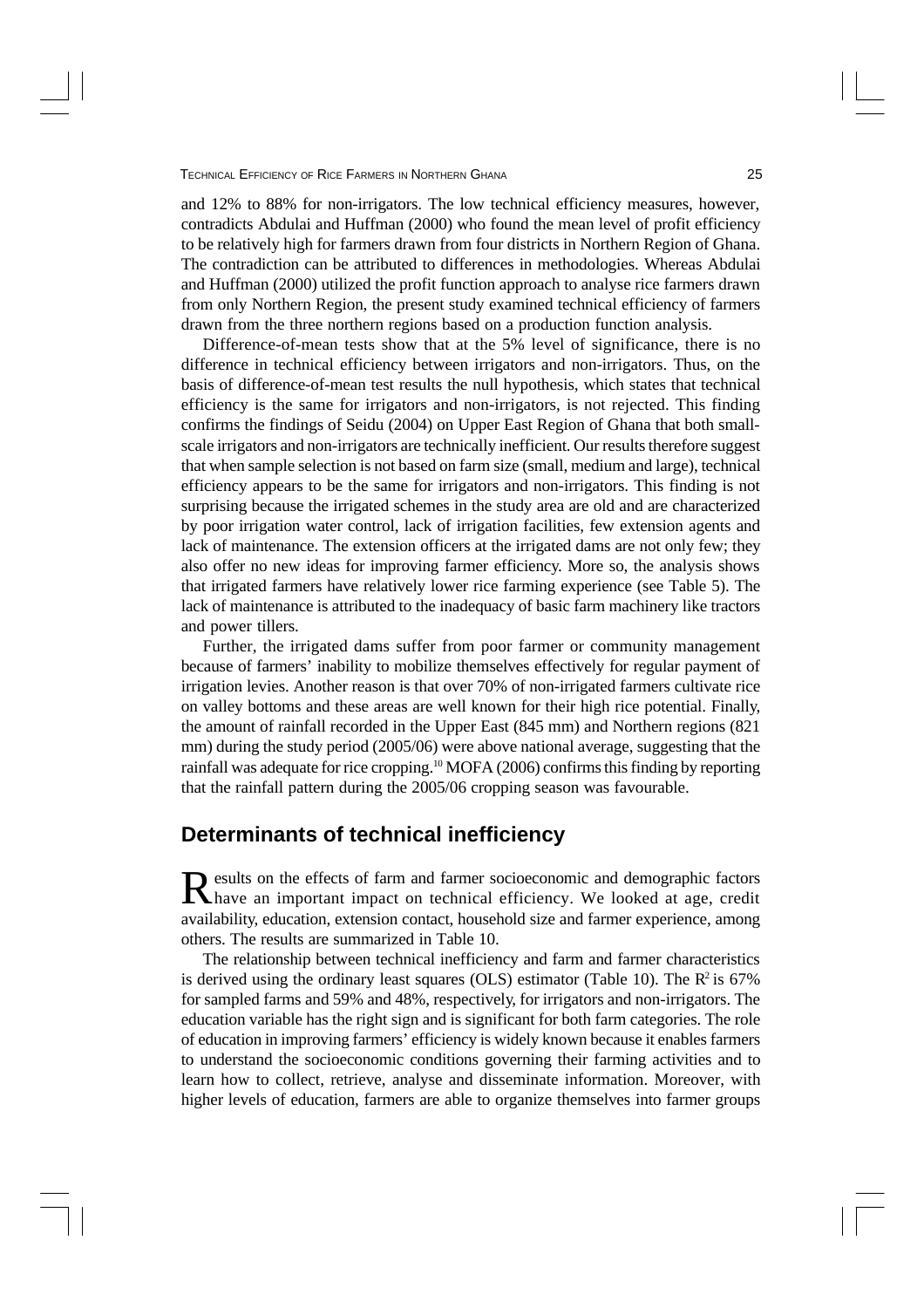or associations, thereby enabling them to source funding from lending institutions, especially from non-government organizations (NGOs) engaged in micro credit delivery. Education also enhances farmers' understanding of extension recommendations. The results agree with findings by Kalirajan and Shand (1985), Abdulai and Huffman (2000), Weirs (1999), and Owens et al. (2001) that education is relevant for improving efficiency.

| <b>Explanatory variable</b> | <b>Coefficient and t-ratios</b> |                        |                       |
|-----------------------------|---------------------------------|------------------------|-----------------------|
|                             | Irrigators & non-irrigators     | <b>Irrigators</b>      | <b>Non-irrigators</b> |
| Constant                    | 0.187                           | 9.041                  | 0.560                 |
|                             | (2.096)                         | $(-4.104)^*$           | $(9.412)***$          |
| Education                   | 1.118                           | 0.180                  | 0.011                 |
|                             | $(1.220)$ **                    | $(1.958)^*$            | $(2.293)$ **          |
| Expendu                     | 0.212<br>(0.500)                |                        | 0.927<br>$(9.350)^*$  |
| <b>Extension contact</b>    | 0.435                           | 0.443                  | 0.023                 |
|                             | $(2.113)$ **                    | $(2.322)^*$            | $(2.263)$ **          |
| Soil quality                | 0.3132                          | 0.002                  | 0.031                 |
|                             | (0.776)                         | (0.247)                | (1.392)               |
| Household size              | 0.046                           | 0.135                  | 0.011                 |
|                             | (0.513)                         | (0.774)                | $(3.807)$ ***         |
| Credit                      | $-0.008$<br>$(-0.102)$          | $-0.022$<br>$(-0.269)$ |                       |
| Gender                      | $-0.106$<br>$(-0.854)$          | $-0.110$<br>$(-0.944)$ |                       |
| Age (squared)               | 0.008                           | 0.065                  | 0.790                 |
|                             | $(5.290)^*$                     | (1.170)                | $(2.240)$ **          |
| $R^2$                       | 0.67                            | 0.59                   | 0.48                  |
| N                           | 732                             | 250                    | 482                   |

| Table 10: Technical efficiency and farm characteristics (OLS) |
|---------------------------------------------------------------|
| Dependent variable: Technical efficiency index                |

Note: \*\*\* and \*\* represent 1% and 5% levels of significance, respectively. Source: Field survey, 2006.

The coefficient of the interactive term between the education and experience variables is significant for non-irrigators, implying that apart from the average eight years of education for sample farmers, non-irrigated farmers utilize their accumulated experience in rice farming. When farmers accumulate knowledge, they are able to plan, keep simple farm records and manage their farms more accurately. They are also able to do early planting and timely weeding as well as using quality rice seed. Accumulated experience assists farmers in the mobilization and use of family labour instead of relying on farm agents as has been practised by irrigators. Thus, the non-irrigated farmers' rich experience gives them relatively greater managerial efficiency, which suggests greater technical efficiency.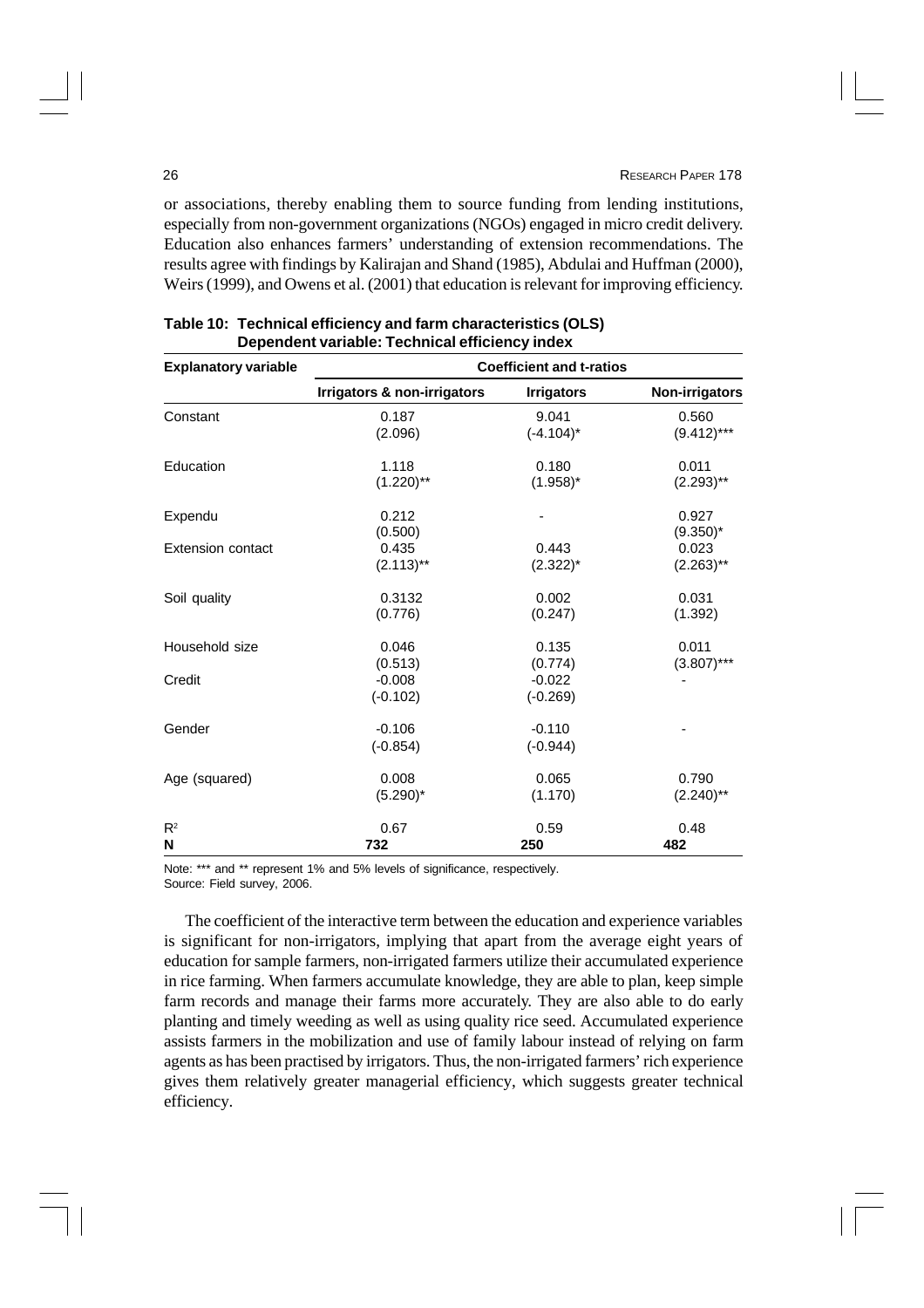The coefficient of extension contact is positive and significant, suggesting that such contact increases farm efficiency because farmers are able to use modern techniques of rice farming involving land preparation, planting, application of agro-chemicals (for example, fertilizer) and harvesting. This finding confirms the results of Xu and Jeffrey (1998) that extension visits to farmers are important for reducing farm inefficiency. The explanation is that farmers who have adequate extension contact avail themselves of modern agricultural technology for input mobilization, input use and disease control, which enables them to reduce technical inefficiency.

The coefficient of the household size variable is positively related to technical efficiency, suggesting that a large family size enhances technical efficiency on nonirrigated lands. The significance of the household size variable for non-irrigators seems plausible. First, larger farm families provide farmers with a variety of labour (children, youth, men and women), which leads to division of labour and specialization. Second, irrigated farmers suffer from scarcity of hired labour for laborious rice activities because of the recent increase in out-migration of the youth from Northern Ghana to Southern Ghana in search of jobs. Perhaps, non-irrigators operate with the assumption that if there is a big farm that needs labour, it can be productive for the household to employ its own children in order to avoid the hassle of hiring workers each season, spending extra money and supervising them. Third, non-irrigated farmers own farms that are more than twice the size of those of irrigators because irrigated land is scarce and fragmented. This implies that non-irrigators can improve technical efficiency by expanding farm size or practicing fallowing especially in the Northern and Upper East regions. These findings confirm the conclusions reached by Ogundele and Okoruwa (2004) that farm size significantly determines levels of technical efficiency and the results of Parikh and Shah (1995) that land fragmentation leads to technical inefficiency. Apart from land fragmentation, irrigated land in the study area is managed by farmer organizations. When land is managed by these organizations it is often difficult to ensure adherence to irrigation rules and regulations.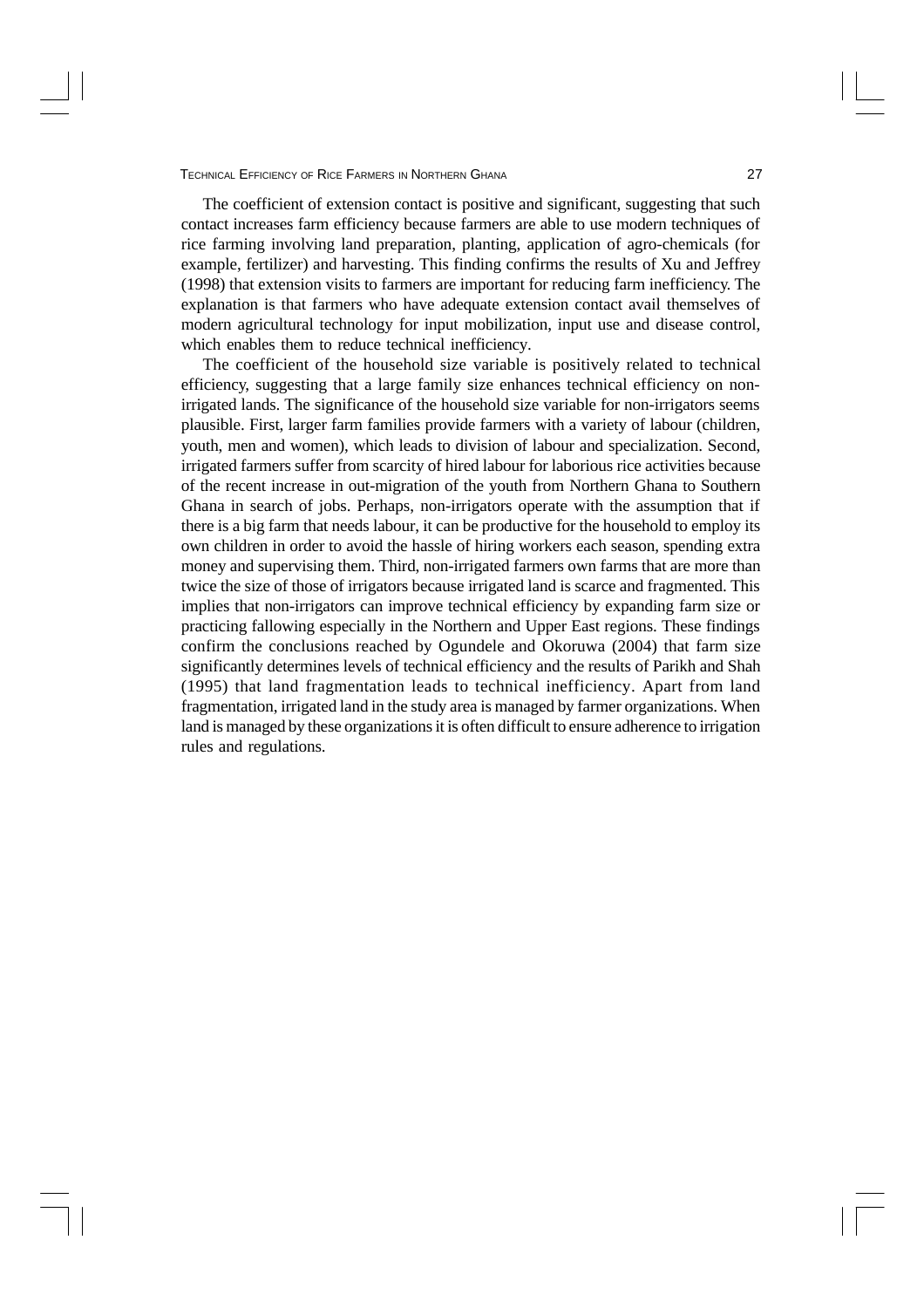# **6. Conclusions**

This study estimated technical and allocative efficiency of smallholder rice farmers<br>in Northern Ghana over the 2005/06 cropping year to determine ways in which<br>rice production might be increased through more efficient use his study estimated technical and allocative efficiency of smallholder rice farmers in Northern Ghana over the 2005/06 cropping year to determine ways in which  $\mathsf{\mathsf{L}}$  rice production might be increased through more efficient use of farming 252 irrigators and 480 non-irrigators. The findings are that rice farmers, irrigators and non-irrigators, are technically inefficient. Mean technical efficiencies for irrigators, nonirrigators and sampled farms are 51%, 53% and 53%, respectively. Technical efficiency ranged between 12% and 88% for sampled farms. Inter-farm comparisons revealed that there is no significant difference in technical efficiency between irrigated and nonirrigated rice farmers in the study area. At 53%, the mean technical efficiency level for the pooled sampled farms is low compared with 89% and 96% efficiency values estimated for India and Pakistan, respectively. The low levels of technical efficiency among rice farmers suggest the presence of random shocks (production risks) and managerial inefficiency. The evidence shows that when sample selection is not based on farm size (small, medium and large), technical efficiency appears to be the same for irrigators and non-irrigators. The finding is not surprising because the irrigated schemes in the study area are old and are characterized by poor irrigation water control, lack of irrigation facilities, few extension agents and lack of maintenance.

Rice production in the region is threatened by various kinds of production risks. About 14% of the variation in rice output is due to factors beyond the control of the farmers. Examples of such risks include erratic rainfall, crop diseases, worms, bushfires, birds and grasshoppers. The study provides evidence to show that technical efficiency of farmers growing rice in Northern Ghana is significantly determined by the level of education of rice farmers, extension contact, farmers' age (farmers' accumulated experience) and family size. Specifically, while the level of farmer's education and extension contact significantly determine technical efficiency in irrigated rice farming, non-irrigated rice farming is significantly influenced by farmers' age, family size in addition to the level of farmer's education and extension contact.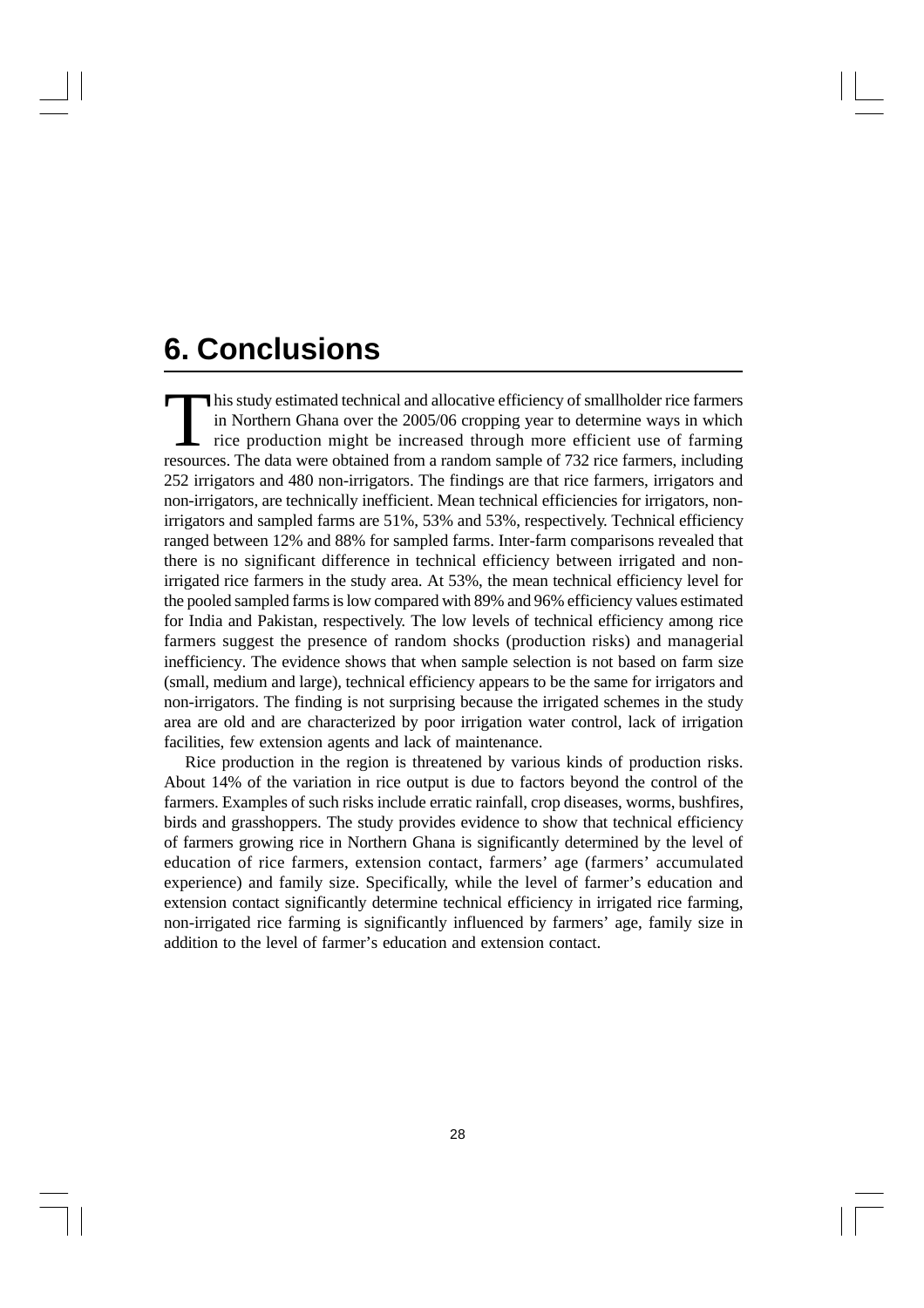# **7. Recommendations**

I n the first place, technical efficiency for both irrigators and non-irrigators in Northern Ghana is low, suggesting the presence of technical inefficiency. There is the need for policy makers to develop formal and informal education programmes that will improve farmers' abilities to retrieve and process information about modern agricultural technology. Providing them with education will be a useful investment and a good mechanism for improving efficiency in rice farming. The emphasis should be on providing education that will help farmers to understand the socioeconomic and policy conditions governing their farming activities. The education package must also include the provision of farmer field schools to expose them to farm record keeping, group dynamics, resource mobilization and irrigation management. Another way is to strengthen the capacity of rice farmers through farmer centred training workshops geared towards managerial efficiency as well as resource use efficiency. This should be done in a collaborative manner involving the government, district assemblies and NGOs.

The Ministry of Food and Agriculture should intensify its extension services programme by training and deploying qualified extension agents. The agents, in turn, should intensify farmer education about input use. The extension agent–farmer ratios, as well as extension contact with farmers in the study area, are low. There is therefore need to motivate and train the existing extension agents to work more effectively and to train more agents.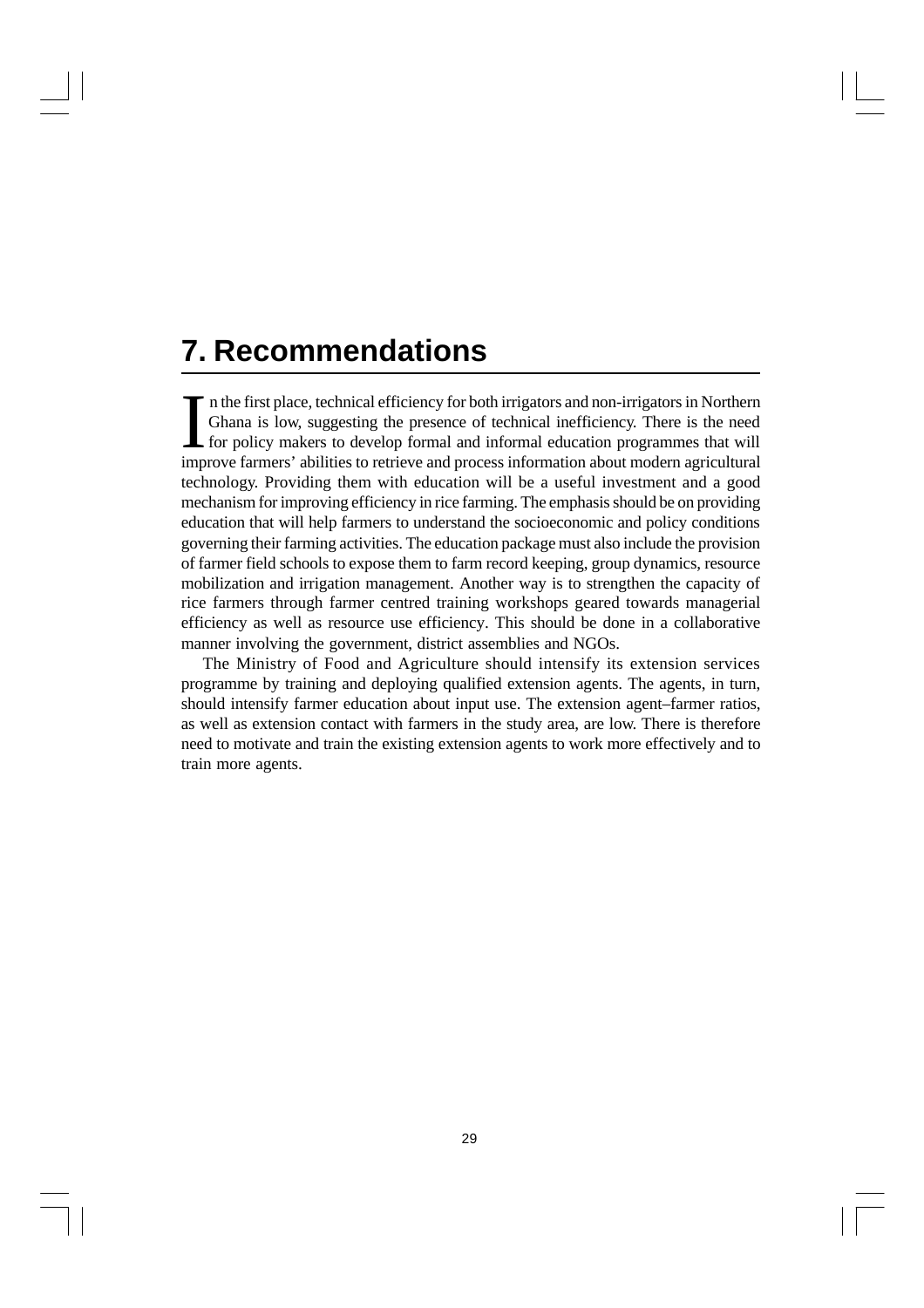# **Notes**

- 1. Northern Ghana is defined to include three regions, Northern, Upper East and Upper West.
- 2. Out-migration is common in Northern Ghana. It involves the movement of young girls and boys to urban cities like Kumasi, Accra and Tema in Southern Ghana to look for jobs.
- 3. The policy of the Ghana government is to reduce rice imports by 30%.
- 4. As part of policy change, the Government of Ghana is in the process of privatizing extension service delivery.
- 5. This number was chosen to represent the over 10,000 rice farmers in the three regions.
- 6. There are 110 and 24 districts in Ghana and in Northern Ghana, respectively. New districts were created in 2004, raising the total number of districts in the country and Northern Ghana to 138 and 32, respectively. However, the new districts are excluded from the analysis because they were not active or functioning at the time this study was conducted.
- 7. Bullock ploughs are predominantly used in the Upper East Region and some parts of Northern Region.
- 8. The alternative method is to calculate the corresponding condition number using LIMDEP 7.0 (see Puhani, 2000: 68). The approach we used here involved the estimation of two equations, the sample selection equation and the equation of primary interest. The equation that determines the sample selection was stated as  $z_i = b'w_i + u_i$ , where *i* is the index for each survey respondent; *z* is dependent variable; *b* is the vector of variable coefficients to be estimated; *w* is the vector of demographic characteristics; and *u* is the error term. The equation of interest was stated as  $y_i = a'x_i + e_i$ , where *y* is the dependent variable; *a* is the coefficients to be estimated; *x* is the explanatory variable in the probit model plus the inverse Mills ratio; and *e* is the error term.
- 9. As an alternative to this, the Cobb–Douglas production frontier function was tried. However, it gave very high variances for  $\lambda$  and the total (common) variance,  $\delta$  <sup>2</sup>.
- 10. Seini (2002: 96) describes the average annual rainfall in Ghana, which ranges between 800 and 2,000 mm, as most adequate to sustain agricultural production.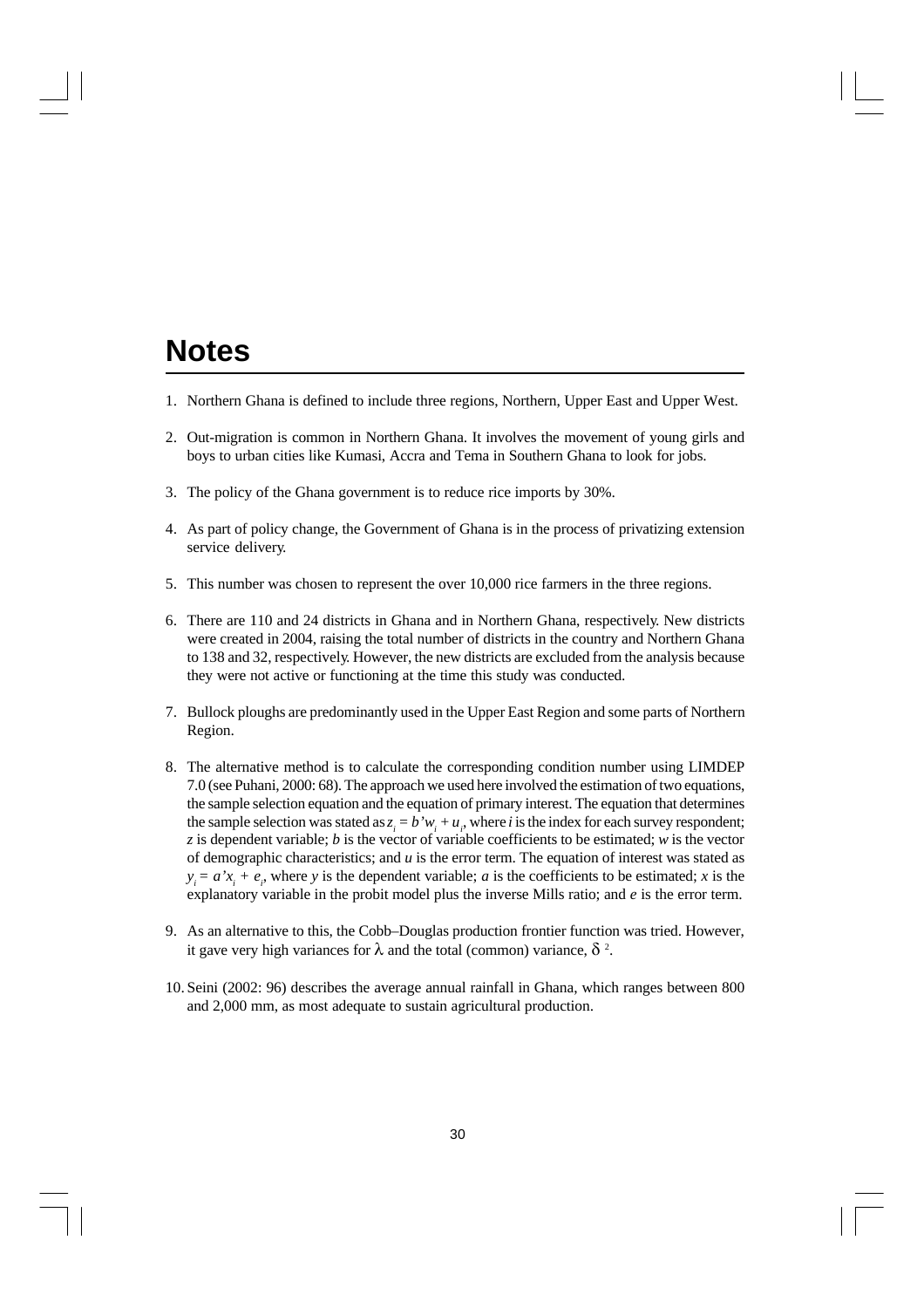## **References**

Abdulai, A. and W. Huffman. 2000. "Structural adjustment and economic efficiency of rice farmers in Northern Ghana". *Economic Development and Cultural Change*, 48(3): 503–20.

Adesina, A.A. and K.K. Djato. 1996. "Farm size, relative efficiency and agrarian policy in Côte d'Ivoire: Profit function analysis of rice farmers". *Agricultural Economics*, 14: 93–102.

- Aigner, D.J., C.A.K. Lovell and P. Schmidt. 1977. "Formulation and estimation of stochastic frontier production function models". *Journal of Econometrics*, 6: 21–37.
- Ajibefun, I.A. and A.G. Daramola. 2003. *Efficiency of Micro-Enterprises in the Nigerian Economy.* AERC Research Paper No. 134. The African Economic Research Consortium, Nairobi.
- Ali, M and D. Byerlee. 1991. "Economic efficiency of small farmers in a changing world: A survey of recent evidence". *Journal of International Development*, 3(1): 1–27.
- Antle, J.M. 1984. "Human capital, infrastructure and productivity of Indian rice farmers". *Journal of Development Economics*, 4: 163–81.
- Apezteguia, B.I. and M.R. Garate. 1997. "Technical efficiency in the Spanish agrofood industry". *Agricultural Economics*, 17: 179–89.
- Battese, G.E. and G.S. Corra. 1977. "Estimation of production frontier model with application to the pastoral zone of Eastern Australia". *Australian Journal of Agricultural Economics*, 21: 169–79.
- Bhasin, V.J. and W. Akpalu. 2001. *Impact of Micro-Finance Enterprises on the Efficiency of Micro-Enterprises in Cape Coast.* Impact of Financial Sector Liberalization on the Poor (IFLIP) Research Paper 01-5. International Labour Organization, Geneva.
- Byiringiro, F. and T. Reardon. 1996. "Farm productivity in Rwanda: Effects of farm size, erosion, and soil conservation investments". *Agricultural Economics*, 15: 127–36.
- Coelli, T.J. 1995. "Recent developments in frontier modeling and efficiency measurement". *Australian Journal of Agricultural Economics*, 39(3): 219–45.
- Dawson, P. and J. Lingard. 1989. "Measuring farm efficiency over time on Philippine rice farms". *Journal of Agricultural Economics*, 40: 168–77.
- Dawson, P.J., J. Lingard and C.H. Woodford. 1991. "A generalized measure of farm-specific technical efficiency". *American Journal of Agricultural Economics*, 73(4): 1099–104.
- Ellis, F. 1993. *Peasant Economics: Farm Households and Agrarian Development,* 2nd Edition. Cambridge: Cambridge University Press.
- EURATA. 2001. *Feasibility Study for an Agricultural Sector Support Programme, Northern Ghana*. European Union Rural and Agricultural Temporary Association. Accra.
- FAO. 2006. "International Year of Rice". Food and Agriculture Organization Publication, various issues.
- Heckman, J.J. 1976. "The common structure of statistical models of truncation, sample selection and limited dependent variables and a simple estimator for such models". *Annals of Economic Social Measurement*, 5(4): 475–92.
- Heckman, J.J. 1979. "Sample selection bias as a specification error". *Econometrica*, 47: 153–61.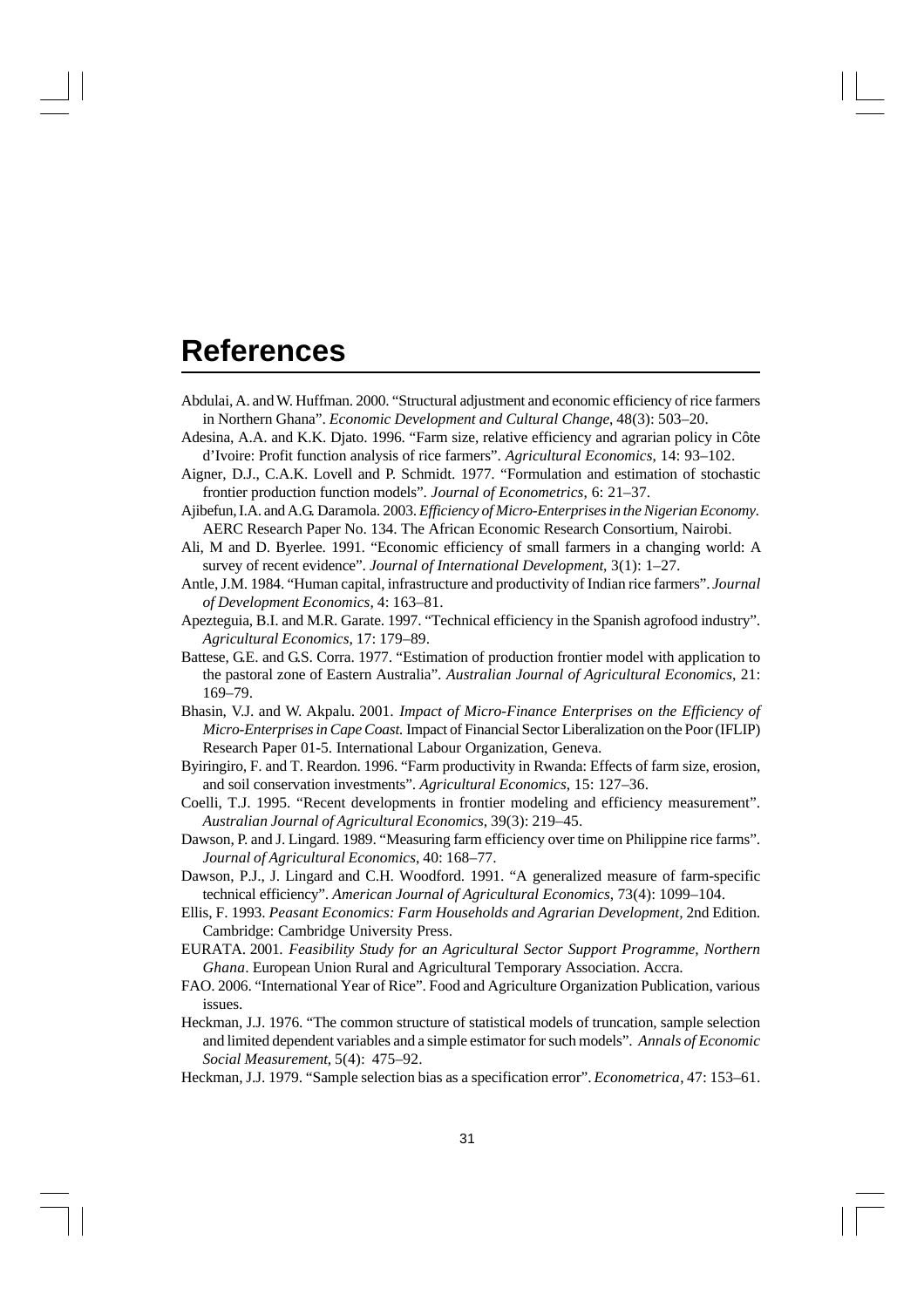- Hill, R.C., L.C. Askins and K.A. Bender. 2003. "Test statistics and critical values in selectivity models". *Journal of Economic Literature*, 17: 1–28.
- Huang, C.J and F.S. Bagi. 1984. "Technical efficiency on individual farms in Northwest India". *Southern Economic Journal,* 51(1): 108–15.
- ISSER. 2000. *The State of the Ghanaian Economy in 1999.* Institute of Statistical, Social and Economic Research, University of Ghana, Legon.
- Jondrow, J., C.A. Lovell, I.S. Materow and P. Schmidt. 1982. "On the estimation of technical inefficiency in the stochastic frontier production function model". *Journal of Econometrics*, 19: 233–38.
- Junankar, P.N. 1989. "The response of peasant farmers to price incentives: The use and misuse of profit functions". *Journal of Development Studies*, 25(2): 169–81.
- Kalirajan, K. 1981a. "An econometric analysis of yield variability in paddy production". *Canadian Journal of Agricultural Economics*, 29: 281–94.
- Kalirajan, K. 1981b. "The economic efficiency of farmers growing irrigated rice in India". *American Journal of Agricultural Economics*, 3: 566–70.
- Kalirajan, K.P. and R.T. Shand. 1985. "Types of education and agricultural productivity: A quantitative analysis of Tamil Nadu Rice farming". *Journal of Development Studies*, 21: 232– 41.
- Kirkley, J.E., D. Squires and I.E. Strand. 1995. "Assessing technical efficiency in commercial fisheries: The Mid-Atlantic sea scallop fishery". *American Journal of Agricultural Economics*, 77: 696–97.
- Kumbhakar, S.C. 1994. "Efficiency estimation in a profit maximizing model using flexible production function". *Agricultural Economics*, 10:143–52.
- Kumbhakar, S.C., S. Ghosh and J.T. McGuckin. 1991. "A generalized production frontier approach for estimating determinants of inefficiency in US dairy farms". *Journal of Business and Economic Statistics*, 9(3): 279–86.
- Lovell, C.A.K. 1993. "Production frontiers and productive efficiency". In H.O. Fried, C.A.K. Lovell and S.S. Schmidt, eds., *The Measurement of Productive Efficiency,* pp. 3–67. New York: Oxford University Press.
- Meeusen, W. and J. van den Broeck. 1977. "Efficiency estimation from Cobb–Douglas production functions with composed error". *International Economic Review*, 18(2): 435–43.
- Ministry of Food and Agriculture. 2005. *Annual Report.* Accra.
- Ministry of Food and Agriculture. 2006. *Annual Report*. Bolgatanga.
- Ogundele, F.O. and V.O. Okoruwa. 2004. "A comparative analysis of technical efficiency between traditional and improved rice variety farmers in Nigeria". *African Journal of Economic Policy* (University of Ibadan), 11(1): 91–108.
- Olson, J. A., P. Schmidt, and D. M. Waldman. 1980. "A Monte Carlo study of estimators of stochastic frontier production functions". *Journal of Econometrics*, 13: 67–82.
- Owens, T., J. Hoddinott and B. Kinsey. 2001. "The impact of agricultural extension on farm production in resettlement areas of Zimbabwe". Working Paper Series 2001-6. Centre for the Study of African Economies, University of Oxford.
- Parikh, A. and K. Shah. 1995. "Measurement of technical efficiency in the North-West Frontier province of Pakistan". *Journal of Agricultural Economics*, 45: 133–37.
- Pudasaini, S.P. 1983. "The effects of education in agriculture: Evidence from Nepal". *American Journal of Agricultural Economics*, 65: 508–15.
- Puhani, P.A. 2000. "The Heckman correction for sample selection and its critique". *Journal of Economic Surveys,* 14(1): 53–68.
- Randolph, T.F. 1995. "The comparative advantage of rice production in Sierra Leone and Niger". West African Rice Development Association (WARDA).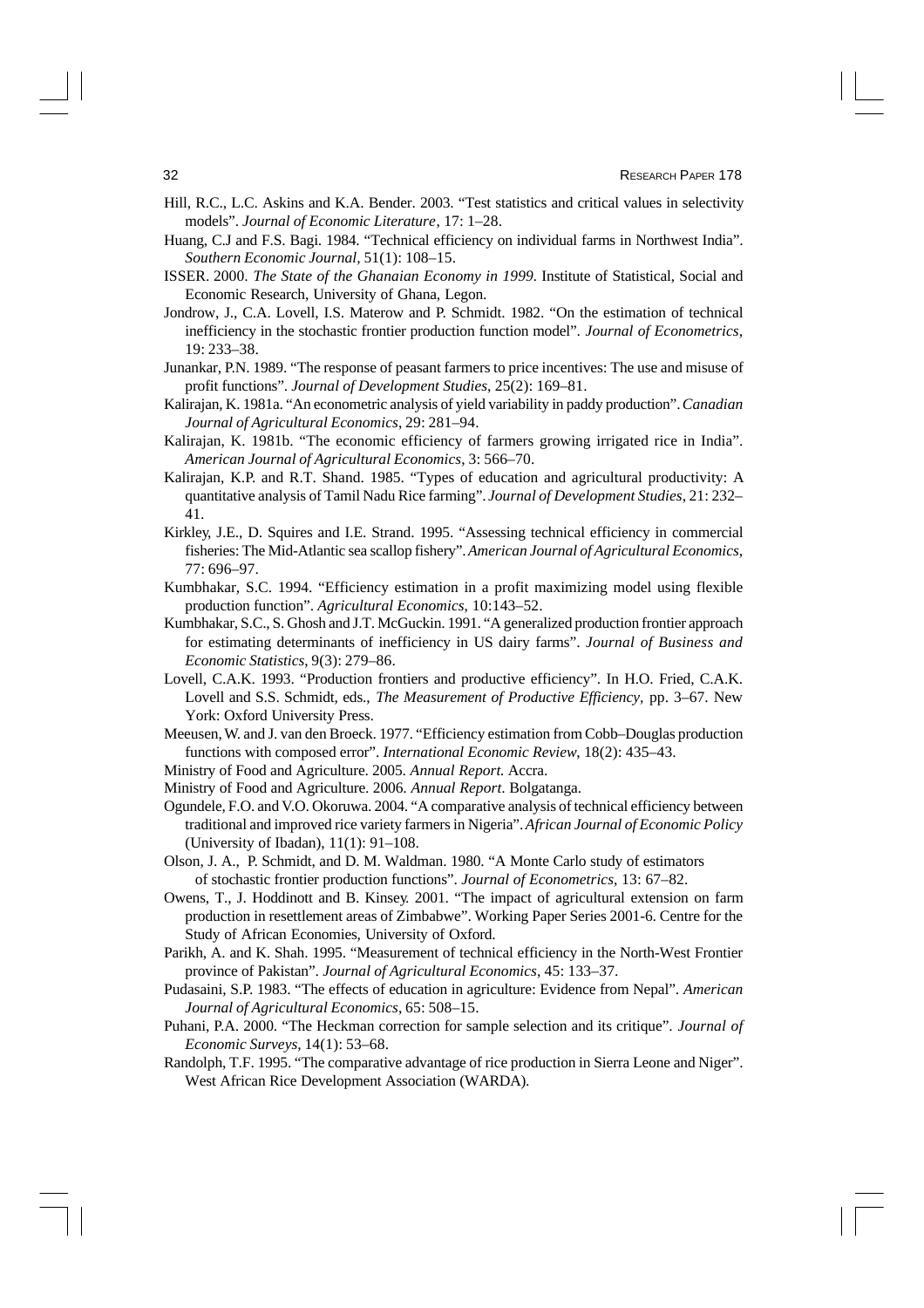- Rosegrant, M.W. and S. Shetty. 1994. "Production and income benefits from improved irrigation efficiency: What is the potential?" *Irrigation and Drainage Systems*, Kluwer Publishers, the Netherlands, 8: 251–70.
- Schultz, T.W. 1964. *Transforming Traditional Agriculture.* New Haven: Yale University Press.
- Seidu, A. 2004. "Farm-specific technical efficiency, resource use and employment: An analysis of smallholder rice farmers in the Upper East Region of Ghana". PhD thesis, University of Ghana.
- Seidu, A., D.A. Sarpong and R. Al-hassan 2004. "Allocative efficiency, employment and rice production risk: An analysis of smallholder paddy farms in the Upper East Region of Ghana". Faculty of Integrated Development Studies, University for Development Studies. *Ghana Journal of Development Studies*, 1(2): 142–63.
- Seini, A.W. 2002. *Agricultural Growth and Competitiveness under Policy Reforms in Ghana*. Technical Publication No. 61. Institute of Statistical, Social and Economic Research, University of Ghana, Legon.
- Tadesse, B. and S. Krishnamoorthy. 1997. "Technical efficiency of paddy farms of Tamil Nadu: An analysis based on farm size and ecological zone". *Agricultural Economics*, 16(3): 185–92.
- Weirs, S. 1999. "The effects of education on farmer productivity in rural Ethiopia". Working Paper Series 99-7. Centre for the Study of African Economies, University of Oxford, UK.
- World Bank. 2002. *Ghana and the World Bank: A Partnership for Progress*. Washington, D.C.: The World Bank.
- Xu, X. and S.R. Jeffrey. 1998. "Efficiency and technical progress in traditional and modern Agriculture: Evidence from rice production in China". *Agricultural Economics*, 18: 157–65.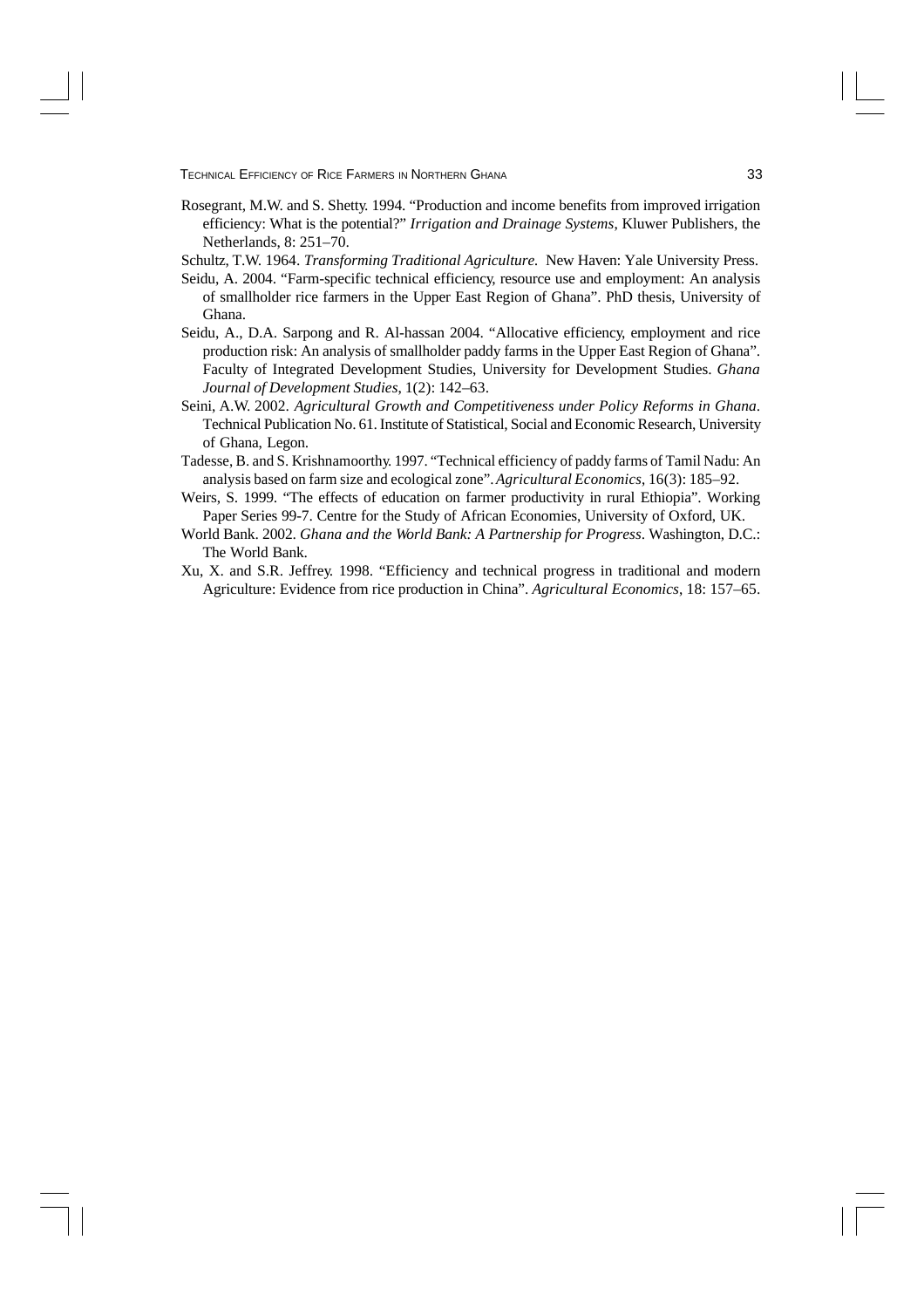#### **Other recent publications in the AERC Research Papers Series:**

*External Aid Inflows and the Real Exchange Rate in Ghana*, by Harry A. Sackey, Research Paper 110. *Formal and Informal Intitutions' Lending Policies and Access to Credit by Small-Scale Enterprises in Kenya: An Empirical Assessment*, by Rosemary Atieno, Research Paper 111.

*Financial Sector Reform, Macroeconomic Instability and the Order of Economic Liberalization: The Evidence from Nigeria*, by Sylvanus I. Ikhinda and Abayomi A. Alawode, Research Paper 112.

*The Second Economy and Tax Yield in Malawi*, by C. Chipeta, Research Paper 113.

*Promoting Export Diversification in Cameroon: Toward Which Products*? by Lydie T. Bamou, Research Paper 114. *Asset Pricing and Information Efficiency of the Ghana Stock Market*, by Kofi A. Osei, Research Paper 115. *An Examination of the Sources of Economic Growth in Cameroon*, by Aloysius Ajab Amin, Research Paper 116.

*Trade Liberalization and Technology Acquisition in the Manufacturing Sector: Evidence from Nigeria*, by Ayonrinde Folasade, Research Paper 117.

*Total Factor Productivity in Kenya: The Links with Trade Policy*, by Joseph Onjala, Research Paper 118. *Kenya Airways: A Case Study of Privatization*, by Samuel Oyieke, Research Paper 119.

*Determinants of Agricultural Exports: The Case of Cameroon,* by Daniel Gbetnkon and Sunday A. Khan, Research Paper 120.

- *Macroeconomic Modelling and Economic Policy Making: A Survey of Experiences in Africa,* by Charles Soludo, Research Paper 121.
- *Determinants of Regional Poverty in Uganda,* by Francis Okurut, Jonathan Odwee and Asaf Adebua, Research Paper 122.
- *Exchange Rate Policy and the Parallel Market for Foreign Currency in Burundi*, by Janvier D. Nkurunziza, Research Paper 123.
- *Structural Adjustment, Poverty and Economic Growth*: *An Analysis for Kenya*, by Jane Kabubo-Mariara and Tabitha W. Kiriti, Research Paper 124.

*Liberalization and Implicit Government Finances in Sierra Leone*, by Victor A.B. Davis, Research Paper 125.

*Productivity, Market Structure and Trade Liberalization in Nigeria*, by Adeola F. Adenikinju and Louis N. Chete, Research Paper 126.

*Productivity Growth in Nigerian Manufacturing and Its Correlation to Trade Policy Regimes/Indexes (1962– 1985)*, by Louis N. Chete and Adeola F. Adenikinju, Research Paper 127.

*Financial Liberalization and Its Implications for the Domestic Financial System: The Case of Uganda*, by Louis A. Kasekende and Michael Atingi-Ego, Research Paper 128.

*Public Enterprise Reform in Nigeria: Evidence from the Telecommunications Industry*, by Afeikhena Jerome, Research Paper 129.

*Food Security and Child Nutrition Status among Urban Poor Householdsin Uganda: Implications for Poverty Alleviation,* by Sarah Nakabo-Sswanyana, Research Paper 130.

*Tax Reforms and Revenue Mobilization in Kenya*, by Moses Kinyanjui Muriithi and Eliud Dismas Moyi, Research Paper 131.

*Wage Determination and the Gender Wage Gap in Kenya: Any Evidence of Gender Discrimination?* by Jane Kabubo-Mariara, Research Paper 132.

*Trade Reform and Efficiency in Cameroon's Manufacturing Industries,* by Ousmanou Njikam, Research Paper 133. *Efficiency of Microenterprises in the Nigerian Economy*, by Igbekele A. Ajibefun and Adebiyi G. Daramola, Research Paper 134.

*The Impact of Foreign Aid on Public Expenditure: The Case of Kenya*, by James Njeru, Research Paper 135. *The Effects of Trade Liberalization on Productive Efficiency: Electrical Industry in Cameroon*, by

Ousmanou Njikam, Research Paper 136.

*How Tied Aid Affects the Cost of Aid-Funded Projects in Ghana*, by Barfour Osei, Research Paper 137.

*Exchange Rate Regimes and Inflation in Tanzania*, by Longinus Rutasitara, Research Paper 138.

*Private Returns to Higher Education in Nigeria*, by O.B. Okuwa, Research Paper 139.

*Uganda' s Equilibrium Real Exchange Rate and Its Implications for Non-Traditional Export Performance*, by Michael Atingi-Ego and Rachel Kaggwa Sebudde, Research Paper 140.

*Dynamic Inter-Links among the Exchange Rate, Price Level and Terms of Trade in a Managed Floating Exchange Rate System: The Case of Ghana*, by Vijay K. Bhasin, Research Paper 141.

- *Financial Deepening, Economic Growth and Development: Evidence from Selected Sub-Saharan African Countries*, by John E. Udo Ndebbio, Research Paper 142.
- *The Determinants of Inflation in South Africa: An Econometric Analysis,* by Oludele A. Akinboade, Franz K. Siebrits and Elizabeth W. Niedermeier, Research Paper 143.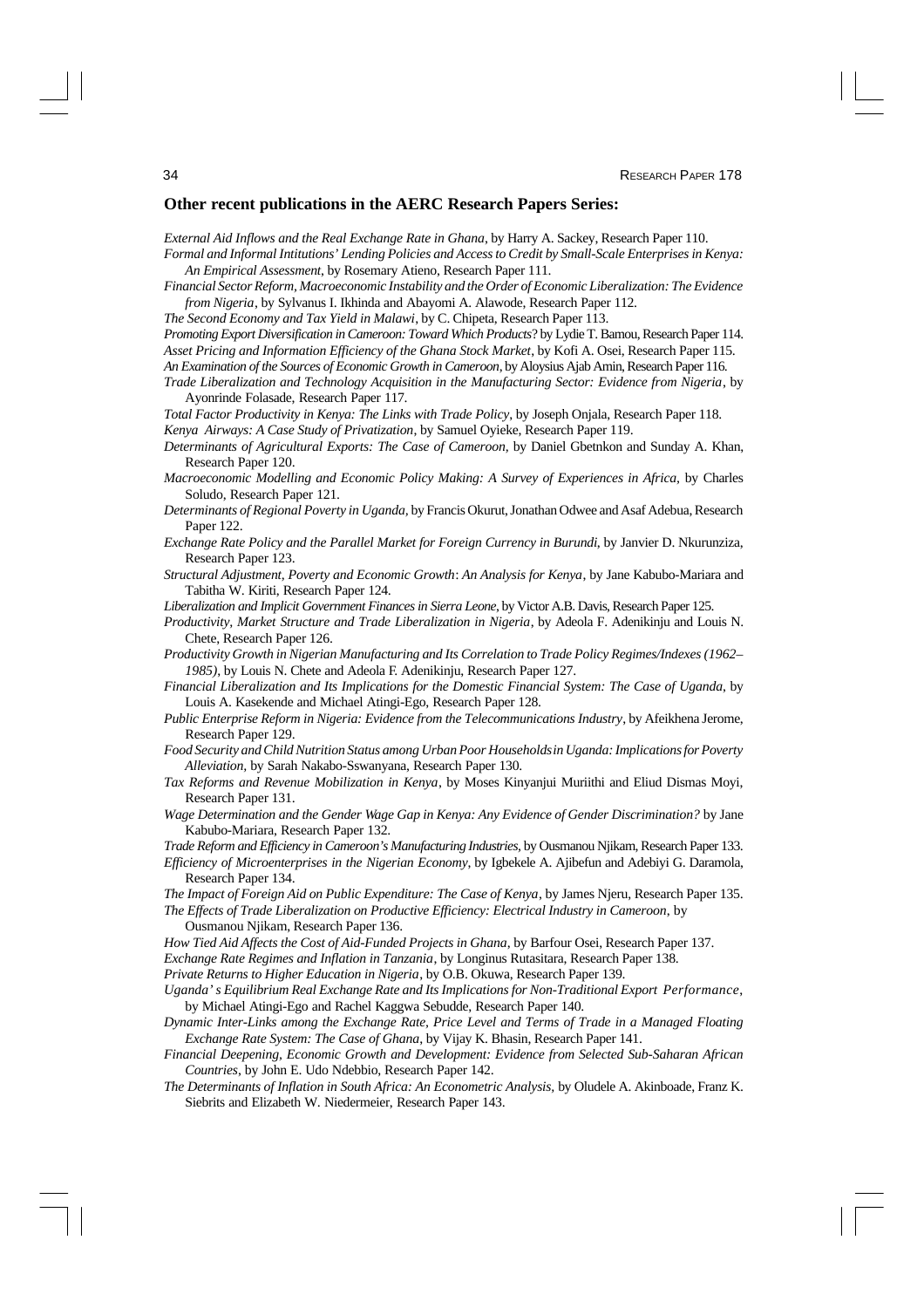Research Paper 151.

*The Cost of Aid Tying to Ghana*, by Barfour Osei, Research Paper 144.

*A Positive and Normative Analysis of Bank Supervision in Nigeria,* by A. Soyibo, S.O. Alashi and M.K. Ahmad, Research Paper 145.

*The Determinants of the Real Exchange Rate in Zambia,* by Kombe O. Mungule, Research Paper 146.

*An Evaluation of the Viability of a Single Monetary Zone in ECOWAS,* by Olawale Ogunkola, Research Paper 147. *Analysis of the Cost of Infrastructure Failures in a Developing Economy: The Case of the Electricity Sector in Nigeria*, by Adeola Adenikinju, Research Paper 148.

*Corporate Governance Mechanisms and Firm Financial Performance in Nigeria,* by Ahmadu Sanda, Aminu S. Mikailu and Tukur Garba, Research Paper 149.

*Female Labour Force Participation in Ghana: The Effects of Education*, by Harry A. Sackey, Research Paper 150. *The Integration of Nigeria's Rural and Urban Foodstuffs Market,* by Rosemary Okoh and P.C. Egbon,

*Determinants of Technical Efficiency Differentials amongst Small- and Medium-Scale Farmers in Uganda: A Case of Tobacco Growers,* by Marios Obwona, Research Paper 152.

*Land Conservation in Kenya: The Role of Property Rights*, by Jane Kabubo-Mariara, Research Paper 153.

*Technical Efficiency Differentials in Rice Production Technologies in Nigeria,* by Olorunfemi Ogundele and Victor Okoruwa, Research Paper 154.

*The Determinants of Health Care Demand in Uganda: The Case Study of Lira District, Northern Uganda,* by Jonathan Odwee, Francis Okurut and Asaf Adebua, Research Paper 155.

- *Incidence and Determinants of Child Labour in Nigeria: Implications for Poverty Alleviation, by Benjamin C.* Okpukpara and Ngozi Odurukwe, Research Paper 156.
- *Female Participation in the Labour Market: The Case of the Informal Sector in Kenya,* by Rosemary Atieno, Research Paper 157.

*The Impact of Migrant Remittances on Household Welfare in Ghana,* by Peter Quartey, Research Paper 158.

- *Food Production in Zambia: The Impact of Selected Structural Adjustment Policies*, by Muacinga C.H. Simatele, Research Paper 159.
- *Poverty, Inequality and Welfare Effects of Trade Liberalization in Côte d' Ivoire: A Computable General Equilibrium Model Analysis,* by Bédia F. Aka, Research Paper 160.
- *The Distribution of Expenditure Tax Burden before and after Tax Reform: The Case of Cameroon,* by Tabi Atemnkeng Johennes, Atabongawung Joseph Nju and Afeani Azia Theresia, Research Paper 161.
- *Macroeconomic and Distributional Consequences of Energy Supply Shocks in Nigeria*, by Adeola F. Adenikinju and Niyi Falobi, Research Paper 162.
- *Analysis of Factors Affecting the Technical Efficiency of Arabica Coffee Producers in Cameroon*, by Amadou Nchare, Research Paper 163.

*Fiscal Policy and Poverty Alleviation: Some Policy Options for Nigeria*, by Benneth O. Obi, Research Paper 164. *FDI and Economic Growth: Evidence from Nigeria,* by Adeolu B. Ayanwale, Research Paper 165.

*An Econometric Analysis of Capital Flight from Nigeria: A Portfolio Approach,* by Akanni Lawanson, Research Paper 166.

*Extent and Determinants of Child Labour in Uganda,* by Tom Mwebaze, Research Paper 167.

*Implications of Rainfall Shocks for Household Income and Consumption in Uganda,* by John B. Asiimwe and Paul Mpuga, Research Paper 168.

*A Modelling of Ghana's Inflation Experience: 1960–2003*, by Mathew K. Ocran, Research Paper 169.

- *Oil Wealth and Economic Growth in Oil Exporting African Countries*, by Olomola P. Akanni, Research Paper 170.
- *Relative Price Variability and Inflation: Evidence from the Agricultural Sector in Nigeria*, by Obasi O. Ukoha, Research Paper 171.
- *Sources of Technical Efficiency among Smallholder Maize Farmers in Southern Malawi*, by Ephraim Chirwa, Research Paper 172.
- *The Determinants of School Attendance and Attainment in Ghana: A Gender Perspective*, by Harry A. Sackey, Research Paper 173.
- *Private Returns to Education in Ghana: Implications for Investments in Schooling and Migration*, by Harry A. Sackey, Research Paper 174.

*Privatization and Enterprise Performance in Nigeria: Case Study of Some Privatized Enterprises*, by Afeikhena Jerome, Research Paper 175.

*Determinants of the Capital Structure of Ghanian Firms*, by Joshua Abor, Research Paper 176.

*Private Investment Behaviour and Trade Policy Practice in Nigeria*, by Dipo T. Busari and Phillip C. Omoke, Research Paper 177.